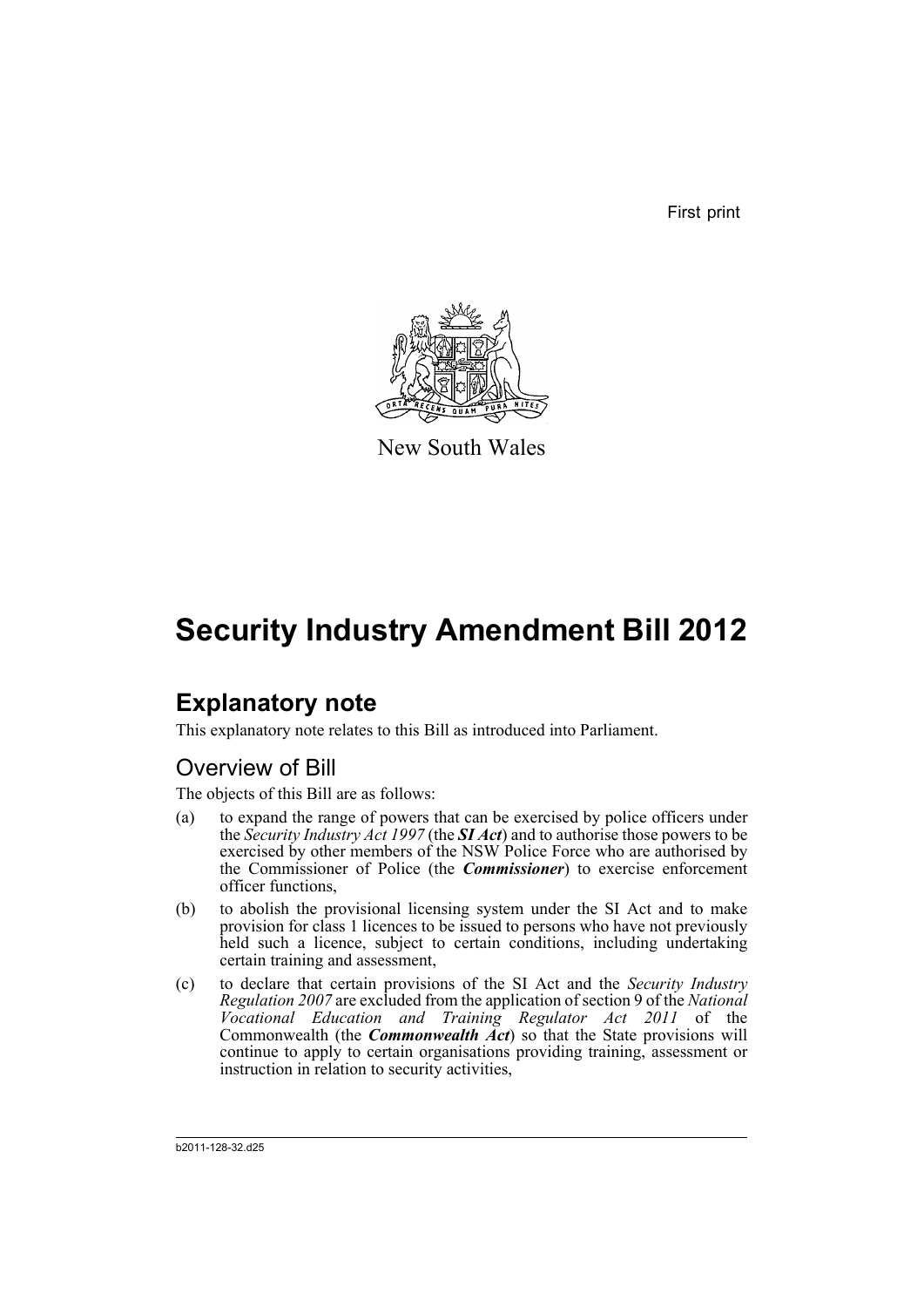Explanatory note

- (d) to declare that certain provisions of the *Firearms Act 1996* (the *Firearms Act*) and the *Firearms Regulation 2006* are excluded from the application of section 9 of the Commonwealth Act so that the State provisions will continue to apply to certain organisations providing training, assessment or instruction in relation to use and possession of firearms,
- (e) to provide for the renewal of licences under the SI Act,
- (f) to amend provisions relating to master licences under the SI Act, including:
	- (i) introducing additional subclasses of master licence, and
	- (ii) creating permits allowing master licensees to provide more persons than authorised by their master licence in certain circumstances, and
	- (iii) making it an offence for a master licensee to subcontract the provision of the master licensee's services to carry on certain security activities to another master licensee unless specific conditions are met,
- (g) to remove certain subclasses of class 1 and class 2 licences under the SI Act,
- (h) to abolish the Security Industry Council,
- (i) to make other amendments generally with respect to licences under the SI Act, including the introduction of additional grounds on which the Commissioner must refuse to grant a licence,
- (j) to extend the Commissioner's power under the SI Act to require that an applicant for a licence provide the Commissioner with fingerprints so that it also includes palm prints,
- (k) to create a new provisional pistol licence under the Firearms Act which holders of a class 1F licence under the SI Act who have not previously held such a licence will also be required to hold.

# Outline of provisions

**Clause 1** sets out the name (also called the short title) of the proposed Act.

**Clause 2** provides for the commencement of the proposed Act. A number of the amendments will commence on 1 November 2012. Other amendments (relating to the new enforcement powers given to persons exercising enforcement officer functions, the declaration that certain provisions of the SI Act and regulations are excluded from the application of the Commonwealth Act, a savings and transitional regulation-making power and other matters) will commence on the date of assent to the proposed Act.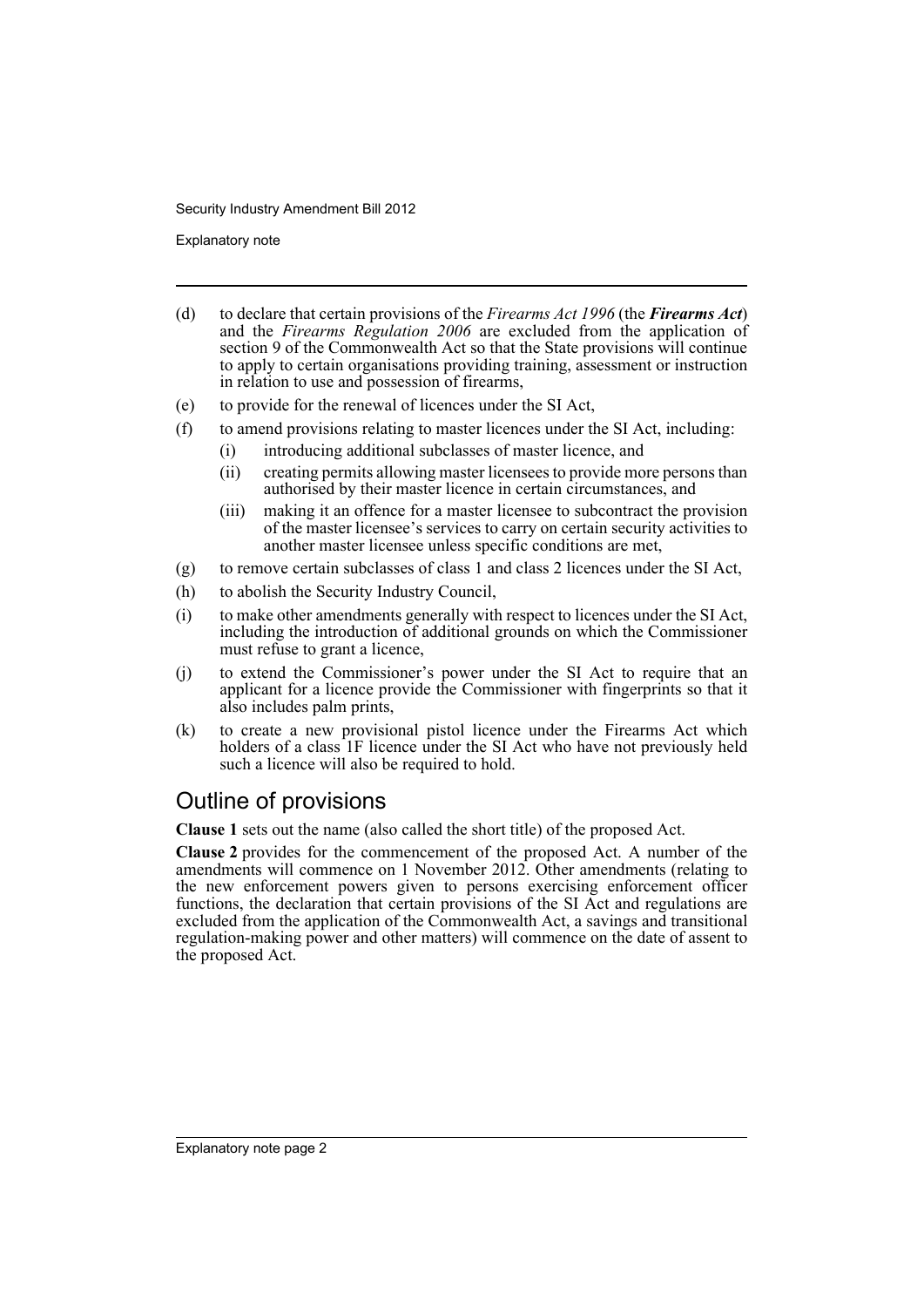Explanatory note

### **Schedule 1 Amendment of Security Industry Act 1997 No 157**

### **Enforcement powers under the SI Act**

The proposed amendments provide for the appointment of enforcement officers (which includes both police officers and certain members of the NSW Police Force who have been authorised by the Commissioner to exercise the functions of an enforcement officer) and confer certain powers of investigation on such officers (**Schedule 1 [3] and [73]**).

At present, police officers have the power to apply for a search warrant under the SI Act and have powers of inspection and seizure. The proposed amendments extend those existing powers to other members of the NSW Police Force who are enforcement officers. In addition, the proposed amendments confer power on enforcement officers to enter premises at which a security activity is being carried on, at any reasonable time, without a warrant. The powers exercisable by an enforcement officer upon entry (whether by virtue of a warrant or otherwise) have been clarified and expanded, for example, to include the power to require any person to produce documents or answer any question in relation to them. The amendments also require enforcement officers who are not police officers to be provided with identification cards, which they will be required to produce on request when exercising their functions as an enforcement officer. In addition to powers of entry and search of premises, enforcement officers are also given powers to obtain information and records. This includes, for example, the power to require, by notice in writing, a person to furnish information or records.

**Schedule 1 [10]** is a consequential amendment. The proposed amendment makes it clear that the SI Act applies to police officers and other members of the NSW Police Force when exercising their powers as enforcement officers under the SI Act. However, police officers and other members of the NSW Police Force will continue to be exempt from licensing and other requirements under the SI Act relating to the carrying on of security activities. **Schedule 1 [75] and Schedule 2.3** are consequential amendments.

### **Abolition of provisional licensing system**

Provisional licences under the SI Act are abolished (**Schedule 1 [22] and [62]**). Currently, provisional licences may be issued to a person to carry out the security activity authorised by the particular subclass of licence, subject to certain supervision requirements. Each provisional licence subclass corresponds to a subclass of class 1 licence, with the provisional licence requiring a licence holder to be supervised by a person who holds the corresponding subclass of a class 1 licence. Under the proposed amendments, a class 1 licence may now be granted to a person who has not, during the 3 years immediately before making an application for the licence, been authorised by a class 1 licence to carry on the relevant security activity. However, it will be a condition of a licence so issued that the licence holder undertake and complete such training, assessment or instruction as may be required by the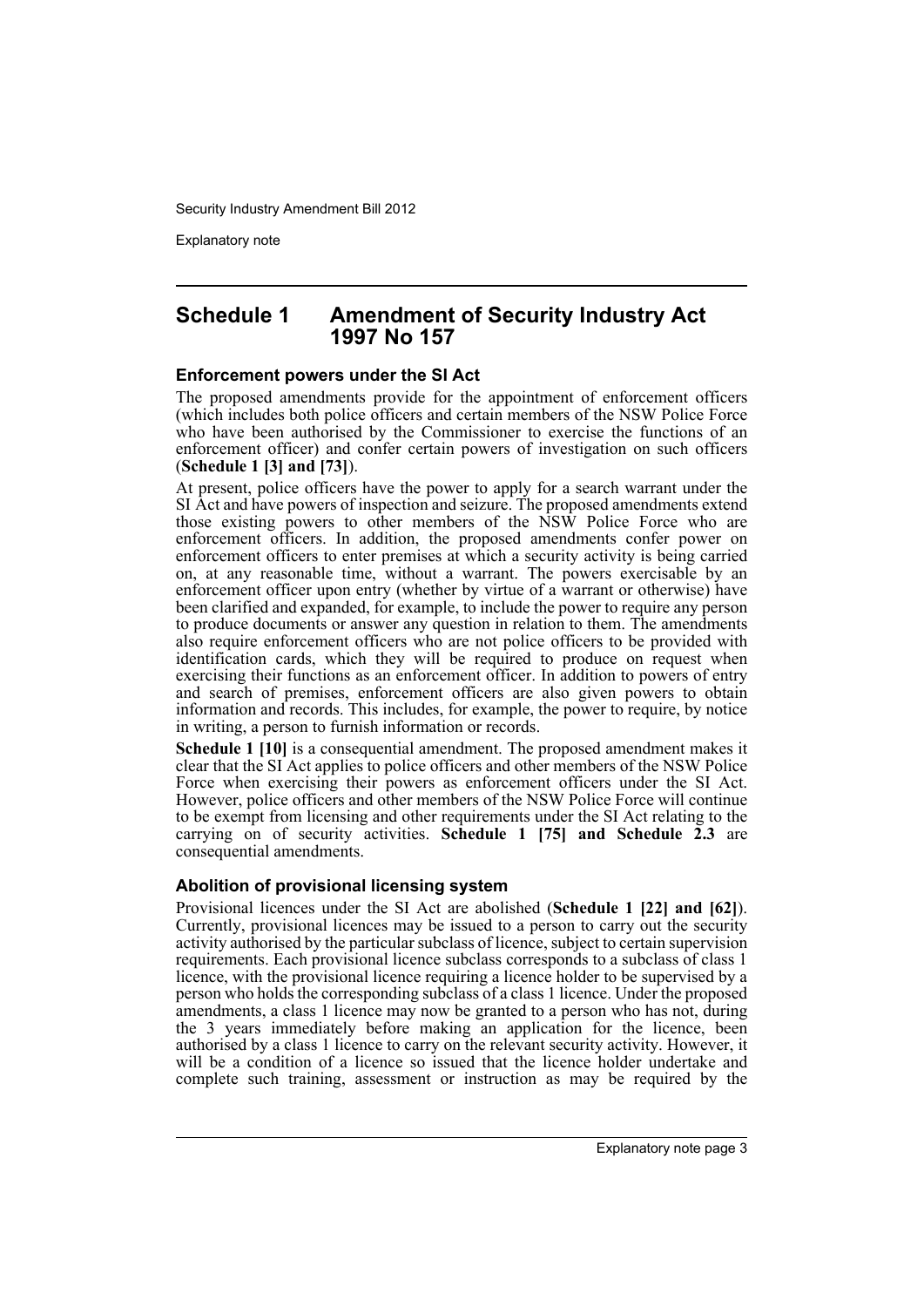Explanatory note

Commissioner within 6 months (or such longer period as the Commissioner allows) of the licence being granted (**Schedule 1 [48]**). Current holders of provisional licences will, following the abolition of provisional licences, be taken to hold the corresponding subclass of class 1 licence (**Schedule 1 [79]** (**proposed clause 28**)), subject to the above condition. However, a period of 12 months (rather than 6 months) will be given to those persons to undertake the requisite training, assessment or instruction.

References to provisional licences have been removed as a consequence of the proposed amendments (**Schedule 1 [1], [8], [14], [16], [36], [42]–[45], [47], [55], [63], [65], [67], [69], [70] and [77], Schedule 2.1 [7] and Schedule 2.4**).

### **Declaration excluding the operation of the National Vocational Education and Training Regulator Act 2011 of the Commonwealth**

The Commonwealth Act provides that a training organisation registered by the National Vocational Education and Training Regulator (*registered training organisation*) which operates in New South Wales is not subject to New South Wales law in relation to certain matters, including the regulation of registered training organisations and investigative powers, sanctions and enforcement relating to such regulation. The application of the Commonwealth Act is, however, subject to any declaration made by New South Wales that a matter is an "excluded matter", such that the Commonwealth Act will not apply to it.

Accordingly, **Schedule 1 [11]** declares that certain provisions under the SI Act and the regulations relating to registered training organisations providing training, assessment or instruction relating to any security activity and the exercise of ancillary investigative powers, sanctions or enforcement (*State security industry regulation provisions*) constitute an "excluded matter" for the purposes of the relevant section of the Commonwealth Act which makes all registered training organisations immune to New South Wales law. However, the State security industry regulation provisions only constitute an "excluded matter" to the extent that the Commonwealth Act prevents the application of those provisions to registered training organisations which are regulated by the Act. Accordingly, the effect of the declaration is that registered training organisations providing training, assessment or instruction relating to any security activity will not be immune to the State security industry regulation provisions and that both the State security industry regulation provisions and the Commonwealth Act will apply to them.

### **Renewal of licences**

Currently, the SI Act does not allow for the renewal of licences. The proposed amendments give the Commissioner power to renew licences, applications in respect of which may be lodged by a licence holder no earlier than 8 weeks before the expiry of a licence (**Schedule 1 [27]**). The Commissioner may also grant an application for renewal lodged within a period of up to 90 days after the expiry of the licence if the applicant pays a late fee. The current procedures and requirements under the SI Act relating to licence applications will also apply to applications to renew. For example, the Commissioner may refuse an application to renew a licence if satisfied that, if the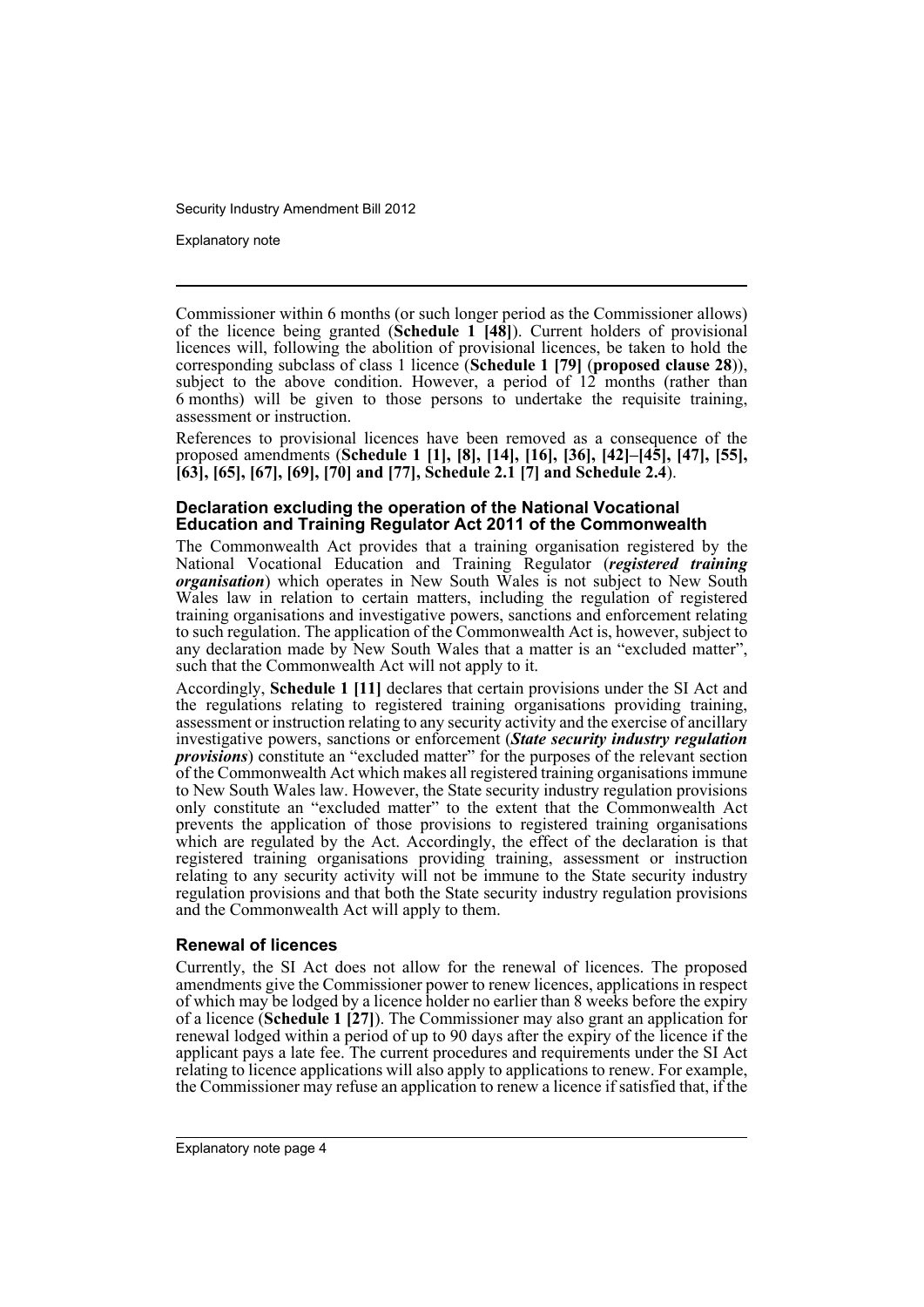Explanatory note

applicant were applying for a new licence, the Commissioner would be required under the SI Act to refuse the application. Consequential amendments have also been made to accommodate the new process of renewing licences (**Schedule 1 [28], [31], [32], [35], [37], [38], [49]–[53] and [56]–[59]**). Licences granted prior to the insertion of the provision for renewal of licences may be renewed under that provision (**Schedule 1 [79]** (**proposed clause 35**)).

### **Miscellaneous amendments to master licence provisions**

The proposed amendments create new subclasses of master licence which further segment the numbers of persons authorised to be provided by a master licensee under a master licence (**Schedule 1 [17]**). Currently, a different subclass of master licence is required to authorise a master licensee to provide no more than 10 persons, between 11 and 50 persons and more than 50 persons to carry on security activities. The proposed amendments restructure the subclasses so that there is now a separate subclass of master licence to authorise master licensees to provide no more than 3 persons, between 4 and 14 persons, between 15 and 49 persons and 50 or more persons. In addition, the proposed amendments clarify that:

- (a) the number of persons authorised to be provided by the master licence refers to the number of persons provided on any one day. This means that, for example, a master licensee may employ more than the number of persons authorised to be provided under the licence, as long as the master licensee only provides the number of persons authorised to be so provided per day, and
- (b) the number of persons authorised to be provided by the master licence includes persons with whom a master licensee subcontracts or arranges by contract, franchise or otherwise for the purpose of that other person employing or providing persons to carry on a security activity on the master licensee's behalf.

The savings and transitional provisions provide for the conversion of existing subclasses of master licences to the new subclasses (**Schedule 1 [79]** (**proposed clause 24**)). Consequential amendments are also proposed (**Schedule 1 [2], [5], [9], [12], [13], [18], [41], [46], [71] and [72]**).

In addition, a master licensee will be able to apply to the Commissioner for a temporary excess provision of services permit, which authorises a master licensee to provide more persons than the number authorised by the master licence on a specified day, or on each day within a period, specified in the permit (**Schedule 1 [74]**). A permit may be subject to conditions imposed by the Commissioner and may be revoked if such conditions are contravened. **Schedule 1 [15]** is a consequential amendment which ensures that the holder of a temporary excess provision of services permit does not commit an offence of providing more persons than is authorised under that person's master licence.

The proposed amendments also create a new offence relating to subcontracting undertaken by a master licensee for the provision of security services (**Schedule 1 [68]**). On the commencement of the new offence provision, it will be an offence for a master licensee (*principal*) who has entered into a contract to provide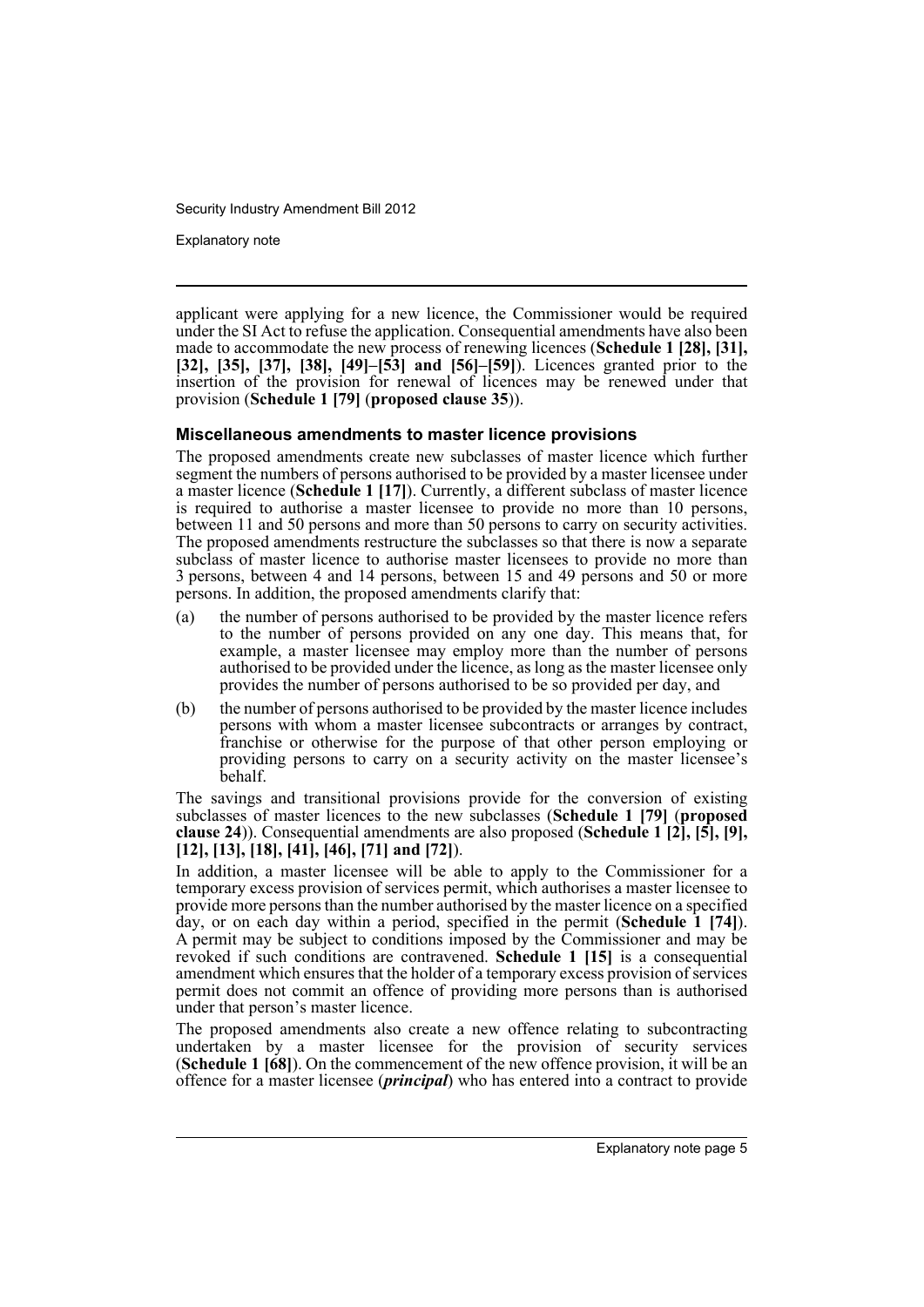Explanatory note

persons to carry on certain security activities with a client to engage a subcontractor on the principal's behalf unless the client has expressly agreed to the provision of persons by a subcontractor and the principal provides the client with certain particulars (such as the name and master licence number of each subcontractor) before requiring payment from the client. It will also be an offence for a subcontractor to further subcontract to provide persons to carry on a security activity unless the principal expressly agrees to the provision of persons by a further subcontractor and the subcontractor provides the principal with the above mentioned particulars. The maximum penalty for both offences is 200 penalty units (in the case of a corporation) or 100 penalty units or 6 months' imprisonment (in the case of an individual). **Schedule 3** repeals an uncommenced Act that contained an amendment creating a similar offence.

### **Changes to subclasses of class 1 and 2 licences**

**Schedule 1 [19]–[21] and [79]** (**proposed clauses 25–27 and 29–31**) provide for certain subclasses of class 1 and class 2 licence to be abolished and taken to be licences of existing subclasses as follows:

- (a) a class 1G licence (which authorises the licensee to patrol, protect or guard any property while carrying on retail loss prevention) will be taken to be a class 1A licence (which authorises the licensee to patrol, protect or guard any property while unarmed (whether static or mobile)),
- (b) the following subclasses of licence will be taken to be a class 2C licence (which, following the proposed amendments, authorises a licensee to sell, install, maintain, repair and service, and provide advice in relation to, security equipment (including electronic security equipment and barrier equipment) and to act as a locksmith):
	- (i) a class 2E licence (which authorises a licensee to protect assets or other property by selling, installing, maintaining, repairing and servicing, and providing advice in relation to, barrier equipment),
	- (ii) a class 2F licence (which authorises a licensee to sell, install, maintain, repair and service, and provide advice in relation to, electronic security equipment).

### **Miscellaneous provisions relating to licences and carrying on a "security activity"**

The proposed amendments also make some general and consequential amendments relating to licences (**Schedule 1 [4], [6], [23]–[26], [39], [40], [54], [60], [61], [64], [66] and [69]**). These include, for example, the following:

(a) clarification that for the purposes of the SI Act "security equipment" and "security activity" do not include equipment and activity used simply for watching (as opposed to guarding) property,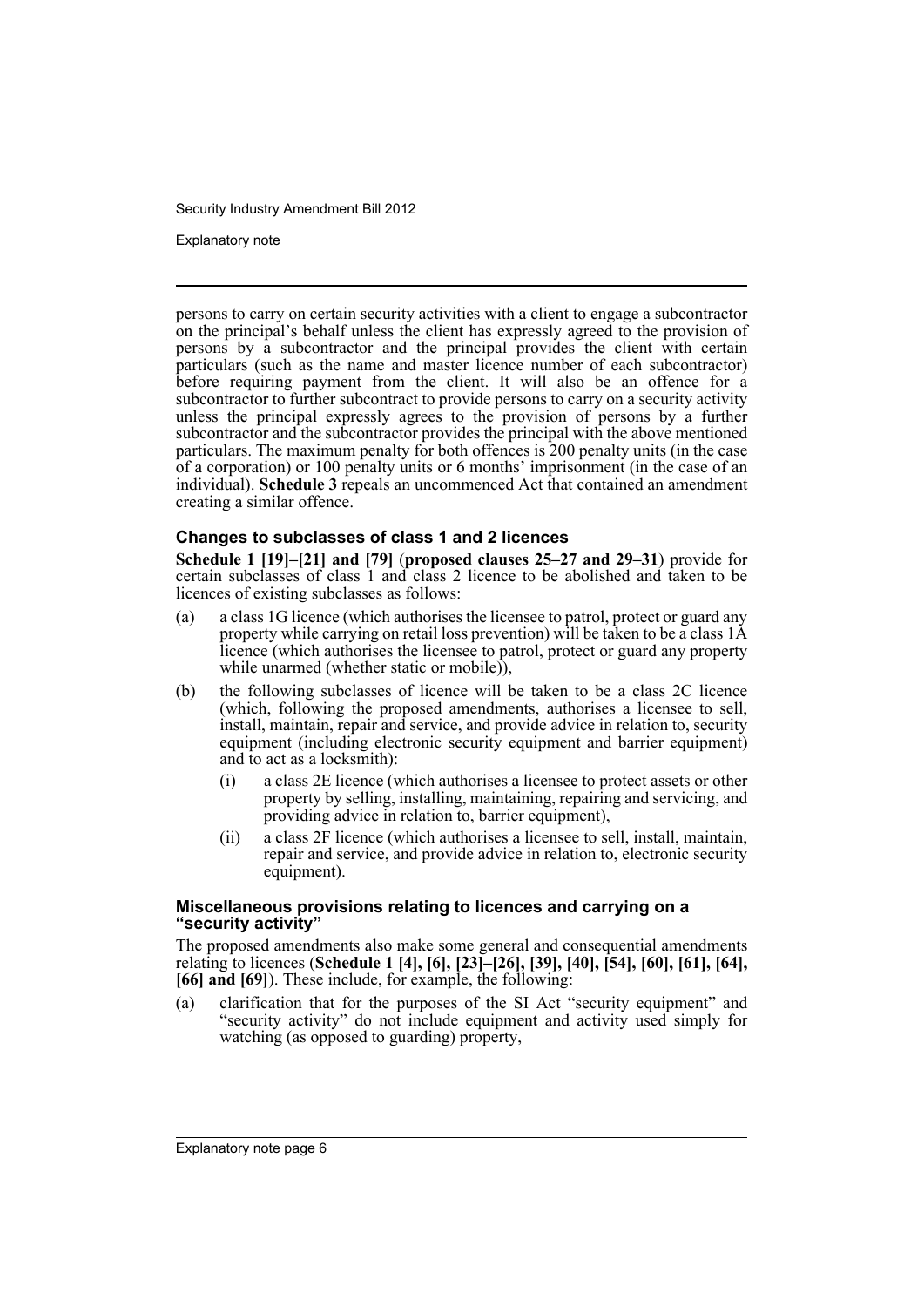Explanatory note

- (b) the inclusion of further mandatory and discretionary grounds on which the Commissioner is to refuse to grant an application for a licence, including the ground that an applicant has not undertaken and completed the requisite training, assessment (for example, testing) and instruction for the class of licence sought by the applicant or that an applicant has a conviction that is not capable of being spent under section 7 of the *Criminal Records Act 1991*,
- (c) that it is now a condition of every class 1 or 2 licence (including licences granted before the insertion of the new provision) that the licensee undertake the training, assessment and instruction required by the Commissioner to ensure that the licensee has continuing knowledge and competency in relation to the security activity to which the licence relates,
- (d) changes to the mandatory requirements for the form of a licence and the inclusion of some non-mandatory requirements,
- (e) clarifying that the Commissioner may have regard to certain criminal intelligence reports or other criminal information for the purpose of determining whether a licence should be revoked and that the Commissioner's reasons for revoking a licence may be withheld if such reasons would disclose the existence or content of such a report or information,
- (f) making it clear that a licensee is not, in specified circumstances, required to produce, or wear, a licence that has been lost, stolen, destroyed, defaced or mutilated.

**Schedule 1 [7]** clarifies that the carrying on of a security activity in relation to patrolling, protecting or guarding any property includes, but is not limited to, control room operations, monitoring centre operations, retail loss prevention, or patrolling, protecting or guarding cash, an airport or any other infrastructure.

### **Abolition of Security Industry Council**

**Schedule 1 [76]** abolishes the Security Industry Council.

### **Extension of the Commissioner's power to require an applicant for a licence to provide the Commissioner with palm prints**

**Schedule 1 [29], [30], [33] and [34]** extend the Commissioner's power to require fingerprints in connection with a licence application so that palm prints may also be required. The provisions of the SI Act that apply to the use and destruction of fingerprints will also apply to palm prints. **Schedule 1 [79]** (**proposed clause 34**) validates the previous collection and use of palm prints by the Commissioner, to the extent that the Commissioner's actions would have been valid if the amendments had been in force.

### **Savings and transitional provisions**

**Schedule 1 [78]** allows for regulations containing provisions of a savings or transitional nature to be made. **Schedule 1 [79]** makes savings and transitional provisions consequent on the commencement of the proposed amendments.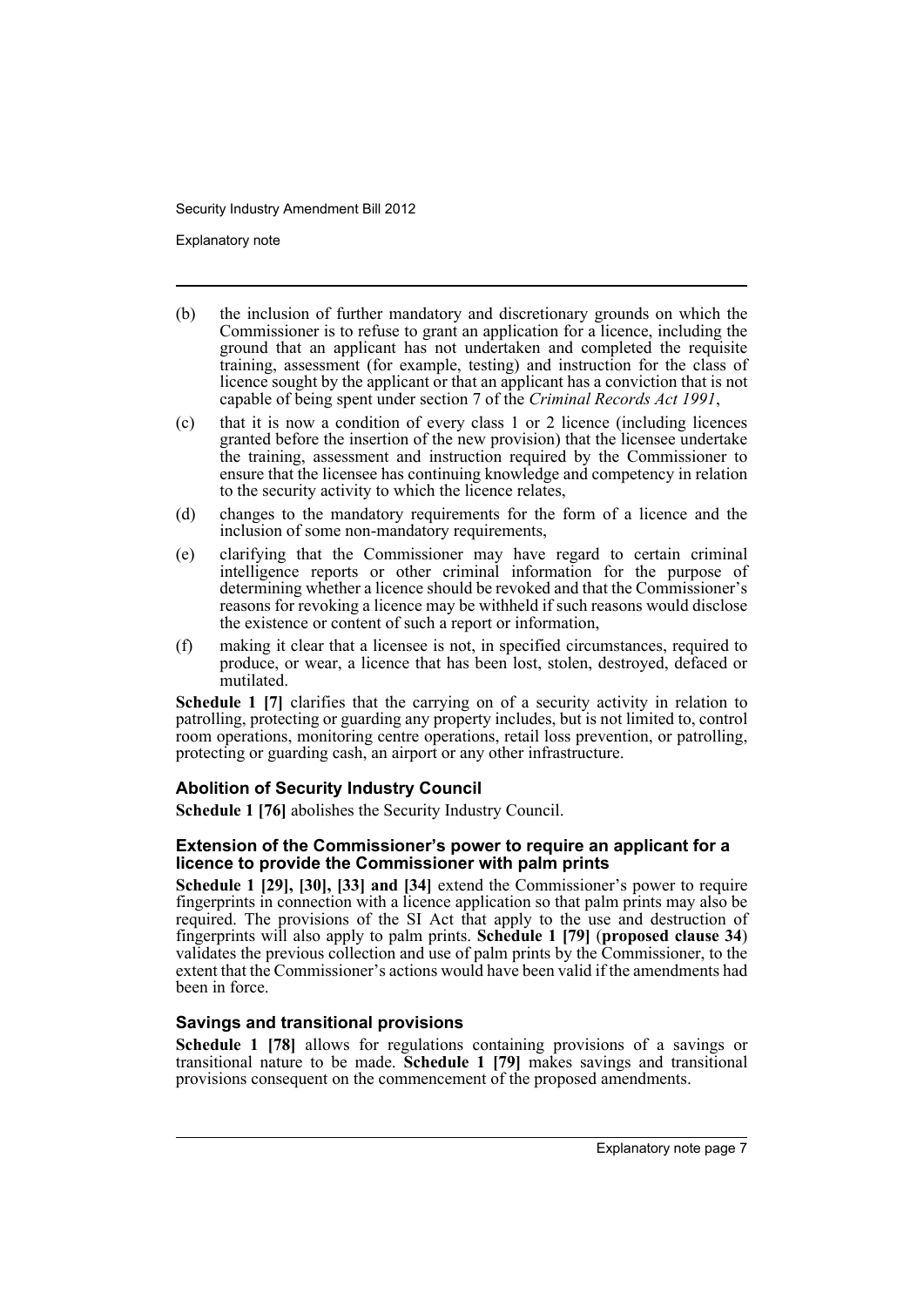Explanatory note

# **Schedule 2 Amendment of other legislation**

### **Provisional pistol (business/employment) licences**

The proposed amendments to the Firearms Act introduce a new kind of category H (business/employment) pistol licence which is to be issued to a person who has never previously held such a licence (*provisional pistol (business/employment) licence*) (**Schedule 2.1 [1], [4] and [5]**). The term of a provisional pistol (business/employment) licence is 12 months (unless sooner surrendered, revoked or the licence otherwise ceases to be in force) (**Schedule 2.1 [6]**). The Commissioner is only able to issue such a licence if certain employment arrangements are in place (**Schedule 2.1 [4]**).

**Schedule 2.1 [2]** makes a declaration and excludes provisions of the Commonwealth Act in relation to certain provisions relating to training, assessment or instruction in relation to the use and possession of firearms similarly to the declaration and exclusion described above in relation to the security industry.

In addition to the general conditions imposed on licences by the Firearms Act, a provisional pistol (business/employment) licence is subject to further specific conditions outlined in the proposed provision which relate to the licensee's required employment arrangements, as well as requirements relating to the licensee's training, supervision and so on. For example, it will be a condition of a provisional pistol (business/employment) licence that, for the first 6 months of the term of the licence, a licensee is required to be under the direct supervision of a natural person who has continuously held, for a period of more than 12 months, both a category H (business/employment) licence and a class 1F licence issued under the SI Act. If this condition is contravened by the licensee, the master licensee who is the employer of the licensee will be guilty of an offence, the maximum penalty for which is 200 penalty units (in the case of a corporation) or 100 penalty units (in the case of an individual).

**Schedule 2.1 [3]** makes it clear that a genuine reason of business or employment includes work undertaken voluntarily but only if such work relates to the static guarding of premises.

Consequential amendments have also been made to other legislation (**Schedule 2.1 [1], 2.2 and 2.4**).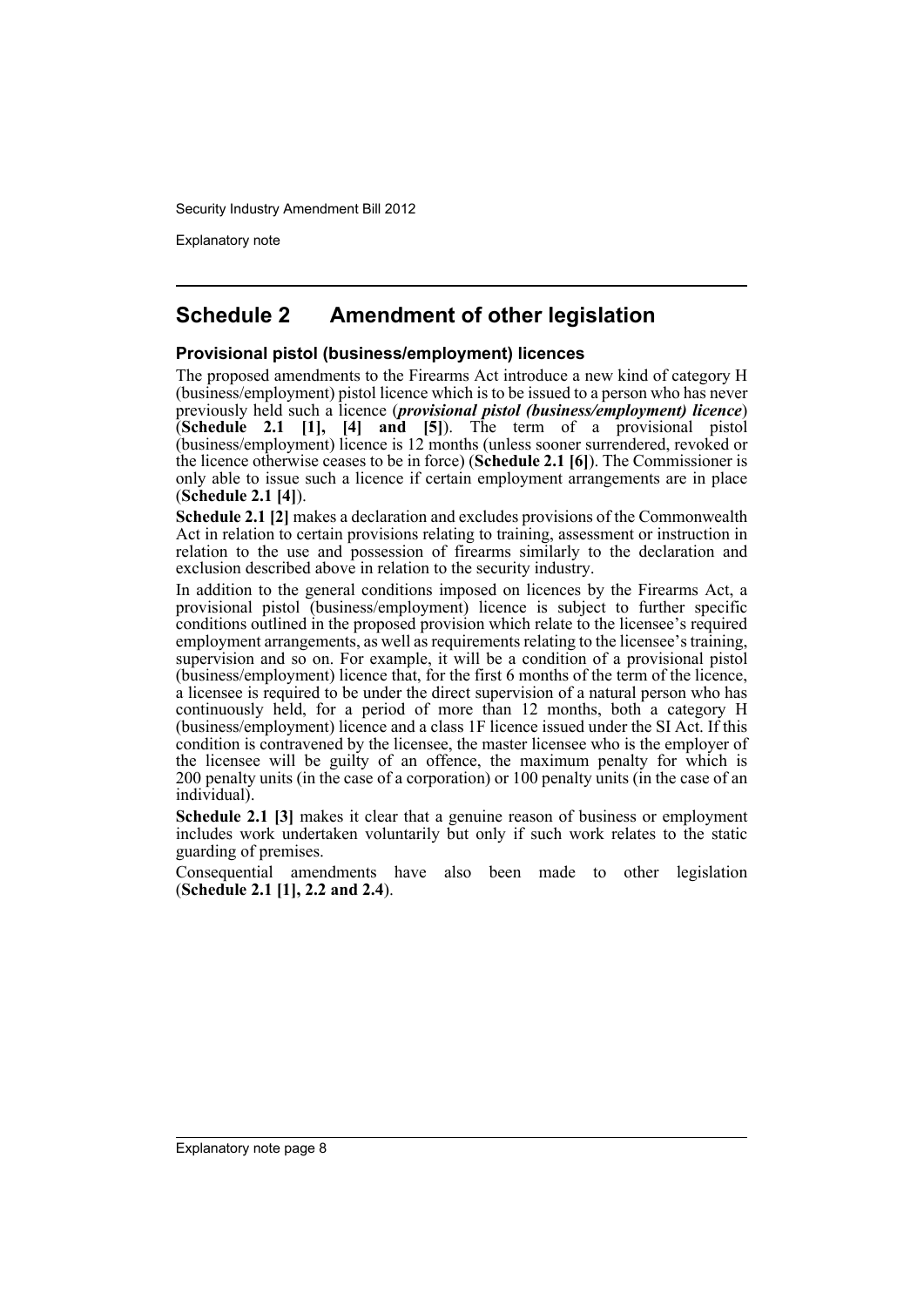First print



New South Wales

# **Security Industry Amendment Bill 2012**

# **Contents**

|            |                                                           | Page |
|------------|-----------------------------------------------------------|------|
| 1.         | Name of Act                                               |      |
|            | 2 Commencement                                            |      |
|            | Schedule 1 Amendment of Security Industry Act 1997 No 157 | 3    |
|            | Schedule 2 Amendment of other legislation                 | 28   |
| Schedule 3 | Repeal of Security Industry Amendment Act 2005 No 63      | 33   |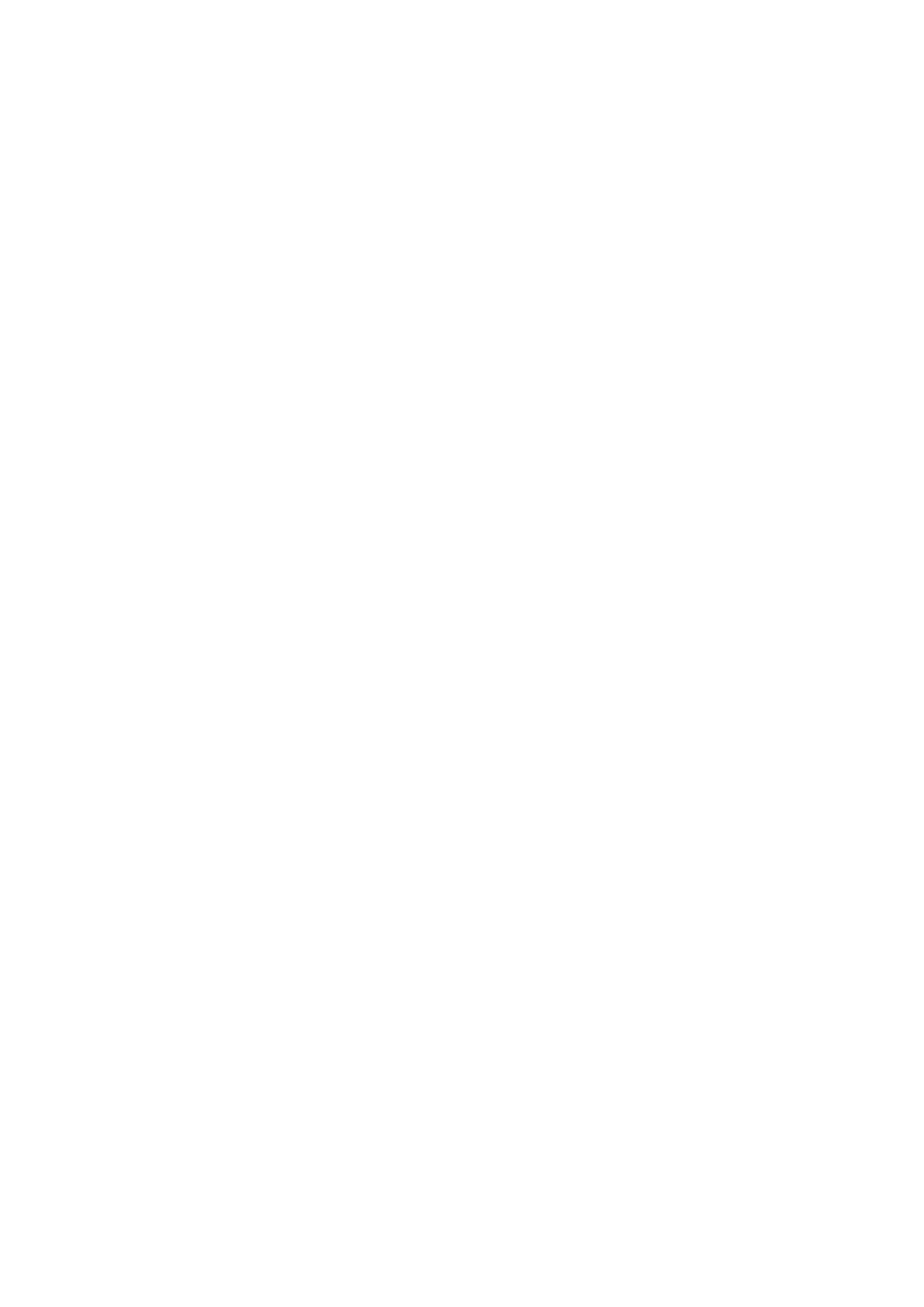

New South Wales

# **Security Industry Amendment Bill 2012**

No , 2012

### **A Bill for**

An Act to amend the *Security Industry Act 1997* to make further provision for the licensing and regulation of persons in the security industry; and for other purposes.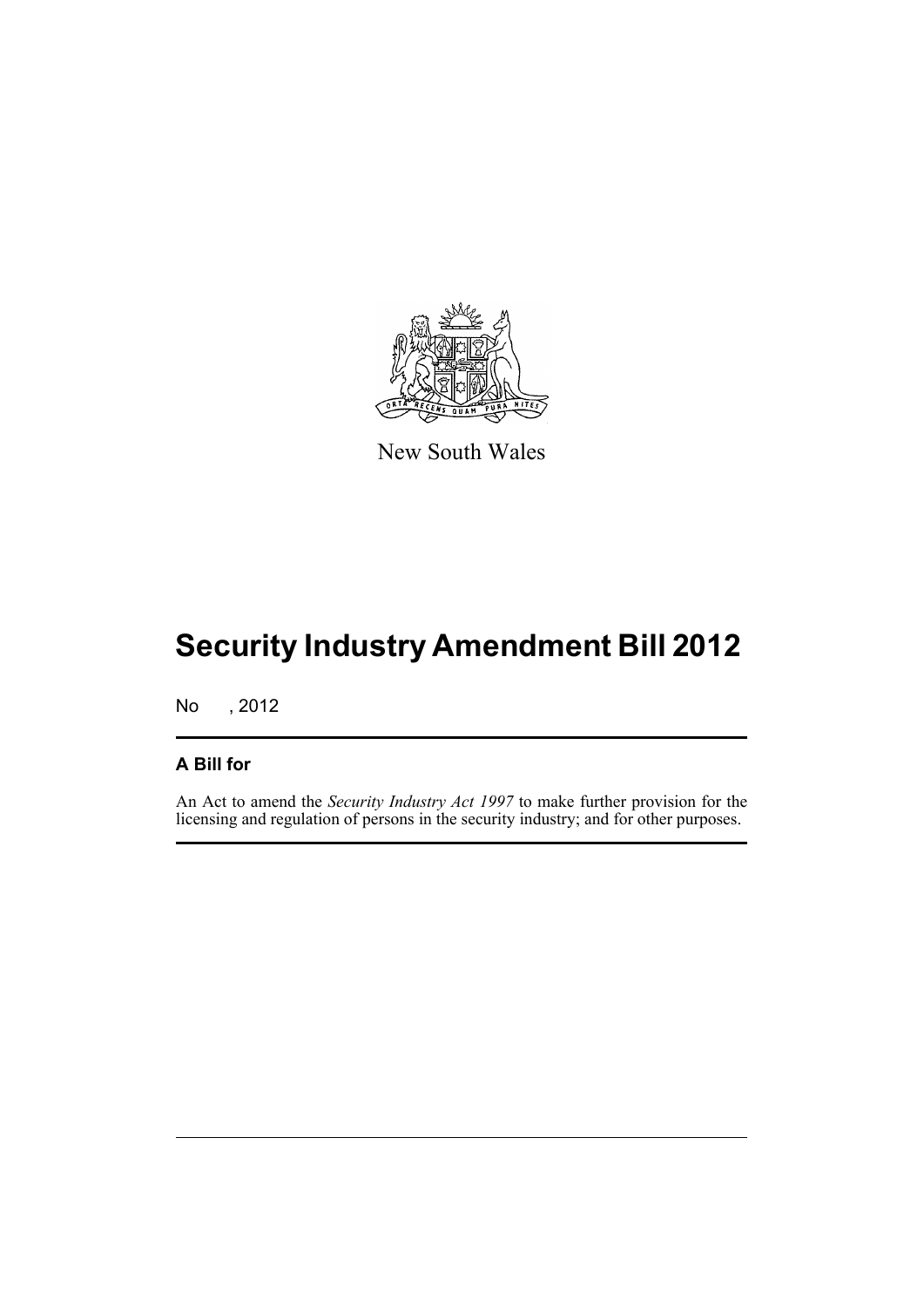<span id="page-11-1"></span><span id="page-11-0"></span>

|     | The Legislature of New South Wales enacts:                                                                                                                                                                                           |                   |
|-----|--------------------------------------------------------------------------------------------------------------------------------------------------------------------------------------------------------------------------------------|-------------------|
|     | Name of Act                                                                                                                                                                                                                          | $\overline{2}$    |
|     | This Act is the <i>Security Industry Amendment Act 2012</i> .                                                                                                                                                                        | 3                 |
|     | <b>Commencement</b>                                                                                                                                                                                                                  | 4                 |
| (1) | This Act commences on the date of assent to this Act, except as<br>provided by subsection (2).                                                                                                                                       | 5<br>6            |
| (2) | Schedule 1 (other than Schedule 1 [3], [10], [11], [25], [26], [39], [40],<br>[54], [61], [69], [70], [73], [75], [76] and [78]), Schedule 2 (other than<br>Schedule 2.1 [2] and 2.3) and Schedule 3 commence on 1 November<br>2012. | 7<br>8<br>9<br>10 |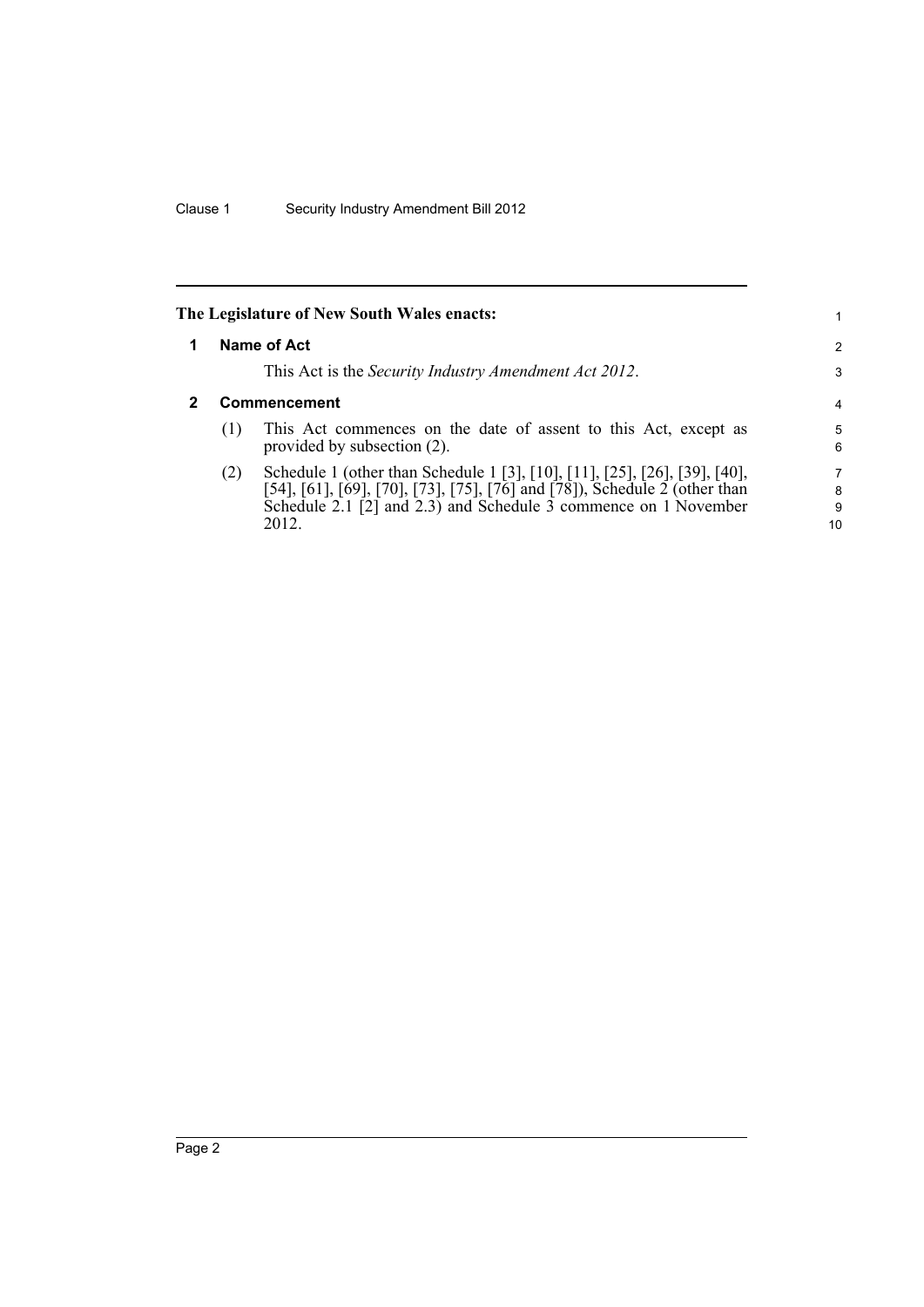<span id="page-12-0"></span>

|     | <b>Schedule 1</b>    | <b>Amendment of Security Industry Act</b><br>1997 No 157                                                                                                                                                                          | 1<br>$\overline{c}$  |
|-----|----------------------|-----------------------------------------------------------------------------------------------------------------------------------------------------------------------------------------------------------------------------------|----------------------|
| [1] |                      | <b>Section 3 Definitions</b>                                                                                                                                                                                                      | 3                    |
|     | in section $3(1)$ .  | Omit "or P1F" from paragraph (b) of the definition of <i>armed security guard</i>                                                                                                                                                 | 4<br>5               |
| [2] |                      | Section 3 (1), definition of "employ"                                                                                                                                                                                             | 6                    |
|     | Omit the definition. |                                                                                                                                                                                                                                   | 7                    |
| [3] | Section 3 (1)        |                                                                                                                                                                                                                                   | 8                    |
|     |                      | Insert in alphabetical order:                                                                                                                                                                                                     | 9                    |
|     |                      | enforcement officer means:                                                                                                                                                                                                        | 10                   |
|     |                      | a police officer, or<br>(a)                                                                                                                                                                                                       | 11                   |
|     |                      | (b)<br>any other member of the NSW Police Force who is                                                                                                                                                                            | 12                   |
|     |                      | authorised by the Commissioner in writing to exercise the<br>functions of an enforcement officer under this Act.                                                                                                                  | 13<br>14             |
| [4] | Section 3 (1)        |                                                                                                                                                                                                                                   | 15                   |
|     |                      | Insert in alphabetical order:                                                                                                                                                                                                     | 16                   |
|     |                      | <i>providing persons</i> includes employing or subcontracting another<br>person (or arranging by contract, franchise or otherwise with<br>another person) for the purpose of that other person employing or<br>providing persons. | 17<br>18<br>19<br>20 |
|     |                      | <b>renewed licence</b> means a licence that is renewed under<br>section 17.                                                                                                                                                       | 21<br>22             |
|     |                      | temporary excess provision of services permit means a<br>temporary excess provision of services permit in force under<br>section 40A.                                                                                             | 23<br>24<br>25       |
| [5] |                      | Section 3 (1), definition of "security equipment" and sections 4 (1) (c),<br>(d) (ii), (e) (ii) and (i) and 11                                                                                                                    | 26<br>27             |
|     |                      | Omit "or watching", ",watch" and ", watching" wherever occurring.                                                                                                                                                                 | 28                   |
| [6] | Section 3 (1A)       |                                                                                                                                                                                                                                   | 29                   |
|     |                      | Insert after section $3(1)$ :                                                                                                                                                                                                     | 30                   |
|     | (1A)                 | In this Act, a reference to a class of licence includes a reference<br>to a subclass of that class of licence.                                                                                                                    | 31<br>32             |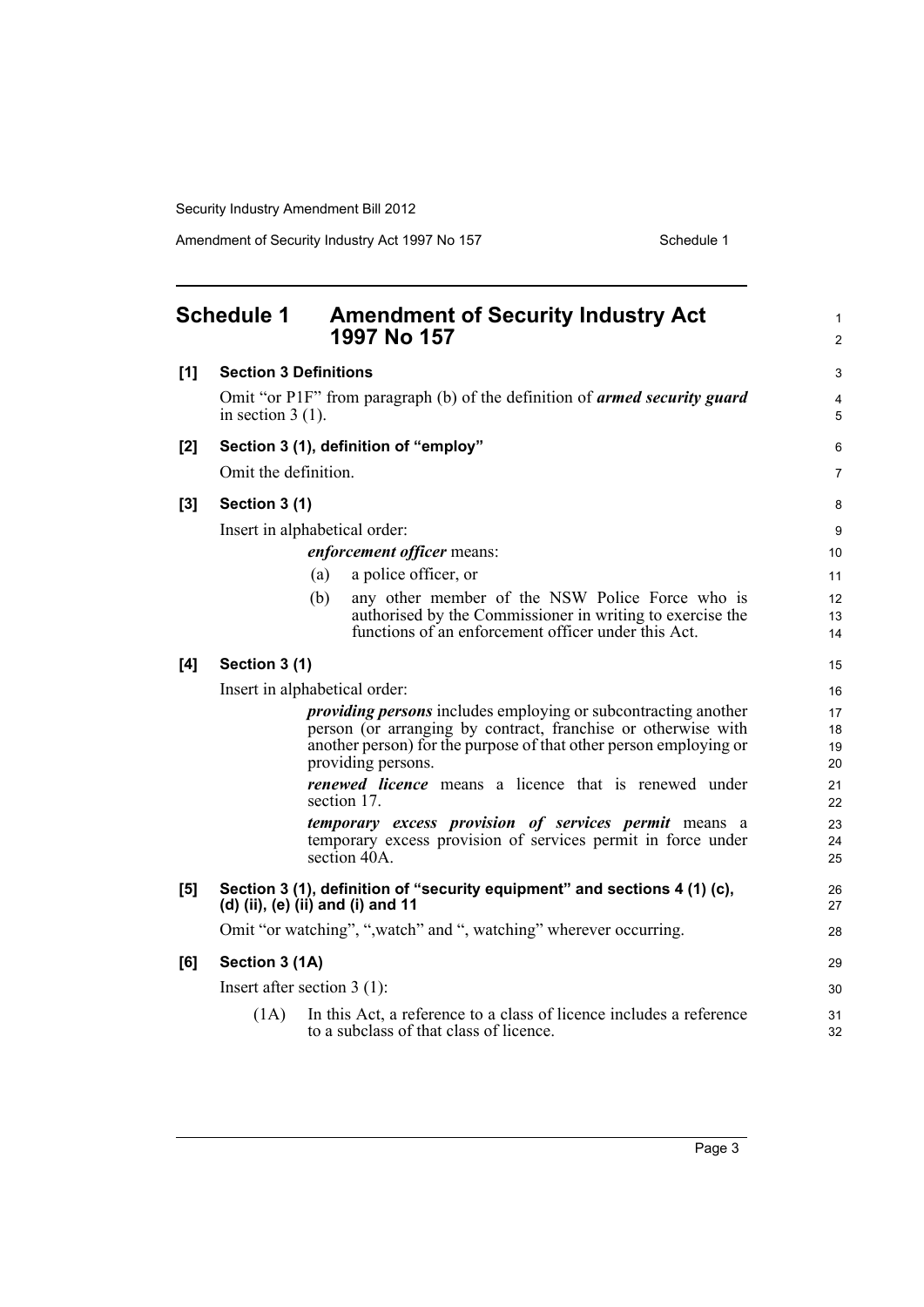| $[7]$  |                           |     | Section 4 Carrying on a "security activity"                                                                                                                                                                                                | $\mathbf{1}$         |
|--------|---------------------------|-----|--------------------------------------------------------------------------------------------------------------------------------------------------------------------------------------------------------------------------------------------|----------------------|
|        | section $4(1)(c)$ .       |     | Omit "in any one or more of the following circumstances" from                                                                                                                                                                              | $\overline{2}$<br>3  |
|        | following circumstances". |     | Insert instead "including, but not limited to, in any one or more of the                                                                                                                                                                   | $\overline{4}$<br>5  |
| [8]    | <b>Section 4 (1) (I)</b>  |     |                                                                                                                                                                                                                                            | 6                    |
|        | Omit the paragraph.       |     |                                                                                                                                                                                                                                            | $\overline{7}$       |
| [9]    | Section 4 (1) (m)         |     |                                                                                                                                                                                                                                            | 8                    |
|        |                           |     | Omit the paragraph. Insert instead:                                                                                                                                                                                                        | 9                    |
|        |                           | (m) | providing persons to carry on any security activity referred<br>to in this section,                                                                                                                                                        | 10<br>11             |
| $[10]$ |                           |     | <b>Section 6 Application of Act</b>                                                                                                                                                                                                        | 12                   |
|        |                           |     | Omit section $6(2)$ and $(2A)$ . Insert instead:                                                                                                                                                                                           | 13                   |
|        | (2)                       |     | Any person who is employed in any of the following capacities<br>does not carry on a security activity while, and to the extent that,<br>the person is performing official duties in that capacity or in the<br>course of that employment: | 14<br>15<br>16<br>17 |
|        |                           | (a) | a police officer or other member of the NSW Police Force,                                                                                                                                                                                  | 18                   |
|        |                           | (b) | a police officer of the Commonwealth, another State or a<br>Territory,                                                                                                                                                                     | 19<br>20             |
|        |                           | (c) | a member of the armed forces of the Commonwealth,                                                                                                                                                                                          | 21                   |
|        |                           | (d) | a special constable appointed under Part 4 of the Police<br>(Special Provisions) Act 1901 and employed by the<br>Commissioner.                                                                                                             | 22<br>23<br>24       |
|        | (2A)                      |     | A person does not carry on a security activity while, and to the<br>extent that, the person is performing official duties in the course<br>of his or her employment by or in any of the following:                                         | 25<br>26<br>27       |
|        |                           | (a) | the New South Wales Crime Commission,                                                                                                                                                                                                      | 28                   |
|        |                           | (b) | the Australian Crime Commission,                                                                                                                                                                                                           | 29                   |
|        |                           | (c) | the Police Integrity Commission,                                                                                                                                                                                                           | 30                   |
|        |                           | (d) | the Independent Commission Against Corruption,                                                                                                                                                                                             | 31                   |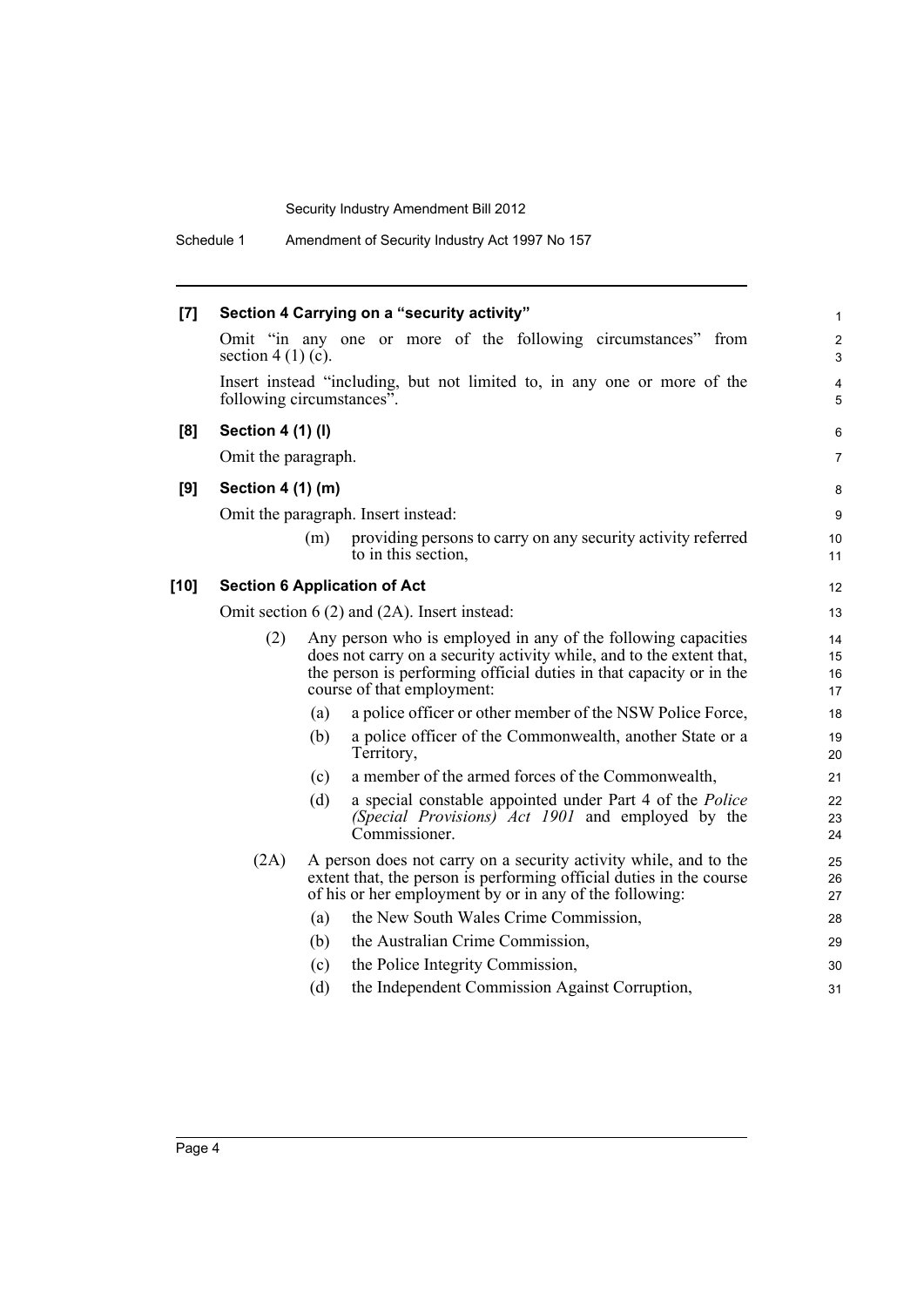$[11]$ 

|        |    |                         | (e) | the Department of Attorney General and Justice as a<br>correctional officer (within the meaning of the Crimes<br>(Administration of Sentences) Act 1999) or a juvenile<br>justice officer,                                                                                                                                                                                                                                                                                                                                                                                          | $\mathbf{1}$<br>$\overline{2}$<br>$\mathbf{3}$<br>4 |
|--------|----|-------------------------|-----|-------------------------------------------------------------------------------------------------------------------------------------------------------------------------------------------------------------------------------------------------------------------------------------------------------------------------------------------------------------------------------------------------------------------------------------------------------------------------------------------------------------------------------------------------------------------------------------|-----------------------------------------------------|
|        |    |                         | (f) | any other agency responsible for the enforcement of<br>criminal laws of the State, of the Commonwealth or of<br>another State or Territory.                                                                                                                                                                                                                                                                                                                                                                                                                                         | 5<br>$\,6\,$<br>$\overline{7}$                      |
| $[11]$ |    | <b>Section 6A</b>       |     |                                                                                                                                                                                                                                                                                                                                                                                                                                                                                                                                                                                     | 8                                                   |
|        |    | Insert after section 6: |     |                                                                                                                                                                                                                                                                                                                                                                                                                                                                                                                                                                                     | 9                                                   |
|        | 6A |                         |     | Application of Commonwealth National Vocational Education and<br><b>Training Regulator Act 2011</b>                                                                                                                                                                                                                                                                                                                                                                                                                                                                                 | 10<br>11                                            |
|        |    | (1)                     |     | In this section:                                                                                                                                                                                                                                                                                                                                                                                                                                                                                                                                                                    | 12                                                  |
|        |    |                         |     | <b>Commonwealth Act</b> means the National Vocational Education<br>and Training Regulator Act 2011 of the Commonwealth.                                                                                                                                                                                                                                                                                                                                                                                                                                                             | 13<br>14                                            |
|        |    |                         |     | <b>State security industry regulation provisions means the</b><br>provisions of this Act and the regulations:                                                                                                                                                                                                                                                                                                                                                                                                                                                                       | 15<br>16                                            |
|        |    |                         | (a) | regulating organisations providing training, assessment or<br>instruction in relation to any security activity, and                                                                                                                                                                                                                                                                                                                                                                                                                                                                 | 17<br>18                                            |
|        |    |                         | (b) | providing for the approval by or under this Act of training,<br>assessment or instruction provided by organisations, and                                                                                                                                                                                                                                                                                                                                                                                                                                                            | 19<br>20                                            |
|        |    |                         | (c) | providing for the exercise of investigative powers,<br>sanctions and enforcement by or under this Act in relation<br>to such matters.                                                                                                                                                                                                                                                                                                                                                                                                                                               | 21<br>22<br>23                                      |
|        |    | (2)                     |     | The State security industry regulation provisions are declared to<br>be an excluded matter for the purposes of section 10 of the<br>Commonwealth Act in relation to section 9 (Immunity from State<br>and Territory laws) of the Commonwealth Act to the extent only<br>that that section prevents the application of the State security<br>industry regulation provisions to an NVR registered training<br>organisation (within the meaning of the Commonwealth Act)<br>providing training, assessment or instruction in relation to<br>security activities regulated by this Act. | 24<br>25<br>26<br>27<br>28<br>29<br>30<br>31<br>32  |
|        |    | (3)                     |     | This section is taken to have had effect from 1 July 2011.                                                                                                                                                                                                                                                                                                                                                                                                                                                                                                                          | 33                                                  |
| [12]   |    |                         |     | Section 7 Offence of carrying on unauthorised security activities                                                                                                                                                                                                                                                                                                                                                                                                                                                                                                                   | 34                                                  |
|        |    |                         |     | Omit "employ or" from section 7 (1).                                                                                                                                                                                                                                                                                                                                                                                                                                                                                                                                                | 35                                                  |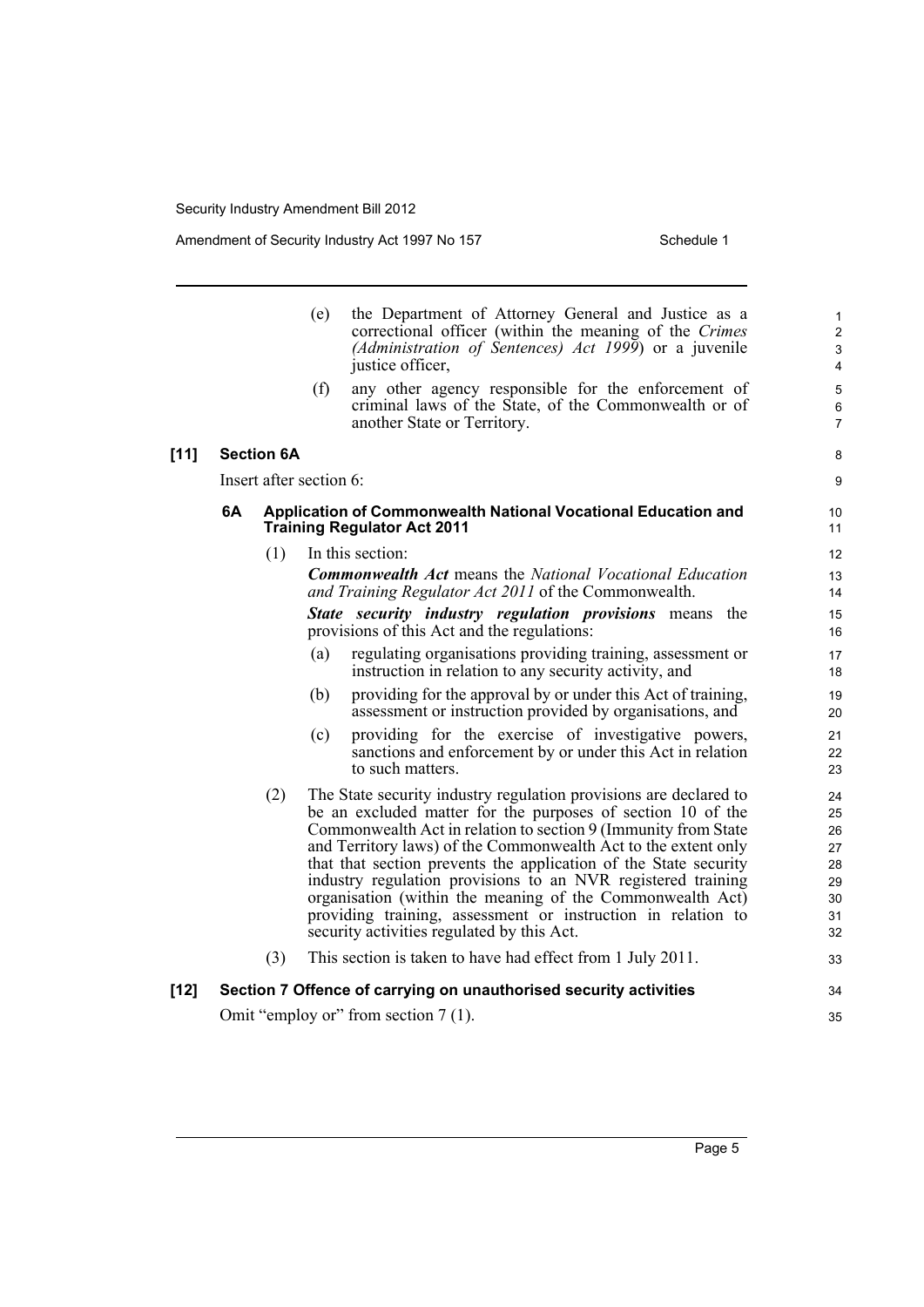Schedule 1 Amendment of Security Industry Act 1997 No 157

| $[13]$ | Section 7 (1) (b)                   |         |                                                                                                                                                                                                                                                                                                                                             | 1                             |  |  |  |
|--------|-------------------------------------|---------|---------------------------------------------------------------------------------------------------------------------------------------------------------------------------------------------------------------------------------------------------------------------------------------------------------------------------------------------|-------------------------------|--|--|--|
|        | Omit the paragraph. Insert instead: |         |                                                                                                                                                                                                                                                                                                                                             |                               |  |  |  |
|        |                                     | (b)     | the person provides no more persons on any one day than<br>the number of persons authorised by the master licence.                                                                                                                                                                                                                          | 3<br>4                        |  |  |  |
| $[14]$ | Section 7 (2)                       |         |                                                                                                                                                                                                                                                                                                                                             | 5                             |  |  |  |
|        |                                     |         | Omit the subsection. Insert instead:                                                                                                                                                                                                                                                                                                        | 6                             |  |  |  |
|        | (2)                                 |         | A person must not carry on a security activity (other than<br>providing persons to carry on security activities) unless the<br>person is the holder of a class 1 licence or class 2 licence that<br>authorises the person to carry on the security activity.<br>Maximum penalty: 500 penalty units or imprisonment for<br>2 years, or both. | 7<br>8<br>9<br>10<br>11<br>12 |  |  |  |
| $[15]$ | Section 7 (4)                       |         |                                                                                                                                                                                                                                                                                                                                             | 13                            |  |  |  |
|        | Insert after section $7(3)$ :       |         |                                                                                                                                                                                                                                                                                                                                             | 14                            |  |  |  |
|        | (4)                                 | permit. | The holder of a temporary excess provision of services permit<br>granted under section 40A does not commit an offence under<br>subsection (1) while acting under and in accordance with the<br>authority conferred by the temporary excess provision of services                                                                            | 15<br>16<br>17<br>18<br>19    |  |  |  |
| $[16]$ |                                     |         | <b>Section 9 Classes of licences</b>                                                                                                                                                                                                                                                                                                        | 20                            |  |  |  |
|        | Omit section $9(1)(d)$ .            |         |                                                                                                                                                                                                                                                                                                                                             | 21                            |  |  |  |
| $[17]$ |                                     |         | <b>Section 10 Master licences</b>                                                                                                                                                                                                                                                                                                           | 22                            |  |  |  |
|        |                                     |         | Omit section 10 $(1)$ (b)–(d). Insert instead:                                                                                                                                                                                                                                                                                              | 23                            |  |  |  |
|        |                                     | (b)     | class MB—authorises the holder to provide no more than<br>3 persons on any one day to carry on security activities,<br>each of whom must be the holder of a class 1 or class 2<br>licence,                                                                                                                                                  | 24<br>25<br>26<br>27          |  |  |  |
|        |                                     | (c)     | class MC—authorises the holder to provide between 4 and<br>14 persons on any one day to carry on security activities,<br>each of whom must be the holder of a class 1 or class 2<br>licence,                                                                                                                                                | 28<br>29<br>30<br>31          |  |  |  |
|        |                                     |         |                                                                                                                                                                                                                                                                                                                                             |                               |  |  |  |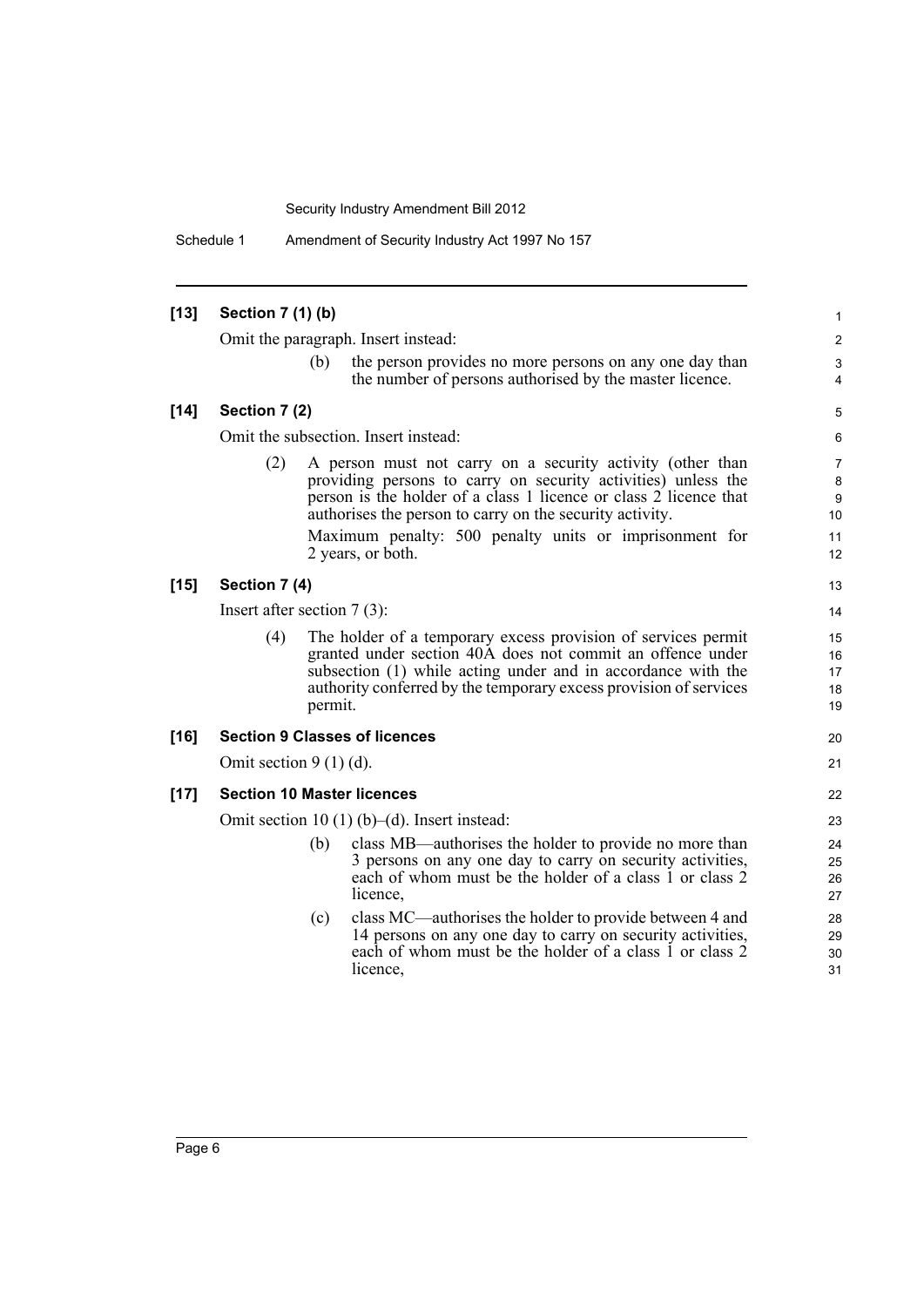Amendment of Security Industry Act 1997 No 157 Schedule 1

|        |                                    | (d) | class MD—authorises the holder to provide between<br>15 and 49 persons on any one day to carry on security<br>activities, each of whom must be the holder of a class 1 or<br>class 2 licence, | 1<br>$\overline{2}$<br>3<br>$\overline{4}$ |
|--------|------------------------------------|-----|-----------------------------------------------------------------------------------------------------------------------------------------------------------------------------------------------|--------------------------------------------|
|        |                                    | (e) | class ME—authorises the holder to provide 50 or more<br>persons on any one day to carry on security activities, each<br>of whom must be the holder of a class 1 or class 2 licence.           | 5<br>6<br>$\overline{7}$                   |
| $[18]$ | <b>Section 10 (3)</b>              |     |                                                                                                                                                                                               | 8                                          |
|        | Omit "employing or".               |     |                                                                                                                                                                                               | 9                                          |
| $[19]$ | <b>Section 11 Class 1 licences</b> |     |                                                                                                                                                                                               | 10 <sup>°</sup>                            |
|        | Omit section 11 $(1)$ $(g)$ .      |     |                                                                                                                                                                                               | 11                                         |
| $[20]$ | <b>Section 12 Class 2 licences</b> |     |                                                                                                                                                                                               | 12                                         |
|        |                                    |     | Omit section 12 (1) (c). Insert instead:                                                                                                                                                      | 13                                         |
|        |                                    | (c) | class 2C—authorises the licensee to sell, install, maintain,                                                                                                                                  | 14                                         |
|        |                                    |     | repair and service, and provide advice in relation to,<br>equipment (including electronic<br>security<br>security                                                                             | 15<br>16                                   |
|        |                                    |     | equipment and barrier equipment) and to act as a                                                                                                                                              | 17                                         |
|        |                                    |     | locksmith,                                                                                                                                                                                    | 18                                         |
| $[21]$ | Section 12 (1) (e) and (f)         |     |                                                                                                                                                                                               | 19                                         |
|        | Omit the paragraphs.               |     |                                                                                                                                                                                               | 20                                         |
| $[22]$ |                                    |     | <b>Section 12A Provisional licences</b>                                                                                                                                                       | 21                                         |
|        | Omit the section.                  |     |                                                                                                                                                                                               | 22                                         |
| $[23]$ |                                    |     | <b>Section 14 Application for licence</b>                                                                                                                                                     | 23                                         |
|        | Omit section $14(3)$ – $(5)$ .     |     |                                                                                                                                                                                               | 24                                         |
| $[24]$ |                                    |     | Section 15 Restrictions on granting licence-general suitability criteria                                                                                                                      | 25                                         |
|        |                                    |     | Omit section 15 (1) and (2). Insert instead:                                                                                                                                                  | 26                                         |
|        | (1)                                |     | The Commissioner must refuse to grant an application for a<br>licence if the Commissioner is not satisfied that the applicant:                                                                | 27<br>28                                   |
|        |                                    | (a) | is a fit and proper person to hold the class of licence sought<br>by the applicant, or                                                                                                        | 29<br>30                                   |
|        |                                    | (b) | is of or above the age of 18, or                                                                                                                                                              | 31                                         |
|        |                                    | (c) | has the competencies and experience approved by the<br>Commissioner, or                                                                                                                       | 32<br>33                                   |
|        |                                    |     |                                                                                                                                                                                               |                                            |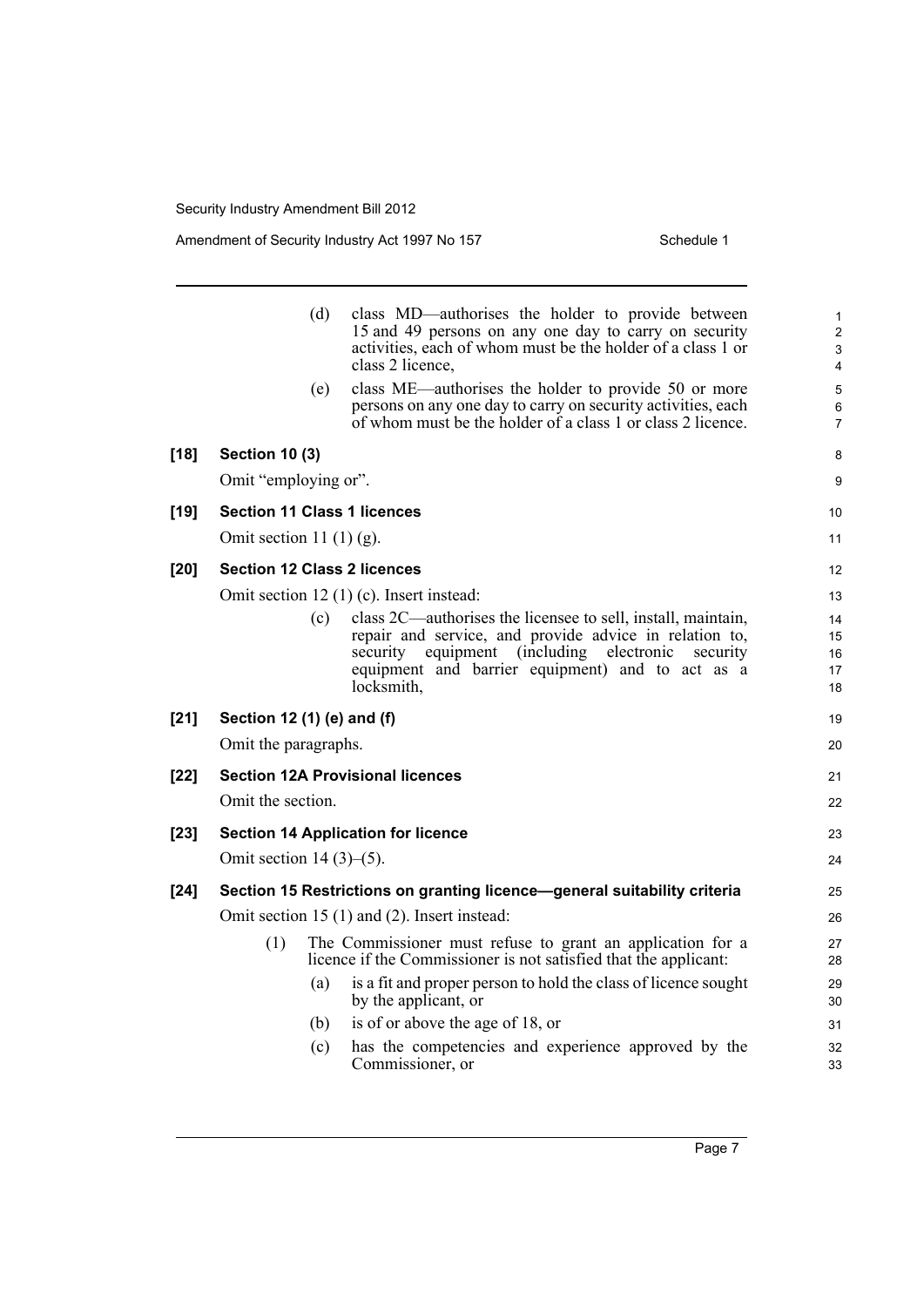|        |         | (d)<br>has undertaken and completed the requisite training,<br>assessment and instruction for the class of licence sought<br>by the applicant, or                                                                                                                | $\mathbf{1}$<br>$\mathbf{2}$<br>3 |
|--------|---------|------------------------------------------------------------------------------------------------------------------------------------------------------------------------------------------------------------------------------------------------------------------|-----------------------------------|
|        |         | is competent to carry on the security activity to which the<br>(e)<br>proposed licence relates, or                                                                                                                                                               | 4<br>5                            |
|        |         | is an Australian citizen or a permanent Australian resident.<br>(f)                                                                                                                                                                                              | 6                                 |
|        | (2)     | For the purposes of subsection $(1)$ $(d)$ , the requisite training,<br>assessment and instruction for a class of licence is training,<br>assessment and instruction in relation to the carrying on of<br>security activities under a licence of that class:     | 7<br>$\bf 8$<br>9<br>10           |
|        |         | that is of a kind approved, and to a standard required, by<br>(a)<br>the Commissioner, and                                                                                                                                                                       | 11<br>12                          |
|        |         | is provided by such persons or organisations as are<br>(b)<br>approved by the Commissioner for the purposes of this<br>section.                                                                                                                                  | 13<br>14<br>15                    |
|        | (2A)    | The Commissioner may impose conditions with respect to the<br>provision of training, assessment and instruction by any person or<br>organisation approved by the Commissioner for the purposes of<br>this section.                                               | 16<br>17<br>18<br>19              |
|        | (2B)    | A person or organisation approved by the Commissioner for the<br>purposes of this section must comply with any conditions<br>imposed by the Commissioner under subsection (2A).<br>Maximum penalty:<br>in the case of a corporation—100 penalty units, or<br>(a) | 20<br>21<br>22<br>23<br>24        |
|        |         | (b)<br>in the case of an individual—50 penalty units.                                                                                                                                                                                                            | 25                                |
|        | (2C)    | The Commissioner must also refuse to grant an application for a<br>licence if the applicant has supplied information that is (to the<br>applicant's knowledge) false or misleading in a material<br>particular in, or in connection with, the application.       | 26<br>27<br>28<br>29              |
| $[25]$ | history | Section 16 Restrictions on granting licence-criminal and other related                                                                                                                                                                                           | 30<br>31                          |
|        |         | Insert after section $16(1)$ :                                                                                                                                                                                                                                   | 32                                |
|        | (2)     | Without limiting subsection $(1)$ , the Commissioner may refuse to<br>grant an application for a licence if the Commissioner is satisfied<br>that the applicant has a conviction that is not capable of becoming<br>spent.                                       | 33<br>34<br>35<br>36              |
|        |         |                                                                                                                                                                                                                                                                  |                                   |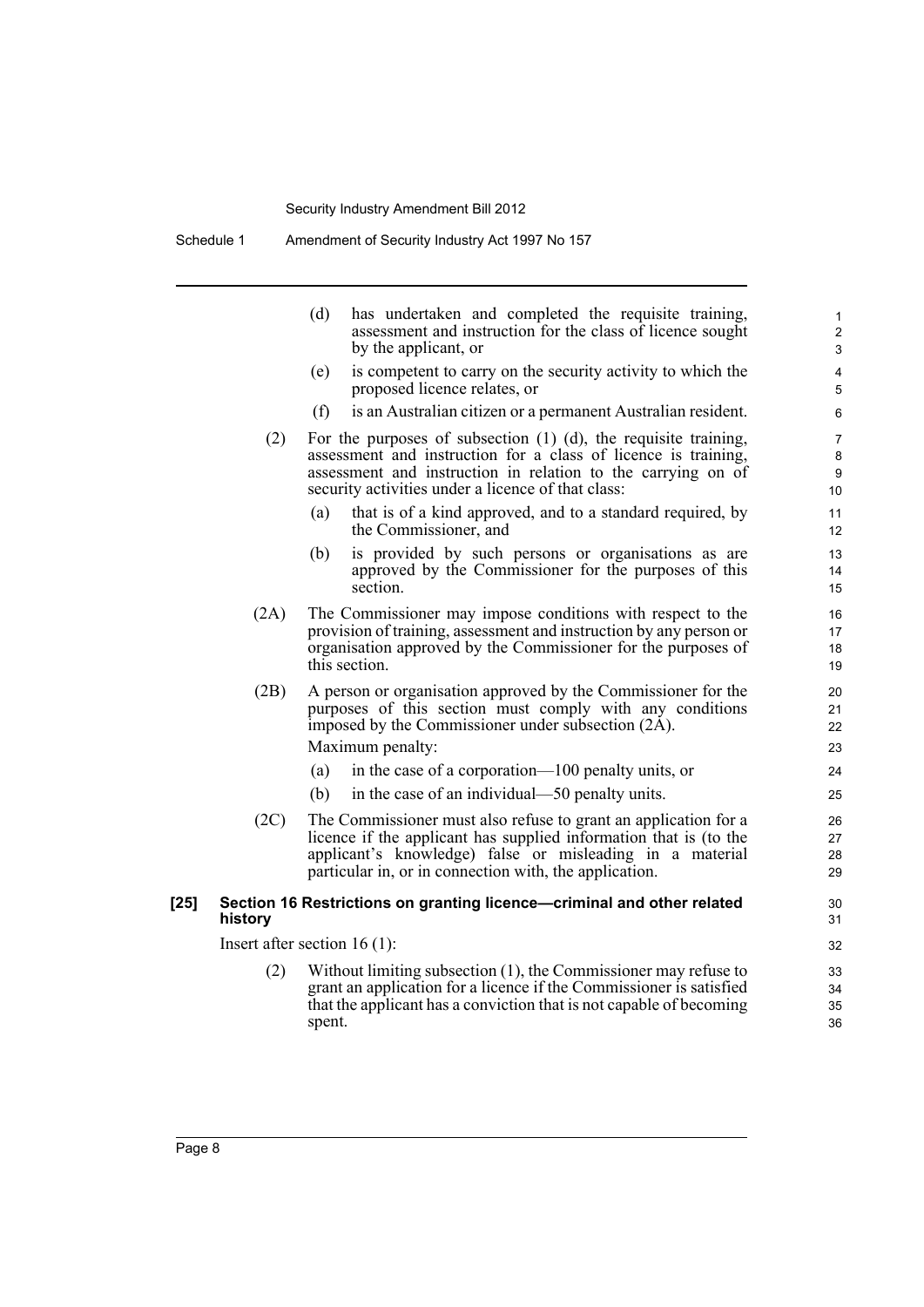Amendment of Security Industry Act 1997 No 157 Schedule 1

**Note.** Under section 7 of the *Criminal Records Act 1991*, certain convictions are not capable of becoming spent. For example, convictions for which a prison sentence of more than 6 months has been imposed, convictions for certain sexual offences and convictions prescribed by the *Criminal Records Regulation 2004*.

### **[26] Section 16 (5)**

Insert " $(2)$ ," after " $(1)$ ,".

### **[27] Section 17**

Insert after section 16A:

### **17 Renewal of licence**

- (1) An application for the renewal of a licence may be lodged with the Commissioner by the holder of the licence no earlier than 8 weeks before the licence ceases (otherwise than by revocation) to be in force (its *expiry*).
- (2) The application is to be:
	- (a) in the approved form, and
	- (b) lodged electronically, by post or in any other approved manner, and
	- (c) accompanied by a fee prescribed by the regulations.

**Note.** See sections 18, 21 and 24 in relation to the grant, conditions and terms of renewed licences.

- (3) Subsection (1) does not prevent the Commissioner from granting an application for the renewal of a licence lodged no later than 90 days after its expiry on payment of the late fee prescribed by the regulations.
- (4) The Commissioner may refuse an application to renew a licence if the Commissioner is satisfied that, if the applicant were applying for a new licence, the application would be required by this Act to be refused.

**Note.** For example, under section 15 (1) of this Act the Commissioner must refuse an application for a new licence if the Commissioner is not satisfied that the applicant is a fit and proper person to hold the licence or is not competent to carry on the security activity to which the licence relates.

- (5) For the purposes of subsection (4), section 15 (6) and (7) apply to an application for renewal of a licence in the same way as they apply to an application for a licence.
- (6) Without limiting section 18, the Commissioner may request an applicant for the renewal of a licence to demonstrate, in the manner required by the Commissioner and to the satisfaction of

Page 9

8 9

10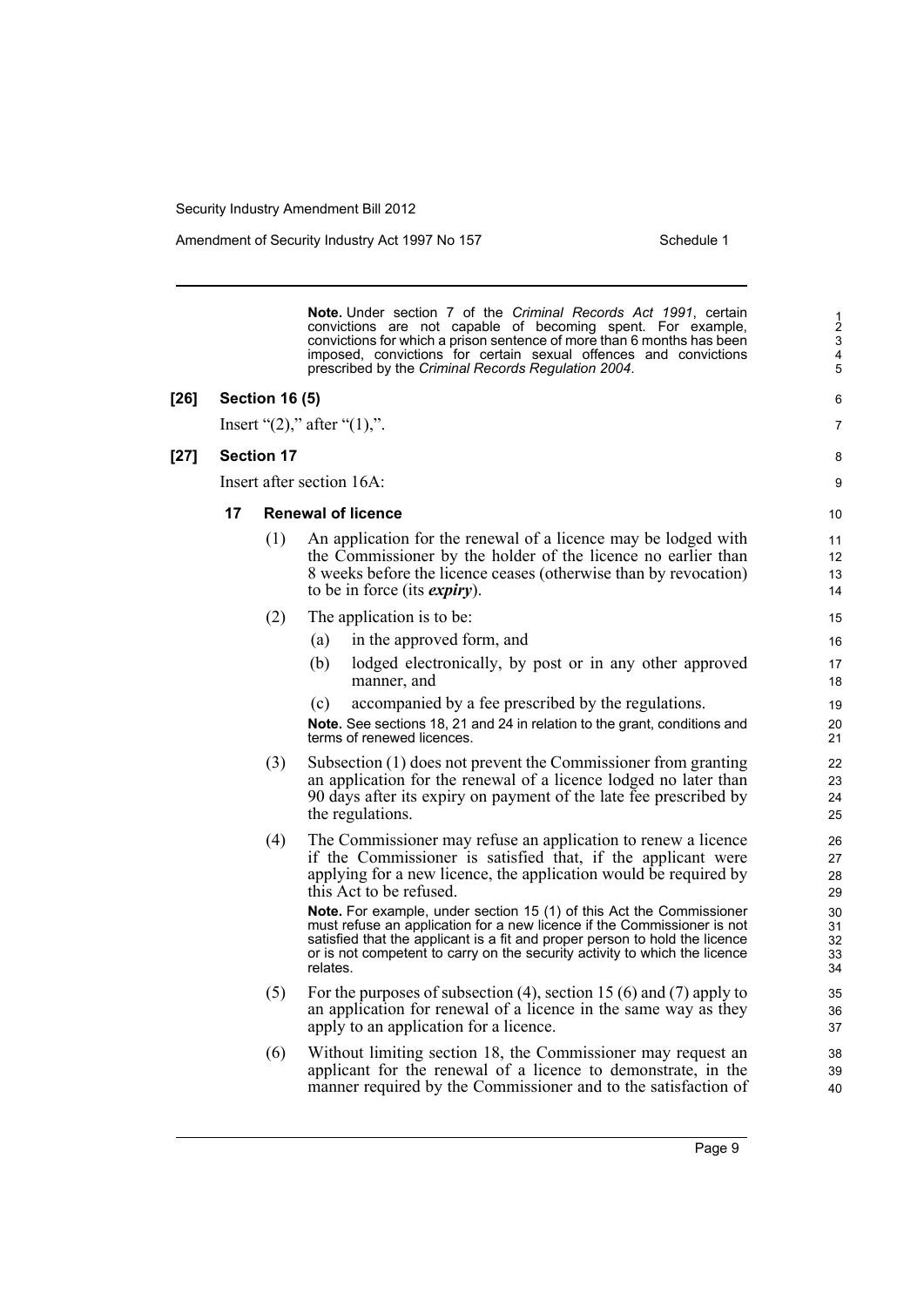the Commissioner, continuing knowledge and competency in relation to the security activity authorised by the licence before renewal of the licence is granted. (7) Without limiting section 21 (3), the Commissioner may grant an application for renewal of a licence on the condition that the applicant undertake and complete to the satisfaction of the Commissioner any requisite training, assessment or instruction required by the Commissioner to ensure the licensee has continuing knowledge and competency in relation to the security activity authorised by the licence. (8) Section 15 (2) and (2A) apply to the requisite training, assessment and instruction under subsection (7) required in relation to an application for the renewal of a licence in the same way as they apply to an application for a licence. (9) A licence may be renewed under this section on more than one occasion. (10) Section 12 of the *Criminal Records Act 1991* does not apply in relation to an application for the renewal of a licence. **[28] Section 18 Investigation of licence and renewal applications** Insert "or for the renewal of a licence" after "licence" in section 18 (1). **[29] Section 18 (2) (a)** Insert "or palm prints, or both," after "fingerprints". **[30] Section 18 (2) (b)** Omit "been fingerprinted". Insert instead "provided fingerprints or palm prints". **[31] Section 18 (3) (a)** Insert "or for the renewal of a licence" after "licence". **[32] Section 18 (3) (b)** Insert "or renew" after "grant". **[33] Section 18 (4)** Insert ", palm print" after "fingerprint". **[34] Section 18 (5) (a)** Insert "or palm prints" after "fingerprints". 1 2 3 4 5 6 7 8 9 10 11 12 13 14 15 16 17 18 19  $20$ 21 22 23 24 25 26 27 28 29 30 31 32 33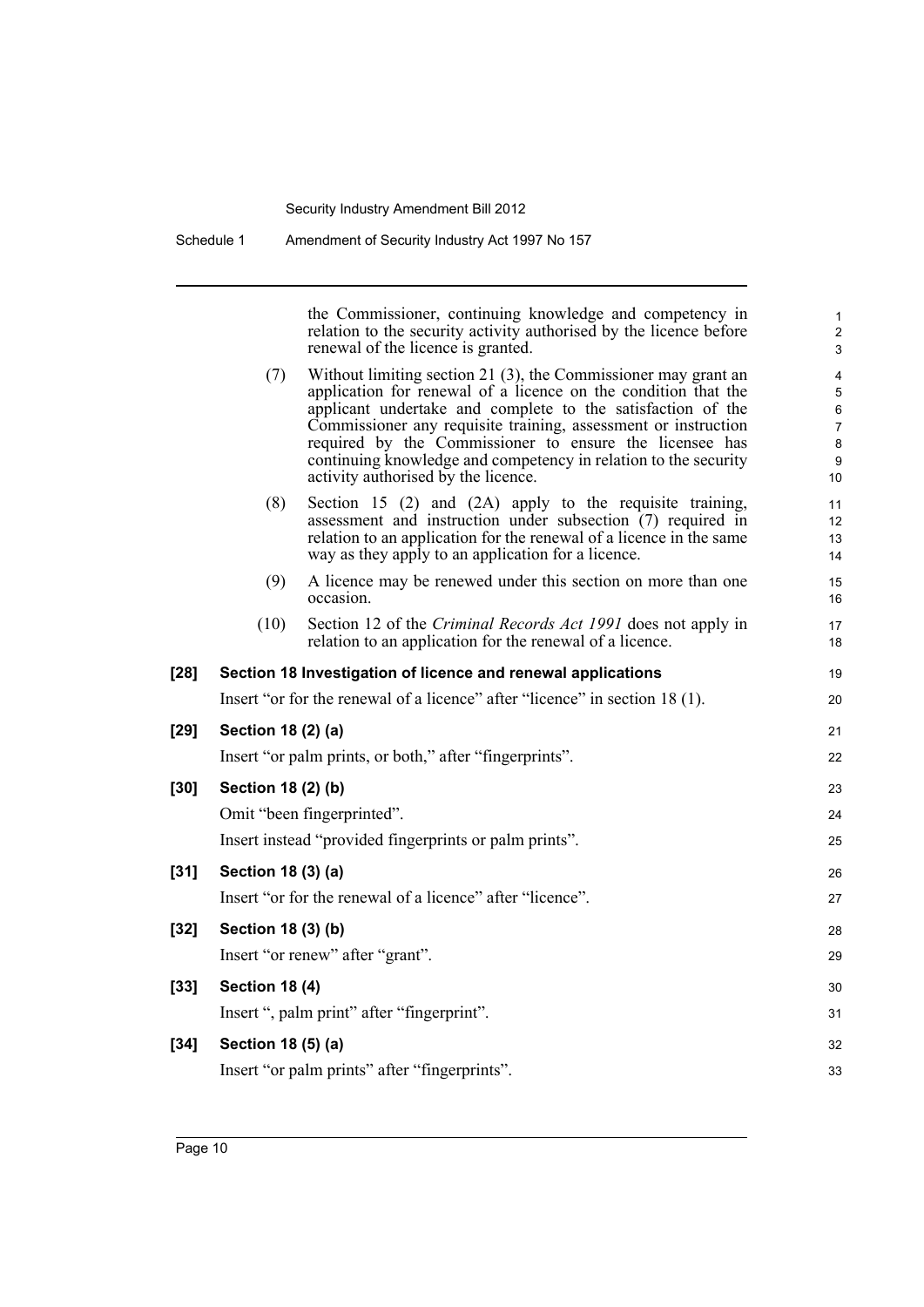|    |                                                                                                  | Section 20 Commissioner may require further information                                                                                                                                                                                                                              | $\mathbf{1}$<br>$\overline{c}$                                                                                                                                                                                                                                 |  |  |  |
|----|--------------------------------------------------------------------------------------------------|--------------------------------------------------------------------------------------------------------------------------------------------------------------------------------------------------------------------------------------------------------------------------------------|----------------------------------------------------------------------------------------------------------------------------------------------------------------------------------------------------------------------------------------------------------------|--|--|--|
|    |                                                                                                  |                                                                                                                                                                                                                                                                                      |                                                                                                                                                                                                                                                                |  |  |  |
|    | Insert "or for the renewal of a licence" after "applicant for a licence" in<br>section $20(1)$ . |                                                                                                                                                                                                                                                                                      |                                                                                                                                                                                                                                                                |  |  |  |
|    | Section 20 (1) (b1)<br>$[36]$                                                                    |                                                                                                                                                                                                                                                                                      |                                                                                                                                                                                                                                                                |  |  |  |
|    |                                                                                                  |                                                                                                                                                                                                                                                                                      | 5                                                                                                                                                                                                                                                              |  |  |  |
|    |                                                                                                  |                                                                                                                                                                                                                                                                                      | 6                                                                                                                                                                                                                                                              |  |  |  |
|    |                                                                                                  |                                                                                                                                                                                                                                                                                      | $\overline{7}$                                                                                                                                                                                                                                                 |  |  |  |
|    |                                                                                                  |                                                                                                                                                                                                                                                                                      | 8                                                                                                                                                                                                                                                              |  |  |  |
|    |                                                                                                  |                                                                                                                                                                                                                                                                                      | 9                                                                                                                                                                                                                                                              |  |  |  |
| 21 |                                                                                                  |                                                                                                                                                                                                                                                                                      | 10                                                                                                                                                                                                                                                             |  |  |  |
|    | (1)                                                                                              | The Commissioner may, after considering an application for the<br>grant or renewal of a licence:                                                                                                                                                                                     | 11<br>12                                                                                                                                                                                                                                                       |  |  |  |
|    |                                                                                                  | grant a licence to, or renew the licence of, the person<br>(a)<br>making the application and nominate a place where the<br>person is to collect the licence or renewed licence, or                                                                                                   | 13<br>14<br>15                                                                                                                                                                                                                                                 |  |  |  |
|    |                                                                                                  | refuse to grant a licence or to renew the licence.<br>(b)                                                                                                                                                                                                                            | 16                                                                                                                                                                                                                                                             |  |  |  |
|    | (2)                                                                                              | A licence confers no right of property and is incapable of being<br>transferred, assigned or mortgaged, charged or otherwise<br>encumbered.                                                                                                                                          | 17<br>18<br>19                                                                                                                                                                                                                                                 |  |  |  |
|    | (3)                                                                                              | A licence is subject:                                                                                                                                                                                                                                                                | 20                                                                                                                                                                                                                                                             |  |  |  |
|    |                                                                                                  | to such conditions as may be imposed by the<br>(a)<br>Commissioner (whether at the time the licence is granted<br>or renewed or at any later time), and                                                                                                                              | 21<br>22<br>23                                                                                                                                                                                                                                                 |  |  |  |
|    |                                                                                                  | to such other conditions as are imposed by this Act or<br>(b)<br>prescribed by the regulations.                                                                                                                                                                                      | 24<br>25                                                                                                                                                                                                                                                       |  |  |  |
|    | (4)                                                                                              | A licence is granted or renewed subject to the condition that the<br>person making the application collect the licence or renewed<br>licence from the place nominated by the Commissioner under<br>subsection $(1)$ (a) within 60 days of being notified of the grant or<br>renewal. | 26<br>27<br>28<br>29<br>30                                                                                                                                                                                                                                     |  |  |  |
|    |                                                                                                  |                                                                                                                                                                                                                                                                                      | Omit "or a provisional licence".<br>Section 20 (4) and (8)<br>Insert "or for the renewal of a licence" after "licence" wherever occurring.<br><b>Section 21</b><br>Omit the section. Insert instead:<br>Grant and conditions of licence and renewal of licence |  |  |  |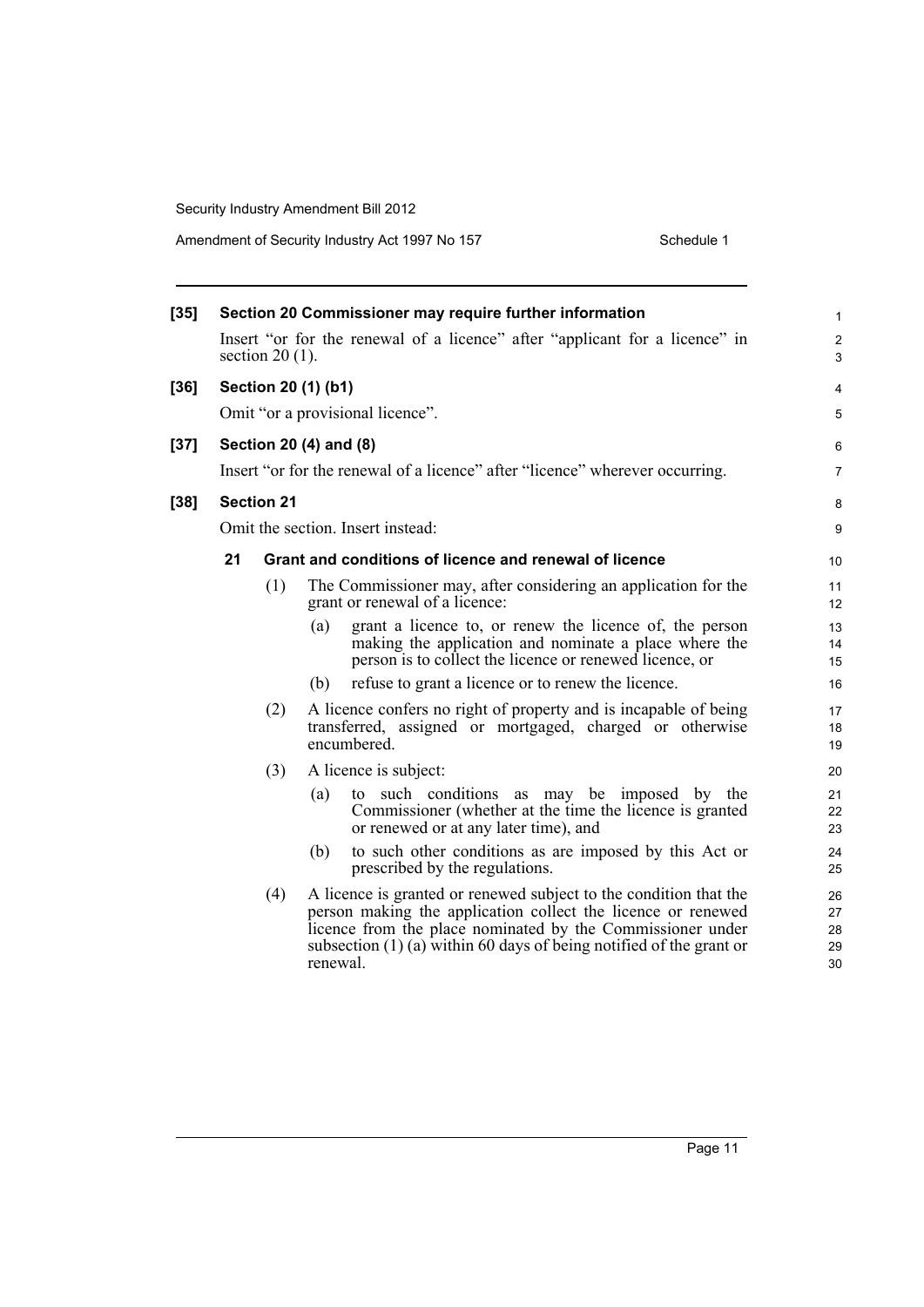Schedule 1 Amendment of Security Industry Act 1997 No 157

| $[39]$ | <b>Section 21A</b>     |                                                 |                                                                                                                                                                                                                                                                                                                                                                         |                                         |  |  |  |  |
|--------|------------------------|-------------------------------------------------|-------------------------------------------------------------------------------------------------------------------------------------------------------------------------------------------------------------------------------------------------------------------------------------------------------------------------------------------------------------------------|-----------------------------------------|--|--|--|--|
|        |                        |                                                 | Insert after section 21:                                                                                                                                                                                                                                                                                                                                                | $\overline{2}$                          |  |  |  |  |
|        | 21A                    | Continuing training, assessment and instruction |                                                                                                                                                                                                                                                                                                                                                                         |                                         |  |  |  |  |
|        |                        | (1)                                             | It is a condition of every class 1 or class 2 licence that the licensee<br>undertake and complete, to the satisfaction of the Commissioner,<br>such training, assessment and instruction as may be required by<br>the Commissioner to ensure the licensee has continuing<br>knowledge and competency in relation to the security activity<br>authorised by the licence. | 4<br>5<br>6<br>$\overline{7}$<br>8<br>9 |  |  |  |  |
|        |                        | (2)                                             | Subsection (1) extends to licences granted before the<br>commencement of this section.                                                                                                                                                                                                                                                                                  | 10<br>11                                |  |  |  |  |
| [40]   |                        |                                                 | <b>Section 22 Form of licence</b>                                                                                                                                                                                                                                                                                                                                       | 12                                      |  |  |  |  |
|        |                        |                                                 | Omit section 22 (2). Insert instead:                                                                                                                                                                                                                                                                                                                                    | 13                                      |  |  |  |  |
|        | (2)<br>A licence must: |                                                 |                                                                                                                                                                                                                                                                                                                                                                         |                                         |  |  |  |  |
|        |                        |                                                 | contain the name of the licensee, and<br>(a)                                                                                                                                                                                                                                                                                                                            | 15                                      |  |  |  |  |
|        |                        |                                                 | specify the class (or subclass) of licence, and<br>(b)                                                                                                                                                                                                                                                                                                                  | 16                                      |  |  |  |  |
|        |                        |                                                 | contain the number of the licence, and<br>(c)                                                                                                                                                                                                                                                                                                                           | 17                                      |  |  |  |  |
|        |                        |                                                 | contain such other details as may be prescribed by the<br>(d)<br>regulations.                                                                                                                                                                                                                                                                                           | 18<br>19                                |  |  |  |  |
|        |                        | (3)                                             | In addition, the Commissioner may determine that a particular<br>class or subclass of licence is:                                                                                                                                                                                                                                                                       | 20<br>21                                |  |  |  |  |
|        |                        |                                                 | to contain a recent photograph of the person to whom it is<br>(a)<br>granted (such photograph being obtained in accordance<br>with arrangements determined by the Commissioner), or                                                                                                                                                                                     | 22<br>23<br>24                          |  |  |  |  |
|        |                        |                                                 | to bear the signature of the licensee,<br>(b)                                                                                                                                                                                                                                                                                                                           | 25                                      |  |  |  |  |
|        |                        |                                                 | or both.                                                                                                                                                                                                                                                                                                                                                                | 26                                      |  |  |  |  |
| $[41]$ | persons                |                                                 | Section 23 Master licence-condition relating to provision of certain                                                                                                                                                                                                                                                                                                    | 27<br>28                                |  |  |  |  |
|        |                        |                                                 | Omit "employ or".                                                                                                                                                                                                                                                                                                                                                       | 29                                      |  |  |  |  |
| $[42]$ |                        |                                                 | Section 23AA Special conditions-authority to carry firearms                                                                                                                                                                                                                                                                                                             | 30                                      |  |  |  |  |
|        |                        |                                                 | Omit "or P1F" wherever occurring.                                                                                                                                                                                                                                                                                                                                       | 31                                      |  |  |  |  |
| $[43]$ | firearms               |                                                 | Section 23A Special conditions-uniforms must be worn when carrying                                                                                                                                                                                                                                                                                                      | 32<br>33                                |  |  |  |  |
|        |                        | Omit "or P1F" wherever occurring.               |                                                                                                                                                                                                                                                                                                                                                                         |                                         |  |  |  |  |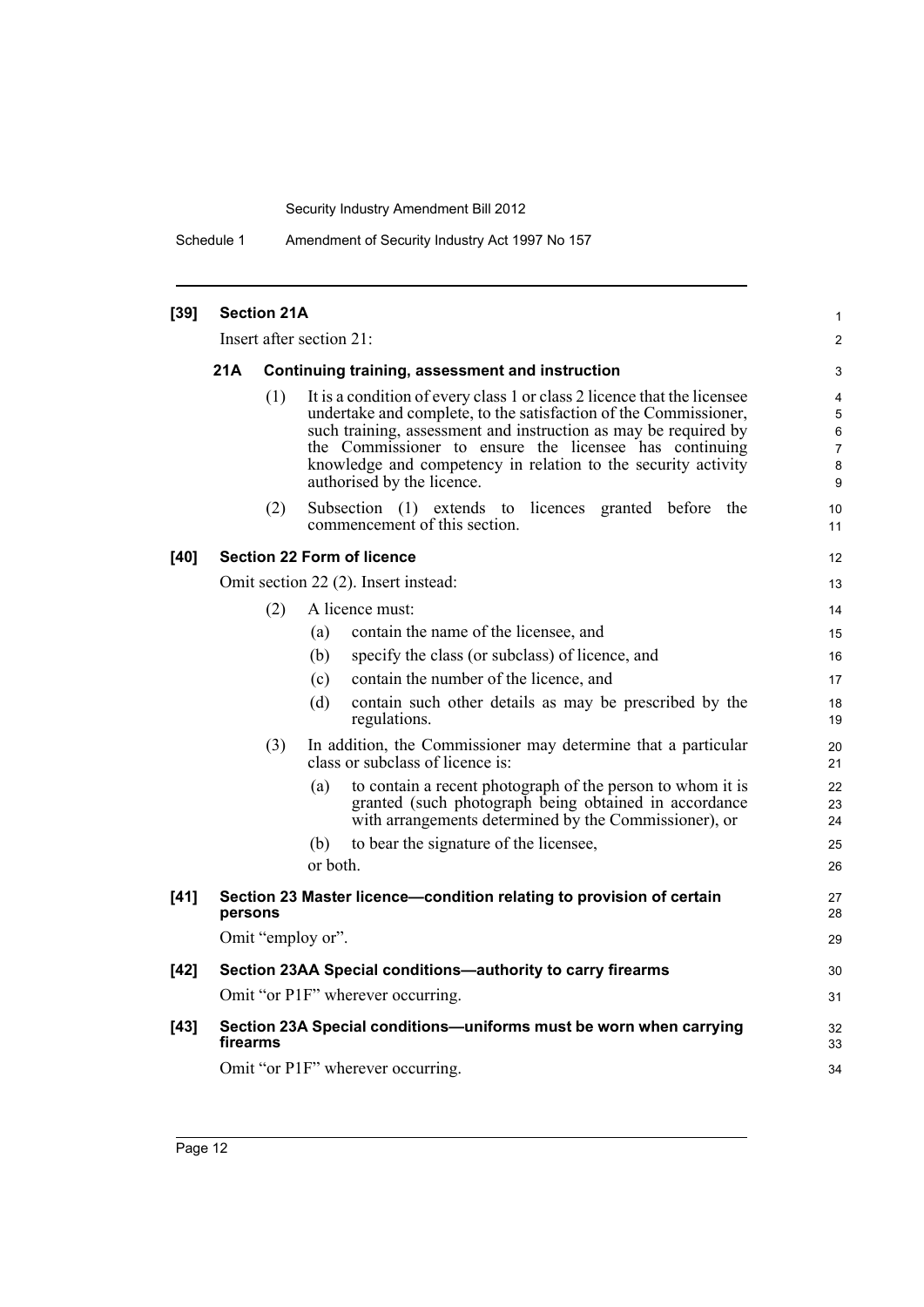| $[44]$ | residential premises              |     | Section 23B Special conditions-storage of firearms in certain                                                                    | 1<br>$\overline{2}$ |
|--------|-----------------------------------|-----|----------------------------------------------------------------------------------------------------------------------------------|---------------------|
|        |                                   |     | Omit "or P1F" wherever occurring.                                                                                                | 3                   |
| $[45]$ |                                   |     | Section 23C Special conditions-class P1F licences                                                                                | 4                   |
|        | Omit the section.                 |     |                                                                                                                                  | 5                   |
| $[46]$ |                                   |     | Section 23D Special conditions-dog handling security services                                                                    | 6                   |
|        |                                   |     | Omit "employ any person to provide" from section 23D (1).                                                                        | $\overline{7}$      |
|        |                                   |     | Insert instead "provide any person to carry out".                                                                                | 8                   |
| $[47]$ | Section 23D (2) and (3)           |     |                                                                                                                                  | 9                   |
|        | Omit the subsections.             |     |                                                                                                                                  | 10                  |
| $[48]$ | <b>Section 23E</b>                |     |                                                                                                                                  | 11                  |
|        | Insert after section 23D:         |     |                                                                                                                                  | 12                  |
|        | 23E                               |     | Special conditions-class 1 licences                                                                                              | 13                  |
|        |                                   |     |                                                                                                                                  |                     |
|        |                                   |     | A class 1 licence that is granted on application by a person who                                                                 | 14                  |
|        |                                   |     | has not, during the 3 years immediately before the application,<br>been authorised by a class 1 licence to carry on the security | 15<br>16            |
|        |                                   |     | activity to which the proposed licence relates is subject to the                                                                 | 17                  |
|        |                                   |     | condition that the person undertake and complete, to the                                                                         | 18                  |
|        |                                   |     | satisfaction of the Commissioner, such training, assessment or                                                                   | 19                  |
|        |                                   |     | instruction as may be required by the Commissioner, within                                                                       | 20                  |
|        |                                   |     | 6 months (or such longer period as the Commissioner allows) of                                                                   | 21                  |
|        |                                   |     | the grant of the licence.                                                                                                        | 22                  |
| $[49]$ | <b>Section 24 Term of licence</b> |     |                                                                                                                                  | 23                  |
|        |                                   |     | Insert "other than a renewed licence" after "licence" in section 24 (1A).                                                        | 24                  |
| $[50]$ | <b>Section 24 (1B)</b>            |     |                                                                                                                                  | 25                  |
|        | Insert after section 24 $(1A)$ :  |     |                                                                                                                                  | 26                  |
|        | (1B)                              |     | The renewal of a licence comes into force:                                                                                       | 27                  |
|        |                                   | (a) | if the application for renewal is lodged under section 17                                                                        | 28                  |
|        |                                   |     | before its expiry and the Commissioner grants the                                                                                | 29                  |
|        |                                   |     | application—on the expiry of the licence, or                                                                                     | 30                  |
|        |                                   | (b) | if the application for renewal is lodged after its expiry—on                                                                     | 31                  |
|        |                                   |     | the day the Commissioner grants the application for                                                                              | 32                  |
|        |                                   |     | renewal of the licence.                                                                                                          | 33                  |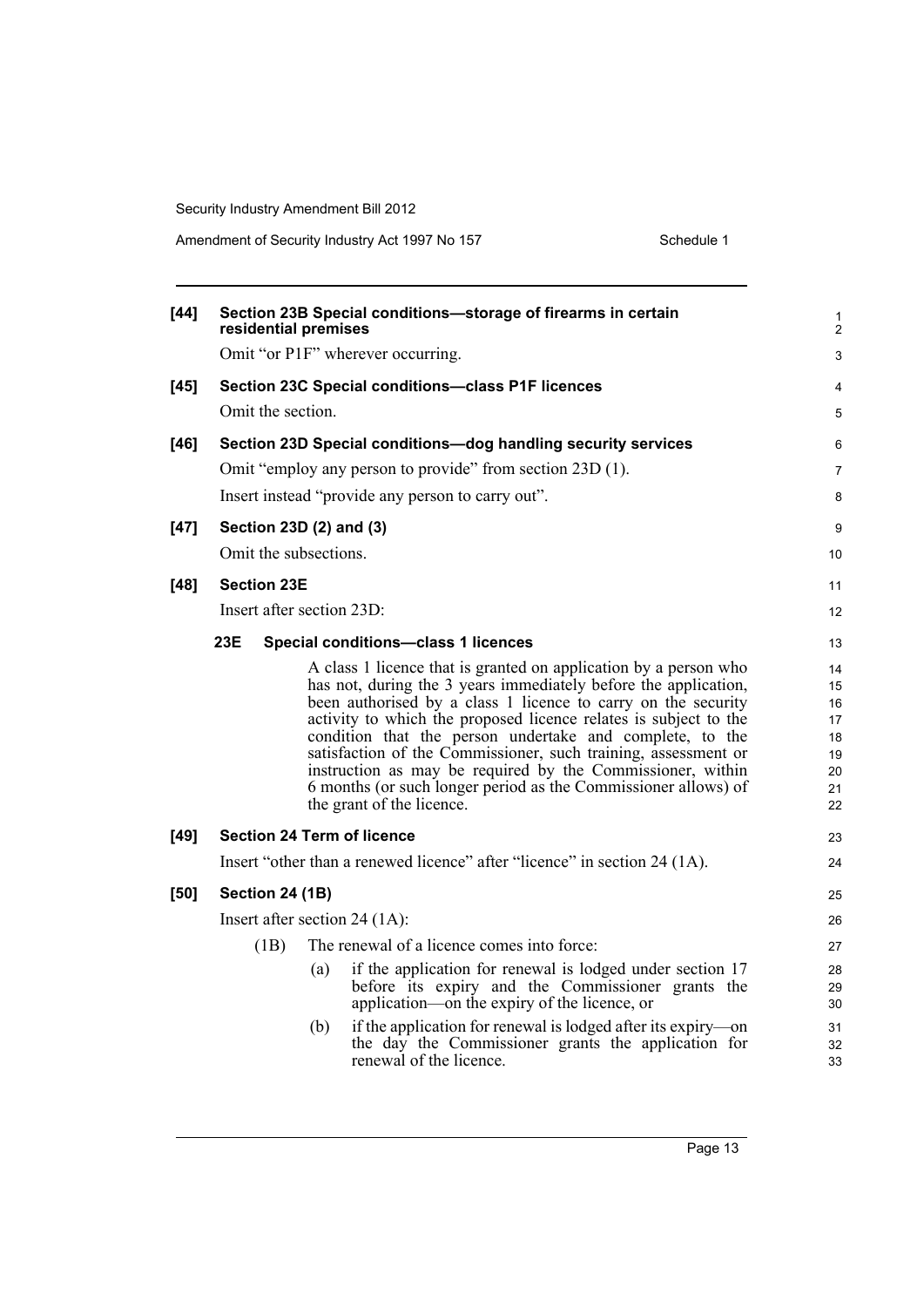Schedule 1 Amendment of Security Industry Act 1997 No 157

| $[51]$ | <b>Section 24 (2)</b>          |                                                                                                                                                                                                                                              |                                                                                                                                                                                                                                                                                                            | $\mathbf{1}$               |  |
|--------|--------------------------------|----------------------------------------------------------------------------------------------------------------------------------------------------------------------------------------------------------------------------------------------|------------------------------------------------------------------------------------------------------------------------------------------------------------------------------------------------------------------------------------------------------------------------------------------------------------|----------------------------|--|
|        | Omit the subsection.           |                                                                                                                                                                                                                                              |                                                                                                                                                                                                                                                                                                            | 2                          |  |
| $[52]$ | <b>Section 24 (3)</b>          |                                                                                                                                                                                                                                              |                                                                                                                                                                                                                                                                                                            | 3                          |  |
|        |                                |                                                                                                                                                                                                                                              | Omit the subsection. Insert instead:                                                                                                                                                                                                                                                                       | 4                          |  |
|        | (3)                            | Despite subsection $(1)$ , if the person who made the application for<br>a licence or for the renewal of a licence (the <i>applicant</i> ) fails to<br>collect the licence in accordance with the condition set out in<br>section 21 $(4)$ : |                                                                                                                                                                                                                                                                                                            |                            |  |
|        |                                | (a)                                                                                                                                                                                                                                          | the licence does not come into force and is taken to have<br>not been granted or renewed, and                                                                                                                                                                                                              | 9<br>10                    |  |
|        |                                | (b)                                                                                                                                                                                                                                          | for the purposes of section 18 $(5)$ , the applicant is taken to<br>be a person who was an applicant for, but was never<br>granted, a licence.                                                                                                                                                             | 11<br>12<br>13             |  |
| $[53]$ |                                |                                                                                                                                                                                                                                              | <b>Section 26 Revocation of licence</b>                                                                                                                                                                                                                                                                    | 14                         |  |
|        |                                |                                                                                                                                                                                                                                              | Insert "or the renewal of the licence" after "licence" in section $26(1)(b)(i)$ .                                                                                                                                                                                                                          | 15                         |  |
| $[54]$ | Section 26 (5) and (6)         |                                                                                                                                                                                                                                              |                                                                                                                                                                                                                                                                                                            |                            |  |
|        | Insert after section $26(4)$ : |                                                                                                                                                                                                                                              |                                                                                                                                                                                                                                                                                                            |                            |  |
|        | (5)                            |                                                                                                                                                                                                                                              | For the purpose of determining whether a licence should be<br>revoked under subsection (1A), the Commissioner may have<br>regard to any criminal intelligence report or other criminal<br>information held in relation to the licensee that:                                                               | 18<br>19<br>20<br>21       |  |
|        |                                | (a)                                                                                                                                                                                                                                          | is relevant to the activities carried on under the class of<br>licence held by the licensee, or                                                                                                                                                                                                            | 22<br>23                   |  |
|        |                                | (b)                                                                                                                                                                                                                                          | causes the Commissioner to conclude that improper<br>conduct is likely to occur if the licensee continues to hold<br>the licence, or                                                                                                                                                                       | 24<br>25<br>26             |  |
|        |                                | (c)                                                                                                                                                                                                                                          | causes the Commissioner not to have confidence that<br>improper conduct will not occur if the licensee continues<br>to hold the licence.                                                                                                                                                                   | 27<br>28<br>29             |  |
|        | (6)                            |                                                                                                                                                                                                                                              | The Commissioner is not, under this or any other Act or law,<br>required to give any reasons for revoking a licence if the giving<br>of those reasons would disclose the existence or content of any<br>criminal intelligence report or other criminal information as<br>referred to in subsection $(5)$ . | 30<br>31<br>32<br>33<br>34 |  |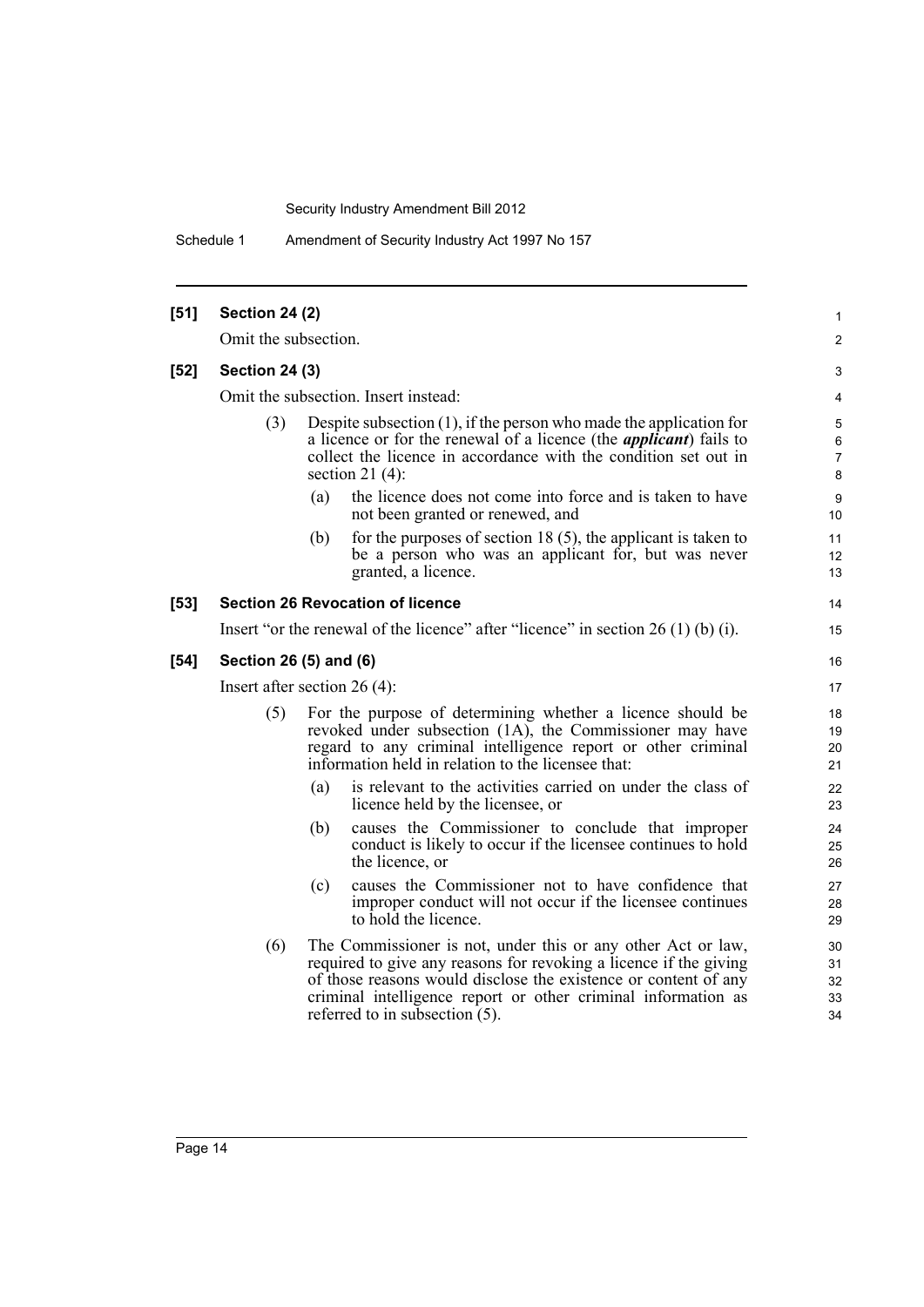| [55]   | <b>Section 27 Variation of licence</b>                                                                                                                                                                                                                                                                                                                                                                                                                                                                                                                                                                                                                                                                                                                                                      | $\mathbf{1}$                                                   |
|--------|---------------------------------------------------------------------------------------------------------------------------------------------------------------------------------------------------------------------------------------------------------------------------------------------------------------------------------------------------------------------------------------------------------------------------------------------------------------------------------------------------------------------------------------------------------------------------------------------------------------------------------------------------------------------------------------------------------------------------------------------------------------------------------------------|----------------------------------------------------------------|
|        | Omit "class 1, class 2 or provisional licence" from section 27 (1).                                                                                                                                                                                                                                                                                                                                                                                                                                                                                                                                                                                                                                                                                                                         | $\boldsymbol{2}$                                               |
|        | Insert instead "class 1 or class 2 licence".                                                                                                                                                                                                                                                                                                                                                                                                                                                                                                                                                                                                                                                                                                                                                | 3                                                              |
| [56]   | Section 29 Right to seek review from Administrative Decisions Tribunal                                                                                                                                                                                                                                                                                                                                                                                                                                                                                                                                                                                                                                                                                                                      | $\overline{4}$                                                 |
|        | Insert after section 29 $(1)$ (a):                                                                                                                                                                                                                                                                                                                                                                                                                                                                                                                                                                                                                                                                                                                                                          | 5                                                              |
|        | $\left( a1\right)$<br>the refusal or failure of the Commissioner to renew a<br>licence (other than by operation of section 24 $(3)$ ),                                                                                                                                                                                                                                                                                                                                                                                                                                                                                                                                                                                                                                                      | 6<br>$\overline{7}$                                            |
| $[57]$ | <b>Section 29 (2)</b>                                                                                                                                                                                                                                                                                                                                                                                                                                                                                                                                                                                                                                                                                                                                                                       | 8                                                              |
|        | Insert "or renewal" after "grant".                                                                                                                                                                                                                                                                                                                                                                                                                                                                                                                                                                                                                                                                                                                                                          | 9                                                              |
| $[58]$ | <b>Section 29 (2)</b>                                                                                                                                                                                                                                                                                                                                                                                                                                                                                                                                                                                                                                                                                                                                                                       | 10                                                             |
|        | Insert "or renewed" after "granted".                                                                                                                                                                                                                                                                                                                                                                                                                                                                                                                                                                                                                                                                                                                                                        | 11                                                             |
| $[59]$ | <b>Section 29 (3)</b>                                                                                                                                                                                                                                                                                                                                                                                                                                                                                                                                                                                                                                                                                                                                                                       | 12                                                             |
|        | Omit "or to revoke". Insert instead ", to renew a licence or to revoke".                                                                                                                                                                                                                                                                                                                                                                                                                                                                                                                                                                                                                                                                                                                    | 13                                                             |
| [60]   | Section 29 (3) (a)                                                                                                                                                                                                                                                                                                                                                                                                                                                                                                                                                                                                                                                                                                                                                                          | 14                                                             |
|        | Omit "section 15 (6)". Insert instead "section 15 (6), 17 (5) or 26 (5)".                                                                                                                                                                                                                                                                                                                                                                                                                                                                                                                                                                                                                                                                                                                   | 15                                                             |
| [61]   | Section 29, note                                                                                                                                                                                                                                                                                                                                                                                                                                                                                                                                                                                                                                                                                                                                                                            | 16                                                             |
|        | Omit the note at the end of the section. Insert instead:                                                                                                                                                                                                                                                                                                                                                                                                                                                                                                                                                                                                                                                                                                                                    | 17                                                             |
|        | Note. Sections 15 $(7)$ , 17 $(5)$ and 26 $(6)$ of this Act provide that the<br>Commissioner is not, under this or any other Act or law, required to give<br>any reasons for not granting or renewing a licence or revoking a licence<br>if the giving of those reasons would disclose the existence or content of<br>any criminal intelligence report or other criminal information referred to<br>in section 15 (6) or 26 (5). Accordingly, Part 2 of Chapter 5 of the<br>Administrative Decisions Tribunal Act 1997 does not apply to any<br>decision to refuse to grant (or renew) or revoke a licence based on such<br>information to the extent that it would require disclosure of the existence<br>or content of any criminal intelligence report or other criminal<br>information. | 18<br>19<br>20<br>21<br>22<br>23<br>24<br>25<br>26<br>27<br>28 |
| [62]   | Section 29A Offence of permitting employee who is provisional licensee<br>to carry on unsupervised security activity                                                                                                                                                                                                                                                                                                                                                                                                                                                                                                                                                                                                                                                                        | 29<br>30                                                       |
|        | Omit the section.                                                                                                                                                                                                                                                                                                                                                                                                                                                                                                                                                                                                                                                                                                                                                                           | 31                                                             |
| [63]   | Section 29B Certain licensees must be employed by other licensees or<br>visitor permit holders                                                                                                                                                                                                                                                                                                                                                                                                                                                                                                                                                                                                                                                                                              | 32<br>33                                                       |
|        | Omit section 29B (2).                                                                                                                                                                                                                                                                                                                                                                                                                                                                                                                                                                                                                                                                                                                                                                       | 34                                                             |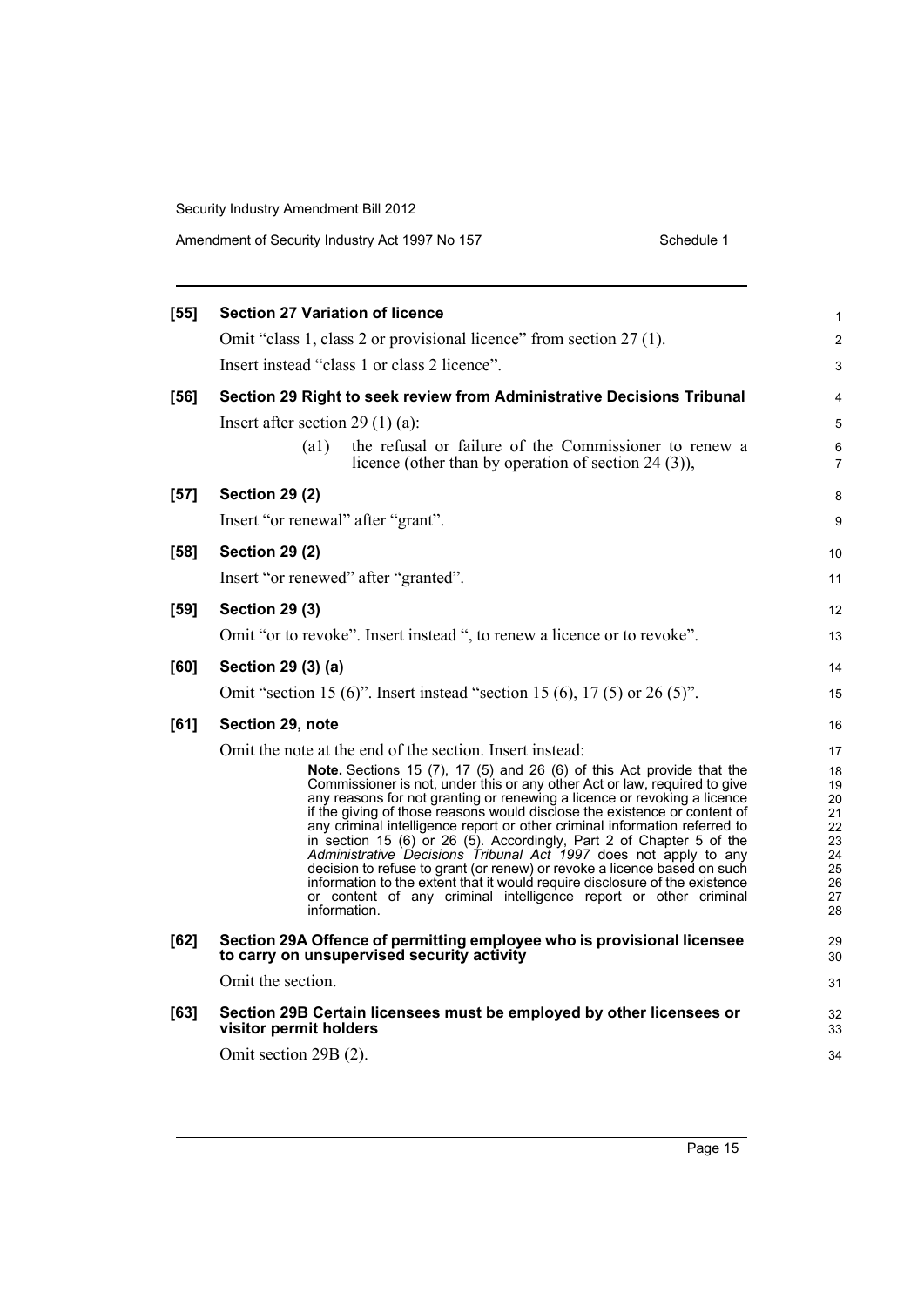| [64] |                       |     | Section 35 Licence to be produced on demand                                                                                                                                                                                                                                                                                                                                                                                                                                         | 1                                            |
|------|-----------------------|-----|-------------------------------------------------------------------------------------------------------------------------------------------------------------------------------------------------------------------------------------------------------------------------------------------------------------------------------------------------------------------------------------------------------------------------------------------------------------------------------------|----------------------------------------------|
|      |                       |     | Insert at the end of the section:                                                                                                                                                                                                                                                                                                                                                                                                                                                   | $\overline{\mathbf{c}}$                      |
|      |                       | (2) | Subsection (1) does not require a licensee to produce a licence<br>that has been lost, stolen, destroyed, defaced or mutilated during<br>the period in which the licensee is waiting for the issue of a<br>replacement licence after notifying the Commissioner of that<br>occurrence, and applying for a replacement licence within<br>14 days after giving that notification, in accordance with the<br>regulations.                                                              | 3<br>4<br>5<br>6<br>$\overline{7}$<br>8<br>9 |
| [65] |                       |     | Section 36 Licence to be worn by licensee                                                                                                                                                                                                                                                                                                                                                                                                                                           | 10                                           |
|      |                       |     | Omit "class 1, class 2 or provisional licence" from section 36 (1).                                                                                                                                                                                                                                                                                                                                                                                                                 | 11                                           |
|      |                       |     | Insert instead "class 1 or class 2 licence".                                                                                                                                                                                                                                                                                                                                                                                                                                        | 12                                           |
| [66] | <b>Section 36 (3)</b> |     |                                                                                                                                                                                                                                                                                                                                                                                                                                                                                     | 13                                           |
|      |                       |     | Insert after section $36(2)$ :                                                                                                                                                                                                                                                                                                                                                                                                                                                      | 14                                           |
|      |                       | (3) | Subsection (1) does not require a licensee to wear a licence that<br>has been lost, stolen, destroyed, defaced or mutilated during the<br>period in which the licensee is waiting for the issue of a<br>replacement licence after notifying the Commissioner of that<br>occurrence, and applying for a replacement licence within<br>14 days after giving that notification, in accordance with the<br>regulations.                                                                 | 15<br>16<br>17<br>18<br>19<br>20<br>21       |
| [67] |                       |     | Section 38 Prohibition of delegation of functions                                                                                                                                                                                                                                                                                                                                                                                                                                   | 22                                           |
|      |                       |     | Omit section 38 (2).                                                                                                                                                                                                                                                                                                                                                                                                                                                                | 23                                           |
| [68] | <b>Section 38A</b>    |     |                                                                                                                                                                                                                                                                                                                                                                                                                                                                                     | 24                                           |
|      |                       |     | Insert after section 38:                                                                                                                                                                                                                                                                                                                                                                                                                                                            | 25                                           |
|      | 38A                   |     | Prohibition on unauthorised subcontracting                                                                                                                                                                                                                                                                                                                                                                                                                                          | 26                                           |
|      |                       | (1) | A master licensee (the <i>principal</i> ) who enters into a contract to<br>provide persons to carry on any relevant security activity with a<br>person (the <i>client</i> ) on or after the commencement of this section<br>must not engage another master licensee (the <i>subcontractor</i> ) to<br>provide those persons on behalf of the principal unless:<br>the client has expressly agreed in the contract to the<br>(a)<br>provision of the persons by a subcontractor, and | 27<br>28<br>29<br>30<br>31<br>32<br>33       |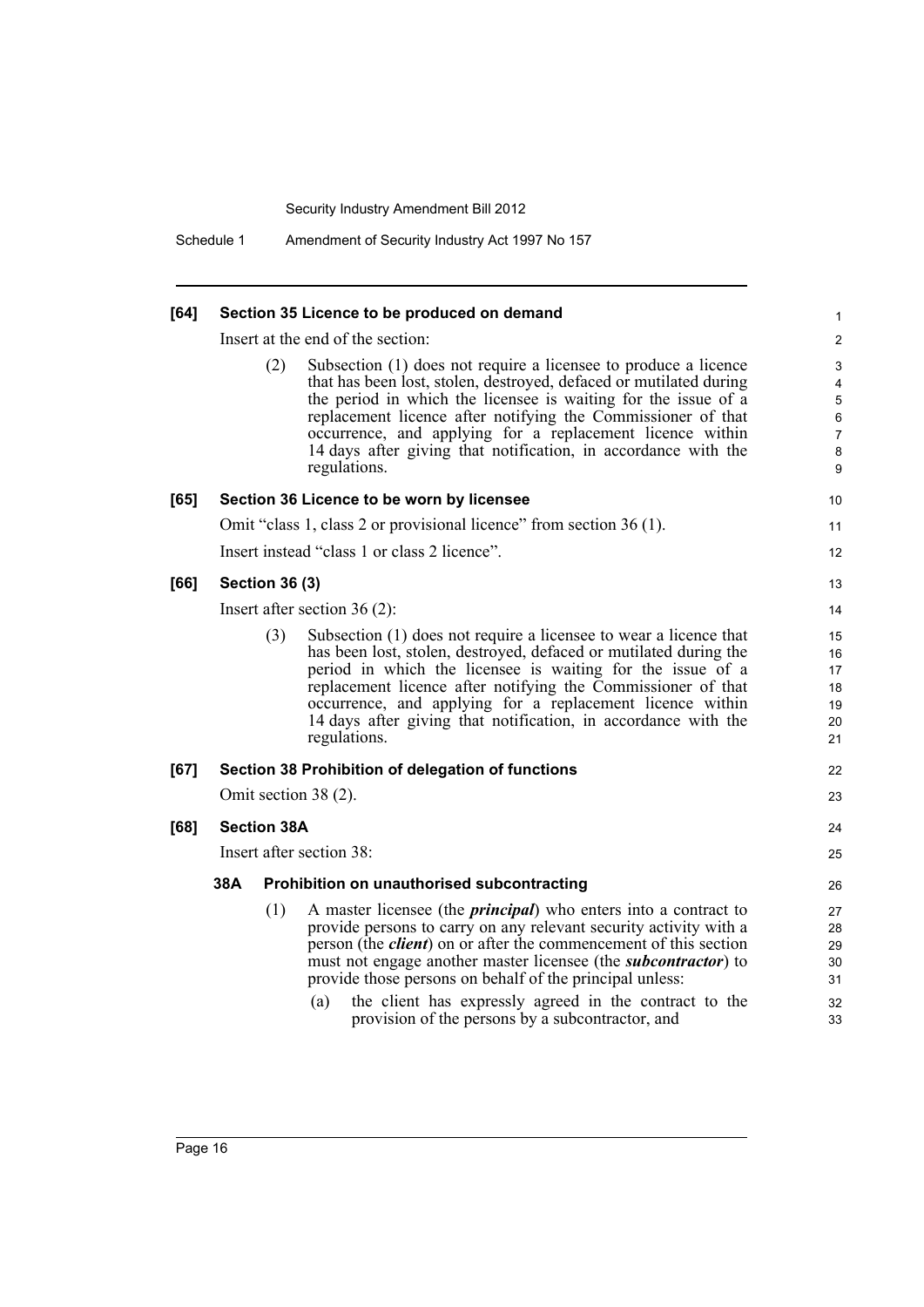|      |                   | the principal provides the requisite subcontracting<br>(b)<br>particulars in relation to any subcontractor engaged by the<br>principal to the client before requiring payment by the<br>client for the work of such a subcontractor.                                    | 1<br>$\overline{2}$<br>3<br>4 |
|------|-------------------|-------------------------------------------------------------------------------------------------------------------------------------------------------------------------------------------------------------------------------------------------------------------------|-------------------------------|
|      |                   | Maximum penalty:                                                                                                                                                                                                                                                        | 5                             |
|      |                   | (a)<br>in the case of a corporation—200 penalty units, or                                                                                                                                                                                                               | 6                             |
|      |                   | (b)<br>in the case of an individual—100 penalty units or<br>imprisonment for 6 months, or both.                                                                                                                                                                         | 7<br>8                        |
|      | (2)               | A subcontractor providing persons on behalf of the principal<br>must not engage another master licensee (further subcontractor)<br>to provide any of the persons to carry on security activities that<br>the principal has engaged the subcontractor to provide unless: | 9<br>10<br>11<br>12           |
|      |                   | the principal has expressly agreed in the contract with the<br>(a)<br>subcontractor to the provision of the persons by a further<br>subcontractor, and                                                                                                                  | 13<br>14<br>15                |
|      |                   | the subcontractor provides the requisite subcontracting<br>(b)<br>particulars in relation to any further subcontractor engaged<br>by the subcontractor to the principal before requiring<br>payment by the principal for the work of the further<br>subcontractor.      | 16<br>17<br>18<br>19<br>20    |
|      |                   | Maximum penalty:                                                                                                                                                                                                                                                        | 21                            |
|      |                   | in the case of a corporation—200 penalty units, or<br>(a)                                                                                                                                                                                                               | 22                            |
|      |                   | in the case of an individual—100 penalty units or<br>(b)<br>imprisonment for 6 months, or both.                                                                                                                                                                         | 23<br>24                      |
|      | (3)               | The regulations may exempt any principal or class of principals<br>security activity from the<br>operation<br>relevant<br>0 <sup>f</sup><br>or<br>subsection $(1)$ (b) in such circumstances as may be specified in<br>the regulations.                                 | 25<br>26<br>27<br>28          |
|      | (4)               | In this section:                                                                                                                                                                                                                                                        | 29                            |
|      |                   | relevant security activity does not include the provision of a<br>restricted security keying system.                                                                                                                                                                    | 30<br>31                      |
|      |                   | <i>requisite subcontracting particulars, in</i><br>relation<br>to<br><sub>a</sub><br>subcontractor or further subcontractor, means:                                                                                                                                     | 32<br>33                      |
|      |                   | the name and master licence number of the subcontractor<br>(a)<br>or further subcontractor, and                                                                                                                                                                         | 34<br>35                      |
|      |                   | any other particulars prescribed by the regulations.<br>(b)                                                                                                                                                                                                             | 36                            |
| [69] |                   | <b>Section 38B Supervising or monitoring licensees</b>                                                                                                                                                                                                                  | 37                            |
|      | Omit the section. |                                                                                                                                                                                                                                                                         | 38                            |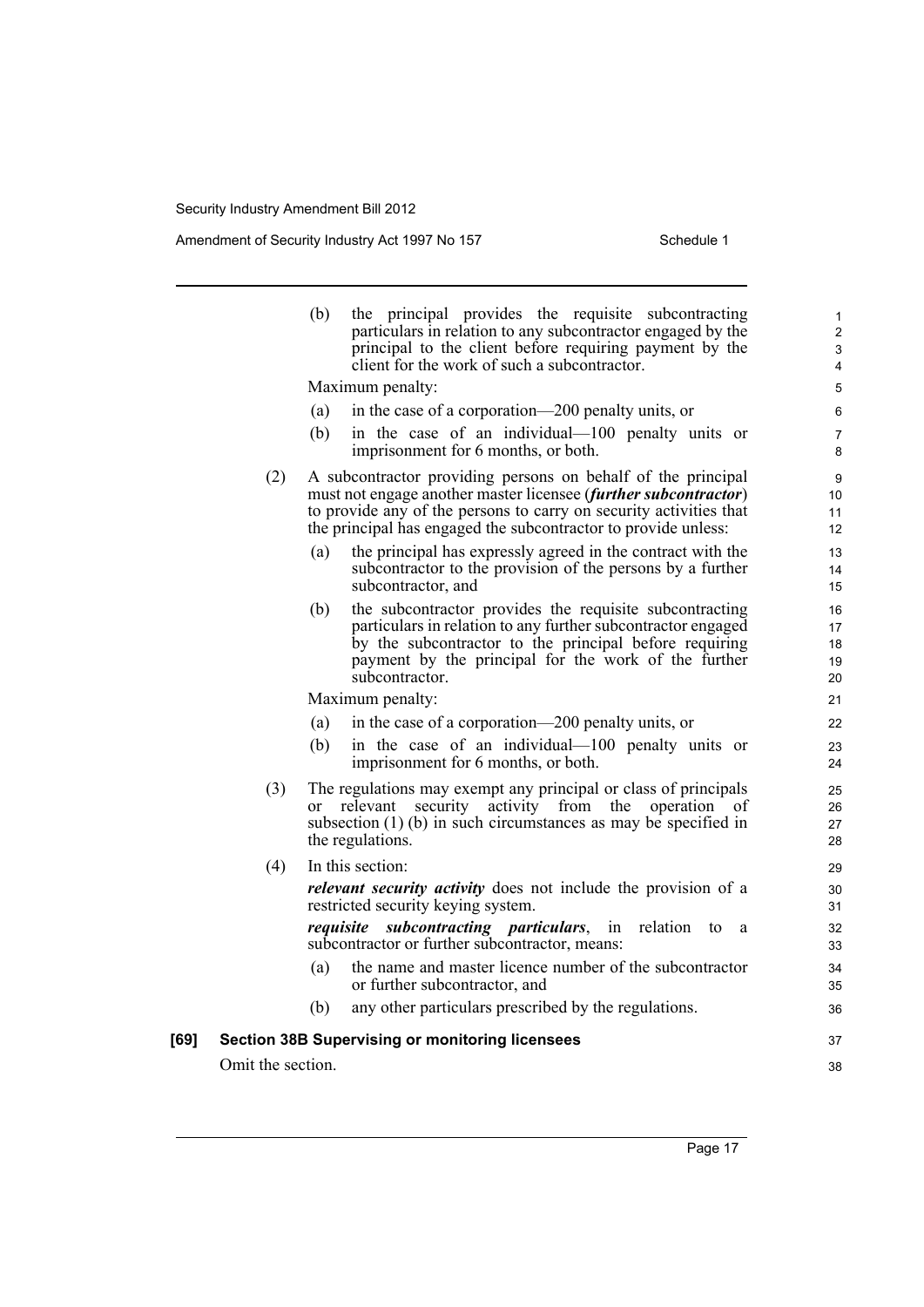Schedule 1 Amendment of Security Industry Act 1997 No 157

| $[70]$ |     | <b>Section 38C</b> |                                                                                                                                                                                                                                                                                                                                                                                                                                                 | 1                                                              |
|--------|-----|--------------------|-------------------------------------------------------------------------------------------------------------------------------------------------------------------------------------------------------------------------------------------------------------------------------------------------------------------------------------------------------------------------------------------------------------------------------------------------|----------------------------------------------------------------|
|        |     |                    | Omit the section. Insert instead:                                                                                                                                                                                                                                                                                                                                                                                                               | $\overline{c}$                                                 |
|        | 38C |                    | Rostering or scheduling of licensed persons to carry on security<br>activities and monitoring of their performance                                                                                                                                                                                                                                                                                                                              | 3<br>4                                                         |
|        |     |                    | A person (the <i>relevant person</i> ) must not, for fee or reward, roster<br>or schedule the carrying on of any security activity by a person<br>who holds a class 1 or class 2 licence, or monitor the performance<br>of such a person in carrying on a security activity, if the relevant<br>person is not eligible to hold a licence because of section 16.<br>Maximum penalty: 100 penalty units or imprisonment for<br>6 months, or both. | $\mathbf 5$<br>$\,6\,$<br>$\overline{7}$<br>8<br>9<br>10<br>11 |
| $[71]$ |     | <b>Section 39</b>  |                                                                                                                                                                                                                                                                                                                                                                                                                                                 | $12 \overline{ }$                                              |
|        |     |                    | Omit the section. Insert instead:                                                                                                                                                                                                                                                                                                                                                                                                               | 13                                                             |
|        | 39  |                    | Master licensee not to provide unlicensed persons                                                                                                                                                                                                                                                                                                                                                                                               | 14                                                             |
|        |     | (1)                | Without limiting the operation of section 30, the holder of a<br>master licence must not provide any person to carry on any<br>security activity if that person is not the holder of a licence that<br>authorises the person to carry on a security activity of that kind.<br>Maximum penalty:<br>in the case of a corporation— $1,000$ penalty units, or<br>(a)<br>in the case of an individual—500 penalty units or<br>(b)                    | 15<br>16<br>17<br>18<br>19<br>20<br>21                         |
|        |     |                    | imprisonment for 2 years, or both.                                                                                                                                                                                                                                                                                                                                                                                                              | 22                                                             |
|        |     | (2)                | It is a defence in proceedings for an offence under this section if<br>the master licensee satisfies the court that the master licensee did<br>not know, and could not reasonably have been expected to know,<br>that the person provided by the master licensee did not hold a<br>licence that authorised the person to carry on a security activity<br>of the kind concerned.                                                                 | 23<br>24<br>25<br>26<br>27<br>28                               |
| $[72]$ |     |                    | Section 39B Master licensee to have "fitness for work" policy                                                                                                                                                                                                                                                                                                                                                                                   | 29                                                             |
|        |     |                    | Omit "employ or" and "employed or".                                                                                                                                                                                                                                                                                                                                                                                                             | 30                                                             |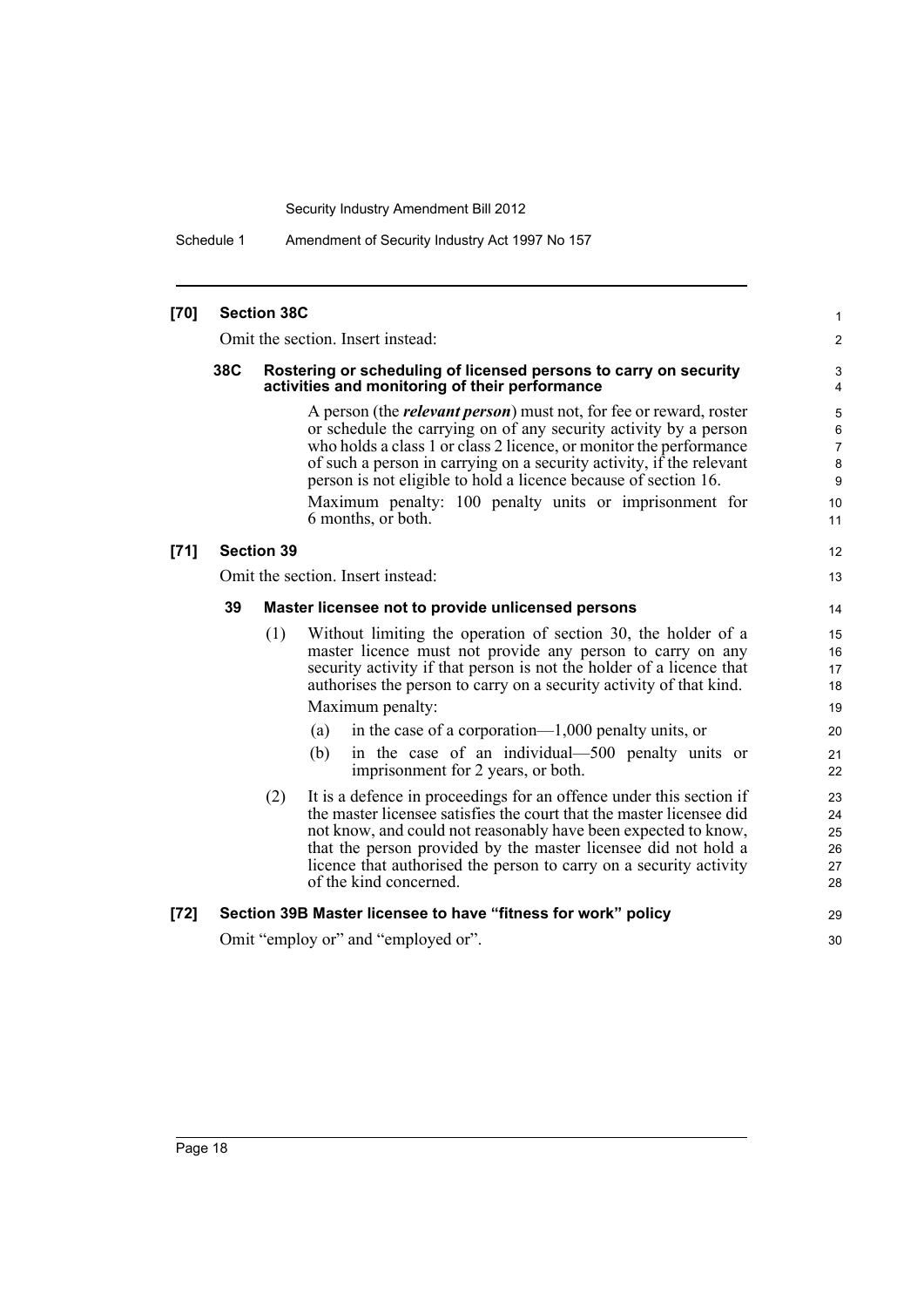| $[73]$ | Part 3B           |     | Insert after Part 3A:                                                                                                                                                                                                                                                                                                             | 1<br>$\overline{2}$          |
|--------|-------------------|-----|-----------------------------------------------------------------------------------------------------------------------------------------------------------------------------------------------------------------------------------------------------------------------------------------------------------------------------------|------------------------------|
|        |                   |     | <b>Part 3B Enforcement</b>                                                                                                                                                                                                                                                                                                        | 3                            |
|        | <b>Division 1</b> |     | Powers of entry and search of premises                                                                                                                                                                                                                                                                                            | 4                            |
|        | 391               |     | Powers of enforcement officers to enter premises without warrant                                                                                                                                                                                                                                                                  | 5                            |
|        |                   | (1) | An enforcement officer may enter any premises at which a<br>security activity (or an activity ancillary to the carrying on of a<br>security activity) is being carried on, or at which the enforcement<br>officer reasonably believes such an activity is being carried on, at<br>any reasonable time for the following purposes: | 6<br>7<br>$\bf 8$<br>9<br>10 |
|        |                   |     | (a)<br>for determining whether there has been compliance with,<br>or a contravention of, this Act or the regulations,                                                                                                                                                                                                             | 11<br>12                     |
|        |                   |     | generally for administering this Act.<br>(b)                                                                                                                                                                                                                                                                                      | 13                           |
|        |                   | (2) | This section does not confer a power to enter any premises or part<br>of premises that is used only for residential purposes without the<br>permission of the occupier or the authority of a search warrant.                                                                                                                      | 14<br>15<br>16               |
|        | 39J               |     | Powers of enforcement officers to enter premises with warrant                                                                                                                                                                                                                                                                     | 17                           |
|        |                   | (1) | An enforcement officer may apply to an authorised officer for the<br>issue of a search warrant if the enforcement officer believes on<br>reasonable grounds that any provision of this Act or the<br>regulations is being or has been contravened on any premises.                                                                | 18<br>19<br>20<br>21         |
|        |                   | (2) | An authorised officer to whom any such application is made may,<br>if satisfied that there are reasonable grounds for doing so, issue a<br>search warrant authorising any enforcement officer to enter and<br>search the premises.                                                                                                | 22<br>23<br>24<br>25         |
|        |                   | (3) | An enforcement officer executing a search warrant issued under<br>this section may:                                                                                                                                                                                                                                               | 26<br>27                     |
|        |                   |     | enter the premises specified in the warrant, and<br>(a)                                                                                                                                                                                                                                                                           | 28                           |
|        |                   |     | search the premises for evidence of a contravention of this<br>(b)<br>Act or the regulations, and                                                                                                                                                                                                                                 | 29<br>30                     |
|        |                   |     | exercise any other function of an enforcement officer<br>(c)<br>under this Part.                                                                                                                                                                                                                                                  | 31<br>32                     |
|        |                   | (4) | Division 4 of Part 5 of the Law Enforcement (Powers and<br><i>Responsibilities</i> ) <i>Act 2002</i> applies to a search warrant issued<br>under this section.                                                                                                                                                                    | 33<br>34<br>35               |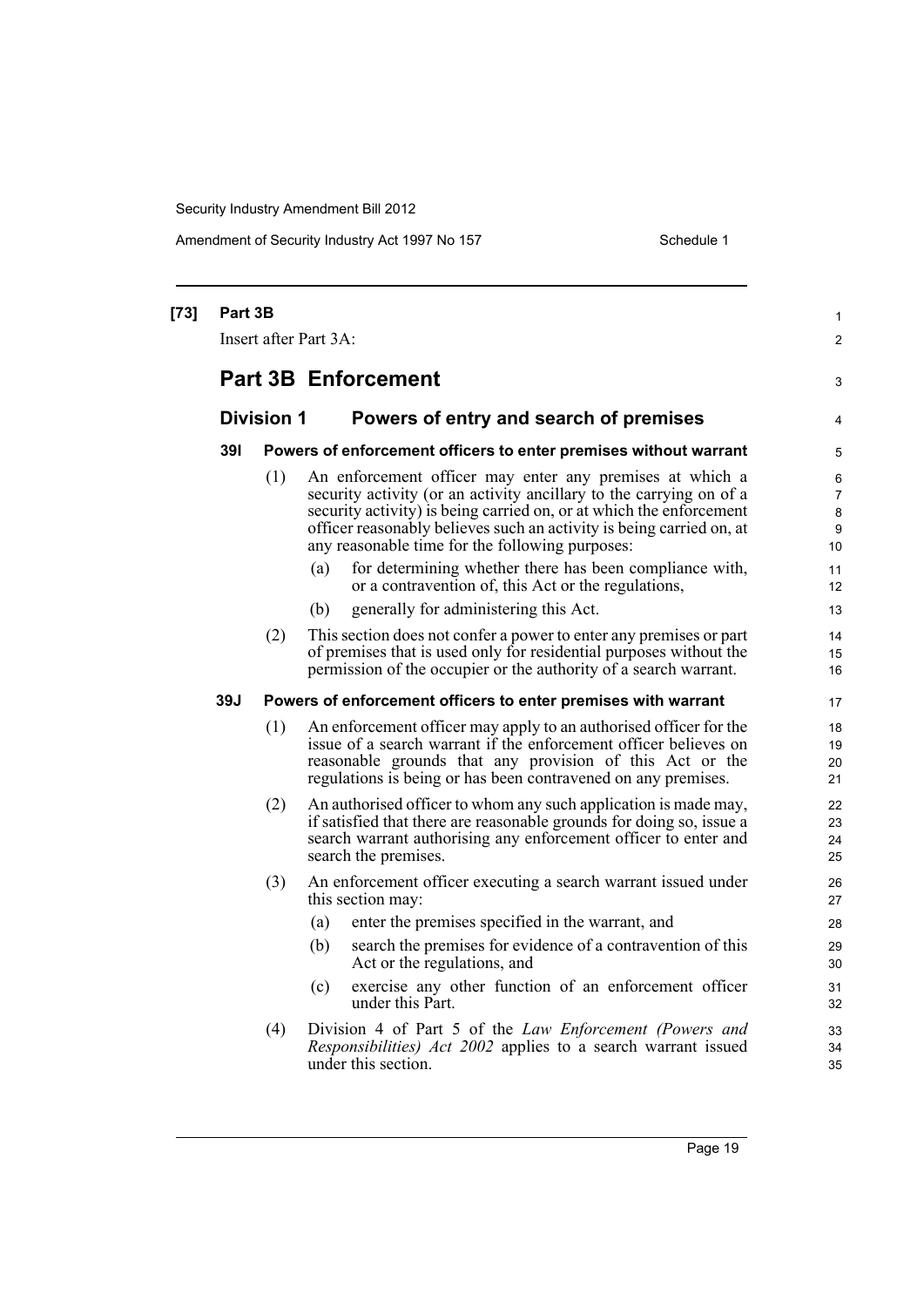Schedule 1 Amendment of Security Industry Act 1997 No 157

|     | (5) | In this section:                                                                                                                                                                                                         | $\mathbf{1}$             |
|-----|-----|--------------------------------------------------------------------------------------------------------------------------------------------------------------------------------------------------------------------------|--------------------------|
|     |     | <b><i>authorised officer</i></b> has the same meaning as it has in the Law<br>Enforcement (Powers and Responsibilities) Act 2002.                                                                                        | 2<br>3                   |
| 39K |     | Powers that can be exercised by enforcement officers on entry                                                                                                                                                            | 4                        |
|     | (1) | An enforcement officer may, at any premises lawfully entered<br>under this Act for a purpose referred to in section 39I, do any or<br>all of the following:                                                              | 5<br>6<br>$\overline{7}$ |
|     |     | (a)<br>examine any registers, books, records or other documents<br>on the premises,                                                                                                                                      | 8<br>9                   |
|     |     | make a copy on the premises of any registers, books,<br>(b)<br>records or other documents and retain that copy,                                                                                                          | 10<br>11                 |
|     |     | (c)<br>require any person to make a copy on the premises of any<br>registers, books, records or other documents and give that<br>copy to the enforcement officer to retain,                                              | 12<br>13<br>14           |
|     |     | (d)<br>take such photographs, films, audio, video or other<br>recordings as the enforcement officer considers necessary,                                                                                                 | 15<br>16                 |
|     |     | (e)<br>require any person to produce any registers, books, records<br>or other documents on the premises,                                                                                                                | 17<br>18                 |
|     |     | (f)<br>require any person to answer any question relating to any<br>registers, books, records or other documents or any other<br>relevant matter,                                                                        | 19<br>20<br>21           |
|     |     | take any registers, books, records or other documents from<br>(g)<br>the premises for the purposes of copying them,                                                                                                      | 22<br>23                 |
|     |     | seize any registers, books, records or other documents, or<br>(h)<br>any other thing that the enforcement officer believes on<br>reasonable grounds is connected with an offence against<br>this Act or the regulations. | 24<br>25<br>26<br>27     |
|     | (2) | The power to seize anything connected with an offence includes<br>a power to seize anything that will provide evidence of the<br>commission of an offence.                                                               | 28<br>29<br>30           |
|     | (3) | Any registers, books, records or other documents taken only for<br>the purpose of copying them must be returned when that copying<br>is completed.                                                                       | 31<br>32<br>33           |
| 39L |     | <b>Obstruction</b>                                                                                                                                                                                                       | 34                       |
|     | (1) | A person must not:                                                                                                                                                                                                       | 35                       |
|     |     | obstruct, hinder or interfere with an enforcement officer in<br>(a)<br>the exercise of a function under this Part, or                                                                                                    | 36<br>37                 |
|     |     |                                                                                                                                                                                                                          |                          |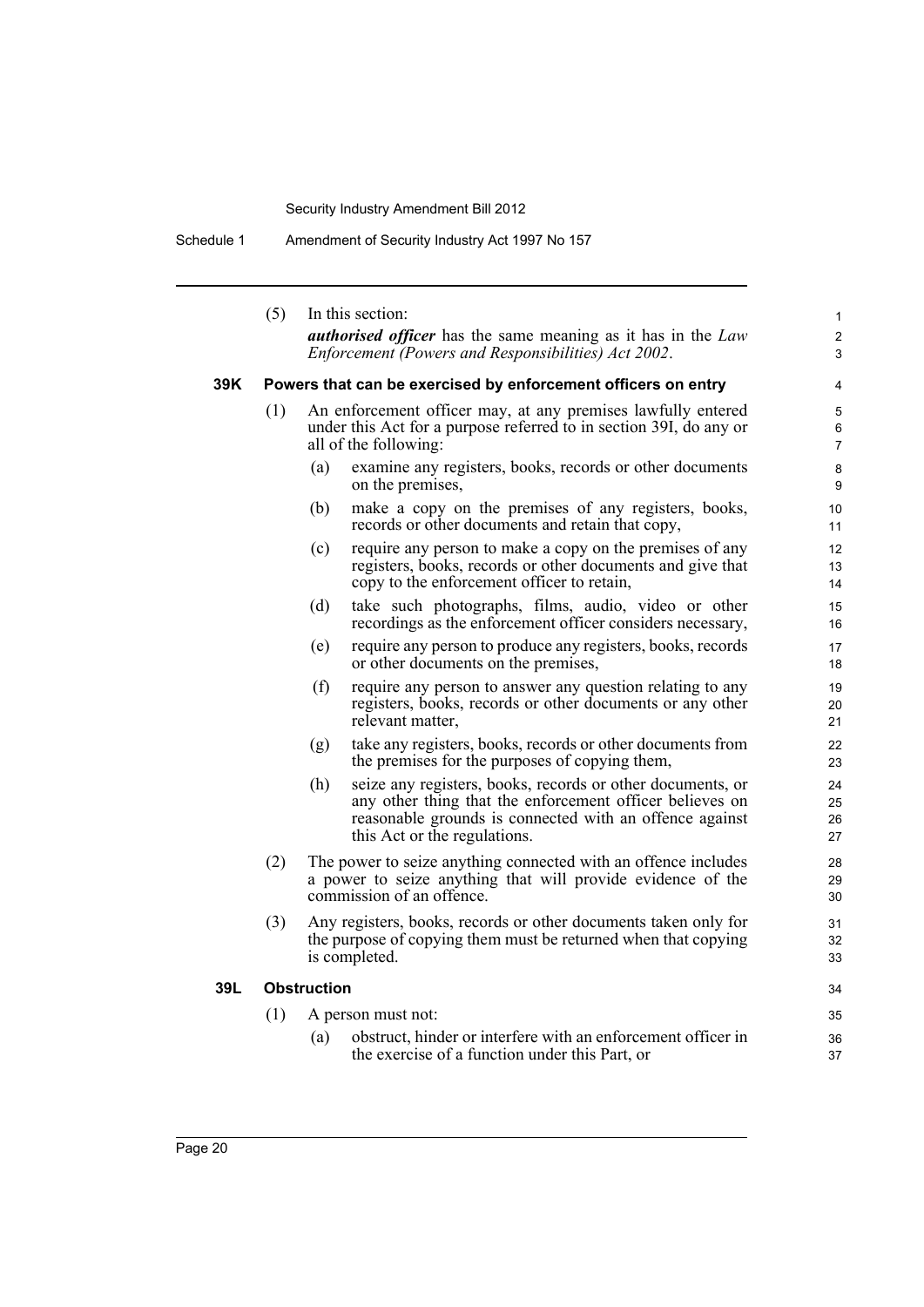Amendment of Security Industry Act 1997 No 157 Schedule 1

|     |                   | (b)<br>fail, without reasonable excuse, to comply with any<br>requirement made of the person by an enforcement officer<br>in the exercise of a function under this Part.                                                                                                                             | $\mathbf{1}$<br>$\overline{2}$<br>3 |
|-----|-------------------|------------------------------------------------------------------------------------------------------------------------------------------------------------------------------------------------------------------------------------------------------------------------------------------------------|-------------------------------------|
|     |                   | Maximum penalty: 100 penalty units.                                                                                                                                                                                                                                                                  | 4                                   |
|     | (2)               | A person is not guilty of an offence of failing to comply with a<br>requirement made of the person by an enforcement officer unless<br>the person was warned on that occasion that a failure to comply<br>is an offence.                                                                             | 5<br>6<br>$\overline{7}$<br>8       |
| 39M |                   | Identification of certain enforcement officers                                                                                                                                                                                                                                                       | 9                                   |
|     | (1)               | Every enforcement officer, who is not a police officer, is to be<br>provided with an identification card as an enforcement officer by<br>the Commissioner.                                                                                                                                           | 10<br>11<br>12                      |
|     | (2)               | In the course of exercising the functions of an enforcement<br>officer under this Act, an enforcement officer who is not a police<br>officer must, if requested to do so by any person affected by the<br>exercise of any such function, produce to the person the officer's<br>identification card. | 13<br>14<br>15<br>16<br>17          |
|     | <b>Division 2</b> | Power to obtain information or records                                                                                                                                                                                                                                                               | 18                                  |
| 39N |                   | <b>Application of Division</b>                                                                                                                                                                                                                                                                       | 19                                  |
|     |                   | This Division applies whether or not a power of entry under this<br>Part is being or has been exercised.                                                                                                                                                                                             | 20<br>21                            |
| 39O |                   | Requirement to provide information and records                                                                                                                                                                                                                                                       | 22                                  |
|     | (1)               | An enforcement officer may, by notice in writing given to a<br>person, require the person to furnish to the officer such<br>information or records (or both) as the officer requires by the<br>notice for the following purposes:                                                                    | 23<br>24<br>25<br>26                |
|     |                   | for determining whether there has been compliance with,<br>(a)<br>or a contravention of, this Act or the regulations,                                                                                                                                                                                | 27<br>28                            |
|     |                   | generally for administering this Act.<br>(b)                                                                                                                                                                                                                                                         | 29                                  |
|     | (2)               | A notice under this section must specify the manner in which<br>information or records are required to be furnished and a<br>reasonable time by which the information or records are required                                                                                                        | 30<br>31<br>32                      |

reasonable time by which the information or records are required to be furnished.

33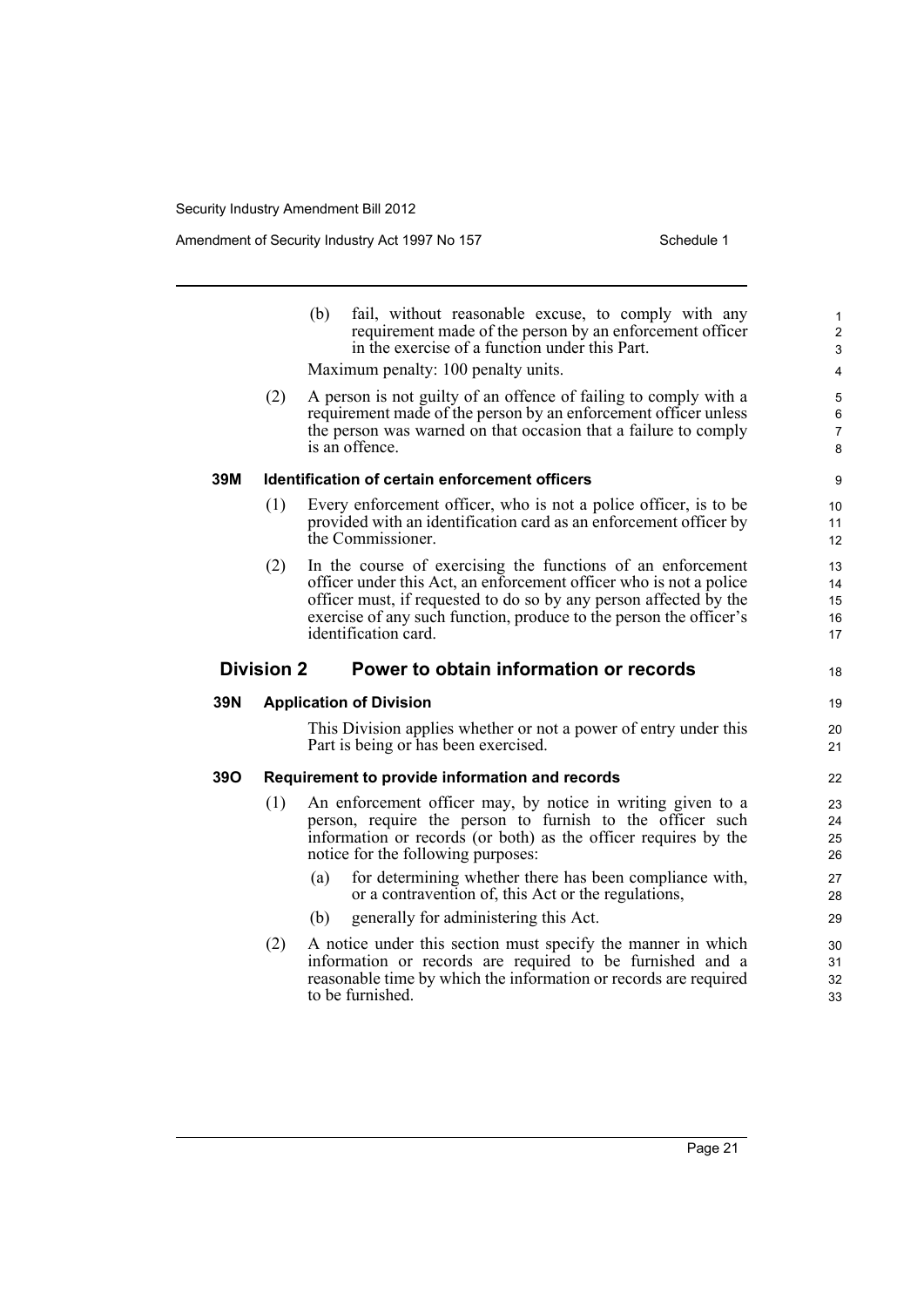### **39P Provisions relating to requirement under section 39O to furnish records**

(1) A notice under section 39O may only require a person to furnish existing records that are in the person's possession or that are within the person's power to obtain lawfully.

- (2) The person to whom any record is furnished under section 39O may take copies of it.
- (3) If any record required to be furnished under section 39O is in electronic, mechanical or other form, the record must, unless the notice otherwise provides, be furnished in written form.

### **39Q Power of enforcement officers to require answers and record evidence**

- (1) An enforcement officer may require a person whom the enforcement officer suspects on reasonable grounds to have knowledge of matters in respect of which information is reasonably required for a purpose referred to in section 39O to answer questions in relation to those matters.
- (2) The Commissioner may require a corporation to nominate a director or officer of the corporation who is authorised to represent the corporation for the purpose of answering questions under this section.
- (3) An enforcement officer may, by notice in writing, require a person to attend at a specified place and time to answer questions under this section if attendance at that place is reasonably required in order that the questions can be properly put and answered.
- (4) The place and time at which a person may be required to attend under subsection (3) is to be:
	- (a) a place or time nominated by the person, or
	- (b) if the place and time nominated is not reasonable in the circumstances or a place and time is not nominated by the person, a place and time nominated by the enforcement officer that is reasonable in the circumstances.
- (5) An enforcement officer may cause any questions and answers to questions given under this section to be recorded if the officer has informed the person who is to be questioned that the record is to be made.
- (6) A record may be made using sound recording apparatus or audio visual apparatus, or any other method determined by the enforcement officer.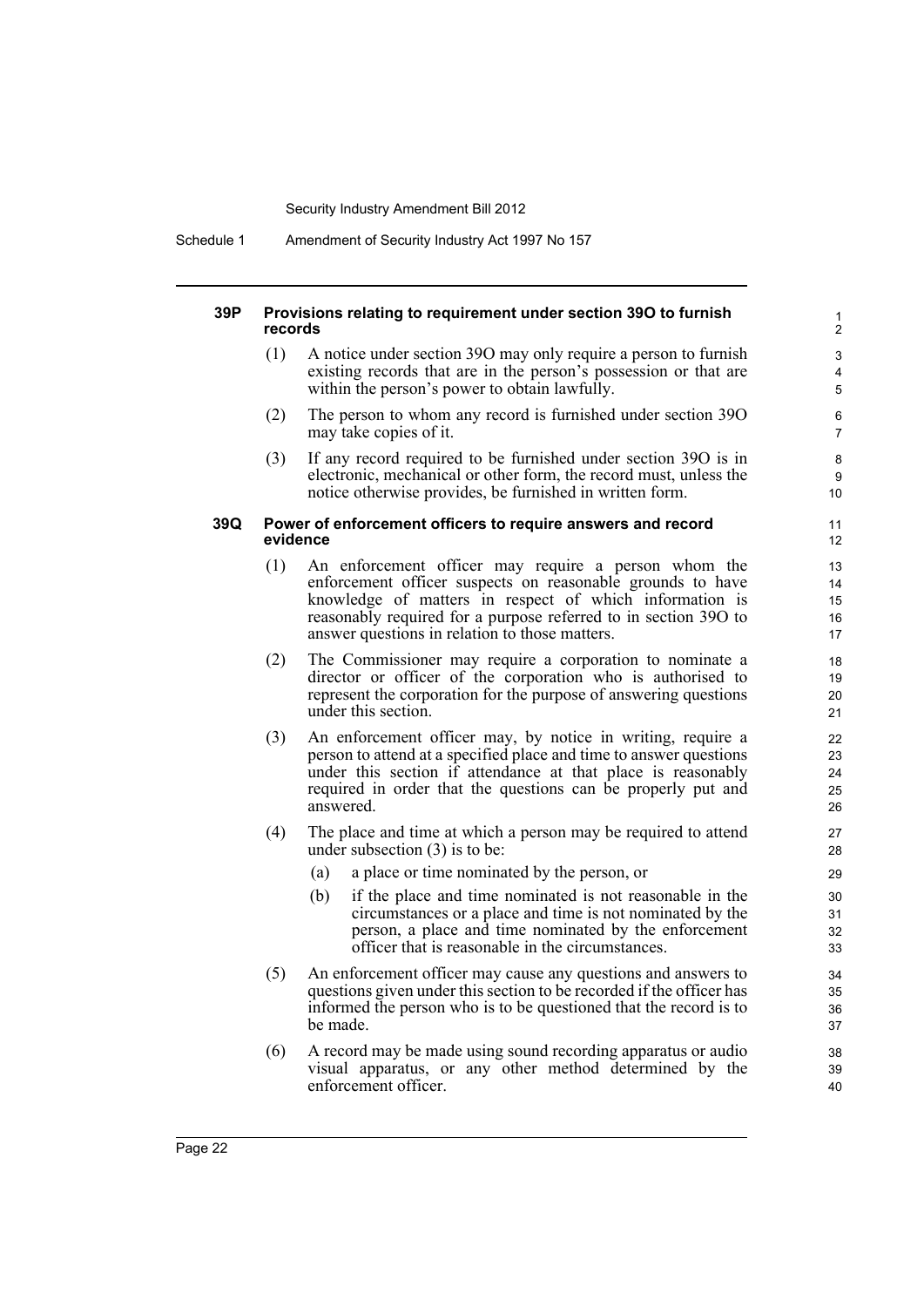|        |     | (7)                | A copy of any such record must be provided by the enforcement<br>officer to the person who is questioned as soon as practicable<br>after it is made.                                                                                                                                                                                                     | 1<br>$\overline{c}$<br>3        |
|--------|-----|--------------------|----------------------------------------------------------------------------------------------------------------------------------------------------------------------------------------------------------------------------------------------------------------------------------------------------------------------------------------------------------|---------------------------------|
|        |     | (8)                | A record may be made under this section despite the provisions<br>of any other law.                                                                                                                                                                                                                                                                      | 4<br>5                          |
| $[74]$ |     | <b>Section 40A</b> |                                                                                                                                                                                                                                                                                                                                                          | 6                               |
|        |     |                    | Insert after section 40:                                                                                                                                                                                                                                                                                                                                 | $\overline{7}$                  |
|        | 40A |                    | Temporary excess provision of services permits                                                                                                                                                                                                                                                                                                           | 8                               |
|        |     | (1)                | A master licensee may apply to the Commissioner for the grant<br>of a permit (a <i>temporary excess provision of services permit</i> )<br>authorising the holder of the permit to provide more persons than<br>the number of persons authorised by the master licence on any<br>specified day or on each day within a period specified in the<br>permit. | 9<br>10<br>11<br>12<br>13<br>14 |
|        |     | (2)                | The application must be in the approved form and be<br>accompanied by the fee and any information and particulars<br>prescribed by the regulations.                                                                                                                                                                                                      | 15<br>16<br>17                  |
|        |     | (3)                | The Commissioner may, after considering an application for a<br>temporary excess provision of services permit:<br>grant the permit, or<br>(a)<br>refuse to grant the permit.<br>(b)                                                                                                                                                                      | 18<br>19<br>20<br>21            |
|        |     | (4)                | A permit is to be in the approved form.                                                                                                                                                                                                                                                                                                                  | 22                              |
|        |     | (5)                | A permit is subject to such conditions as may be imposed by the<br>Commissioner (whether at the time the permit is granted or at any<br>later time).                                                                                                                                                                                                     | 23<br>24<br>25                  |
|        |     | (6)                | The Commissioner may revoke a permit if the holder contravenes<br>any condition to which the permit is subject.                                                                                                                                                                                                                                          | 26<br>27                        |
| [75]   |     |                    | Sections 42 and 42A                                                                                                                                                                                                                                                                                                                                      | 28                              |
|        |     |                    | Omit the sections.                                                                                                                                                                                                                                                                                                                                       | 29                              |
| [76]   |     |                    | <b>Section 43A Security Industry Council</b>                                                                                                                                                                                                                                                                                                             | 30                              |
|        |     | Omit the section.  |                                                                                                                                                                                                                                                                                                                                                          | 31                              |
| [77]   |     |                    | Section 47 Certificate and other evidence                                                                                                                                                                                                                                                                                                                | 32                              |
|        |     |                    | Omit section 47 $(1)$ $(c)$ .                                                                                                                                                                                                                                                                                                                            | 33                              |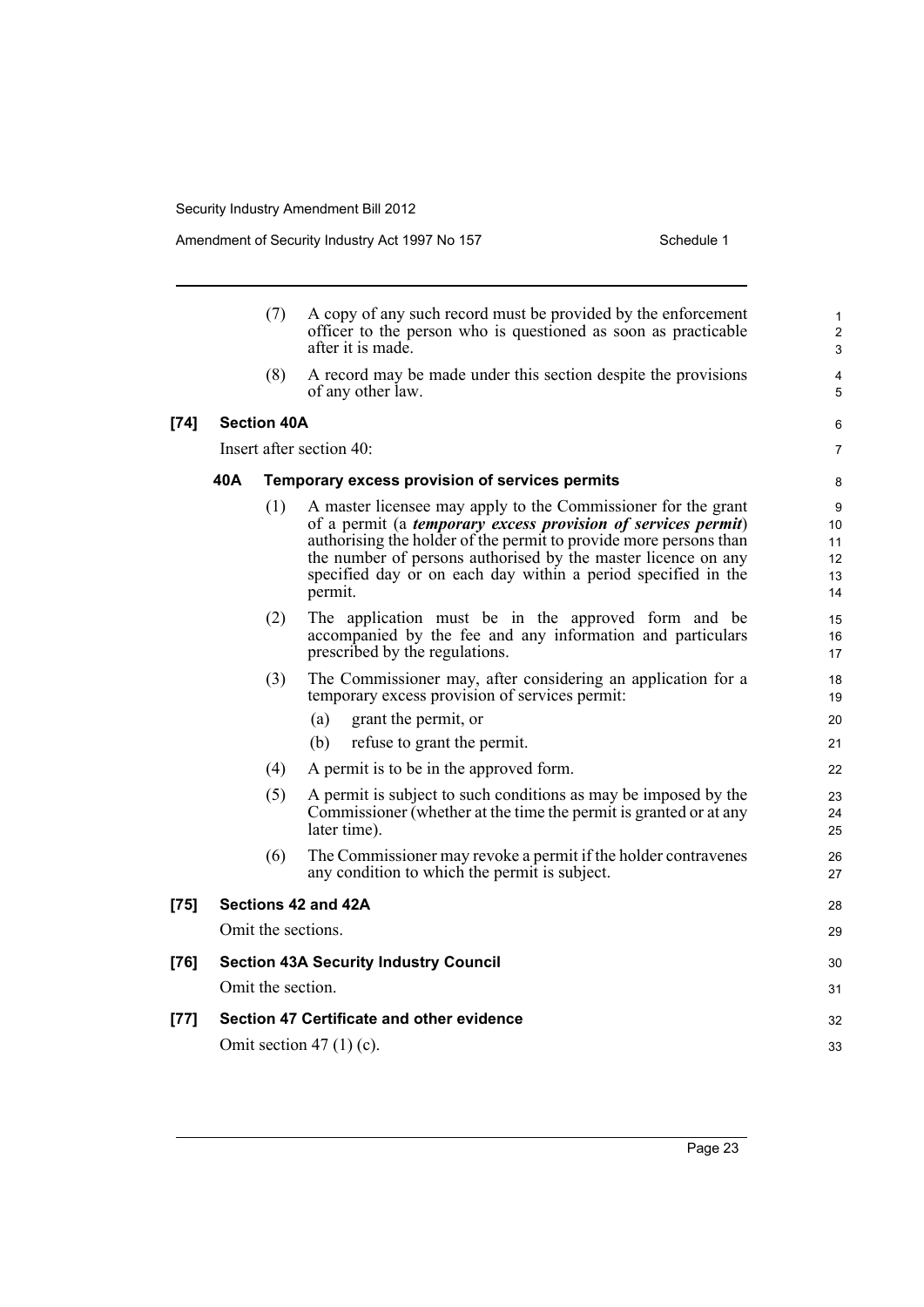Schedule 1 Amendment of Security Industry Act 1997 No 157

| $[78]$ |        | <b>Schedule 2 Savings and transitional provisions</b>                                                                                                                                                                                                           | 1                    |
|--------|--------|-----------------------------------------------------------------------------------------------------------------------------------------------------------------------------------------------------------------------------------------------------------------|----------------------|
|        |        | Insert at the end of clause $1(1)$ :                                                                                                                                                                                                                            | $\overline{2}$       |
|        |        | Security Industry Amendment Act 2012                                                                                                                                                                                                                            | 3                    |
| $[79]$ |        | Schedule 2, Part 8                                                                                                                                                                                                                                              | 4                    |
|        |        | Insert after Part 7:                                                                                                                                                                                                                                            | 5                    |
|        | Part 8 | Provisions consequent on enactment of<br><b>Security Industry Amendment Act 2012</b>                                                                                                                                                                            | 6<br>$\overline{7}$  |
|        | 23     | <b>Definitions</b>                                                                                                                                                                                                                                              | 8                    |
|        |        | In this Part:                                                                                                                                                                                                                                                   | 9                    |
|        |        | <b>amending Act</b> means the Security Industry Amendment Act 2012.                                                                                                                                                                                             | 10                   |
|        |        | <i>converted licence</i> means a licence that is taken by the operation                                                                                                                                                                                         | 11                   |
|        |        | of this Part to be a licence of a different class or subclass of<br>licence.                                                                                                                                                                                    | 12<br>13             |
|        | 24     | Conversion of certain existing subclasses of master licence to<br>new subclasses of master licence                                                                                                                                                              | 14<br>15             |
|        |        | On the commencement of this clause, a master licence that,<br>immediately before the amendment made to section $10(1)$ by the<br>amending Act, was:                                                                                                             | 16<br>17<br>18       |
|        |        | a class MB licence—is taken to be, and to have the<br>(a)<br>authority conferred by, a class MC licence granted under<br>this Act (as amended by the amending Act), and                                                                                         | 19<br>20<br>21       |
|        |        | (b)<br>a class MC licence—is taken to be, and to have the<br>authority conferred by, a class MD licence granted under<br>this Act (as amended by the amending Act), and                                                                                         | 22<br>23<br>24       |
|        |        | a class MD licence—is taken to be, and to have the<br>(c)<br>authority conferred by, a class ME licence granted under<br>this Act (as amended by the amending Act).                                                                                             | 25<br>26<br>27       |
|        | 25     | Conversion of existing class 1G licence to new class 1A licence                                                                                                                                                                                                 | 28                   |
|        |        | On the commencement of this clause, a licence that was a<br>class $1G$<br>licence immediately before<br>the<br>repeal<br><sub>of</sub><br>section 11 (1) (g) by the amending Act is taken to be, and to have<br>the authority conferred by, a class 1A licence. | 29<br>30<br>31<br>32 |
|        |        |                                                                                                                                                                                                                                                                 |                      |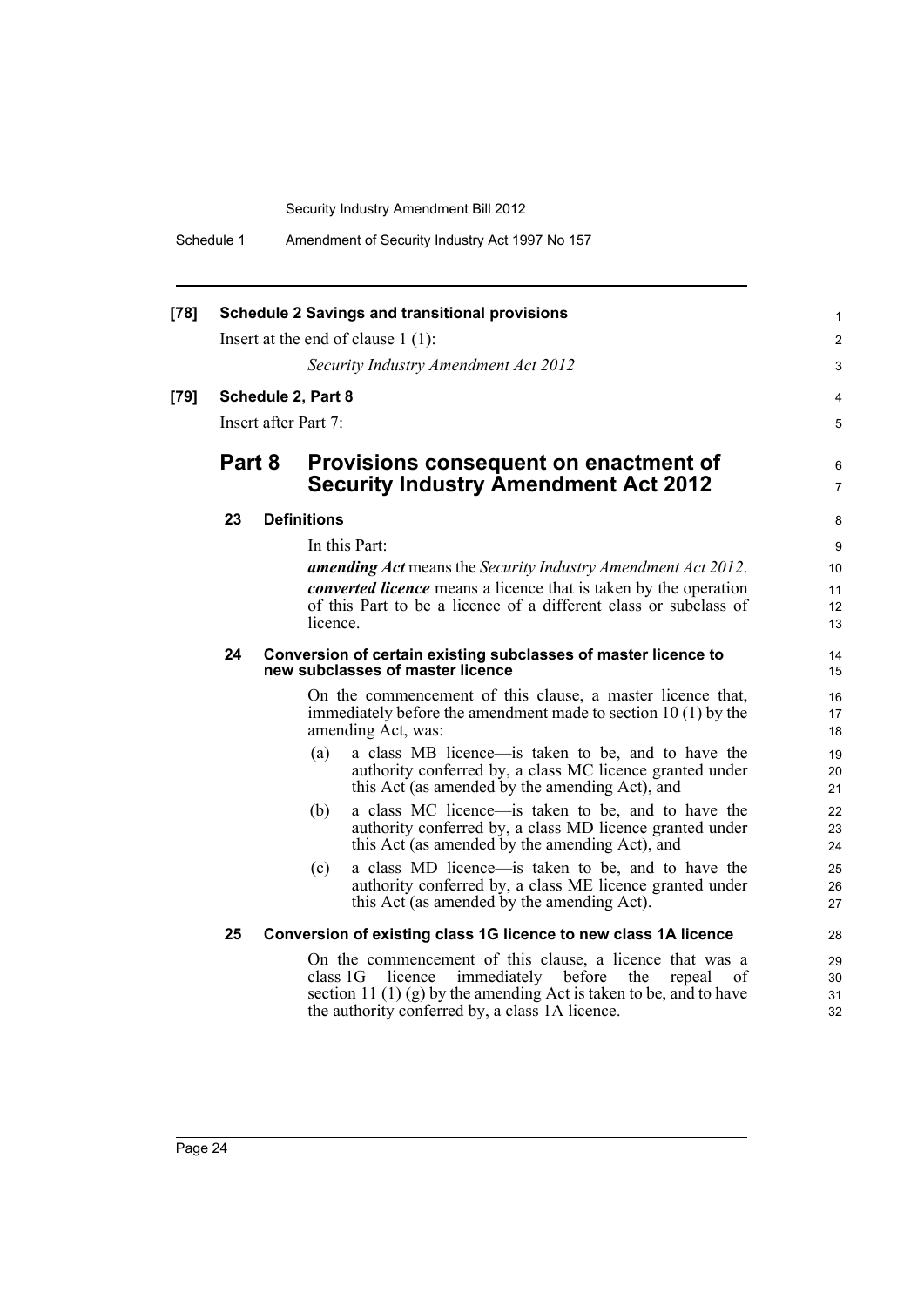| 26 |     | Conversion of existing class 2E licence to class 2C licence                                                                                                                                                                                                                                      | 1                                                      |
|----|-----|--------------------------------------------------------------------------------------------------------------------------------------------------------------------------------------------------------------------------------------------------------------------------------------------------|--------------------------------------------------------|
|    |     | On the commencement of this clause, a licence that was a<br>immediately<br>the<br>class 2E<br>licence<br>before<br>section 12 (1) (e) by the amending Act is taken to be, and to have<br>the authority conferred by, a class 2C licence.                                                         | 2<br>repeal<br>οf<br>3<br>$\overline{\mathbf{4}}$<br>5 |
| 27 |     | Conversion of existing class 2F licence to class 2C licence                                                                                                                                                                                                                                      | 6                                                      |
|    |     | On the commencement of this clause, a licence that was a<br>class 2F<br>immediately<br>before<br>licence<br>the<br>section 12 (1) (f) by the amending Act is taken to be, and to have<br>the authority conferred by, a class 2C licence.                                                         | $\overline{7}$<br>repeal<br>οf<br>8<br>9<br>10         |
| 28 |     | Conversion of existing provisional licences to class 1 licences                                                                                                                                                                                                                                  | 11                                                     |
|    | (1) | On the commencement of this clause, a licence that, immediately<br>before the repeal of section 12A by the amending Act, was:                                                                                                                                                                    | 12<br>13                                               |
|    |     | a class P1A licence—is taken to be, and to have the<br>(a)<br>authority conferred by, a class 1A licence granted under<br>this Act, and                                                                                                                                                          | 14<br>15<br>16                                         |
|    |     | a class P1B licence—is taken to be, and to have the<br>(b)<br>authority conferred by, a class 1B licence granted under<br>this Act, and                                                                                                                                                          | 17<br>18<br>19                                         |
|    |     | a class P1C licence—is taken to be, and to have the<br>(c)<br>authority conferred by, a class 1C licence granted under<br>this Act, and                                                                                                                                                          | 20<br>21<br>22                                         |
|    |     | a class P1D licence—is taken to be, and to have the<br>(d)<br>authority conferred by, a class 1D licence granted under<br>this Act, and                                                                                                                                                          | 23<br>24<br>25                                         |
|    |     | a class P1E licence—is taken to be, and to have the<br>(e)<br>authority conferred by, a class 1E licence granted under<br>this Act, and                                                                                                                                                          | 26<br>27<br>28                                         |
|    |     | a class P1F licence—is taken to be, and to have the<br>(f)<br>authority conferred by, a class 1F licence granted under<br>this Act, and                                                                                                                                                          | 29<br>30<br>31                                         |
|    |     | a class P1G licence—is taken to be, and to have the<br>(g)<br>authority conferred by, a class 1A licence granted under<br>this Act.                                                                                                                                                              | 32<br>33<br>34                                         |
|    | (2) | The holder of a licence referred to in subclause (1) is taken to be<br>a person who has not previously been authorised by a class 1<br>licence to carry on the security activity to which the licence<br>relates and, accordingly, is subject to section 23E as inserted by<br>the amending Act. | 35<br>36<br>37<br>38<br>39                             |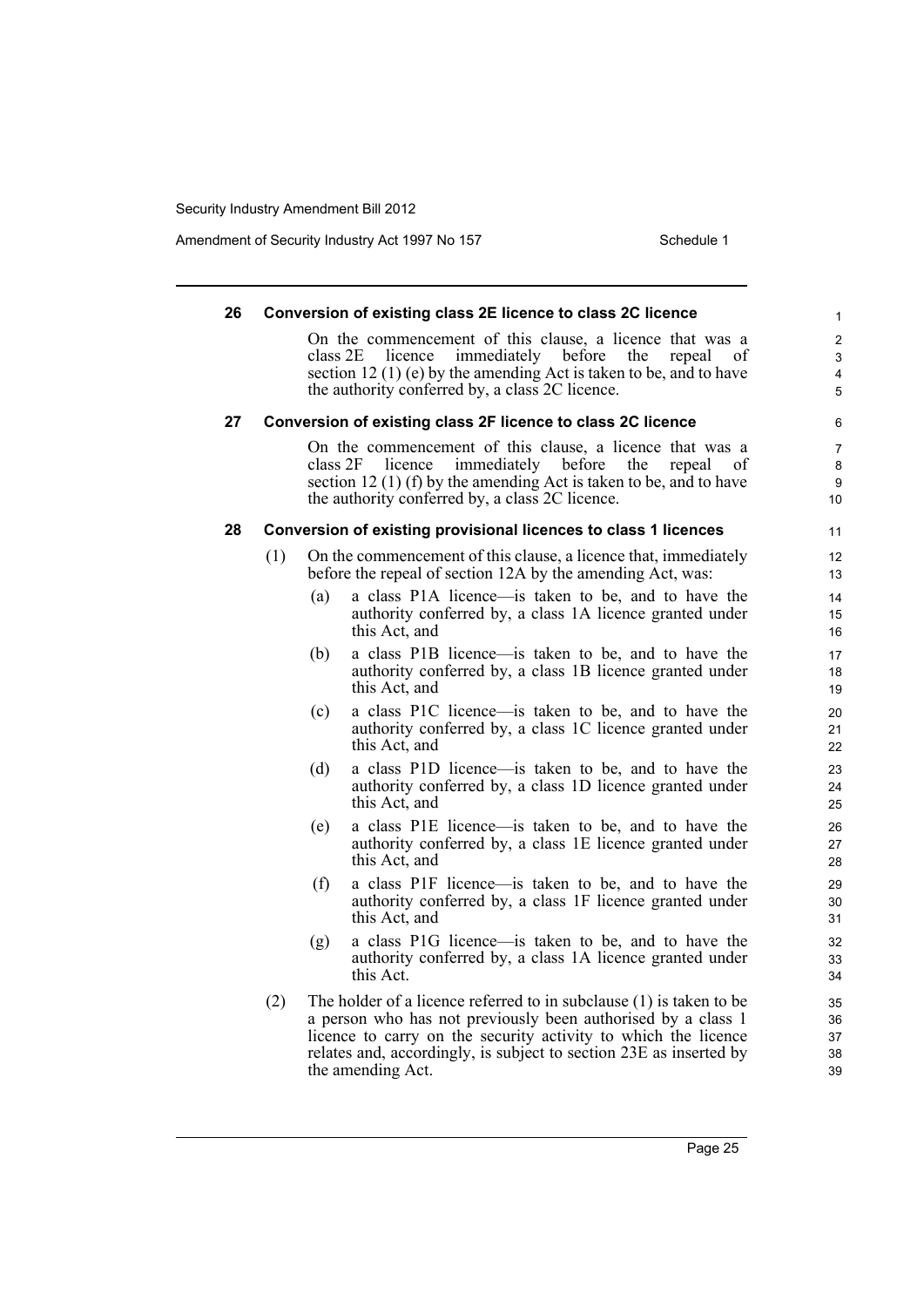Schedule 1 Amendment of Security Industry Act 1997 No 157

(3) The holder must comply with the conditions set out in section 23E within 12 months of the commencement of that section.

1 2 3

### **29 Duration of converted licence**

- (1) A licence converted by the operation of this Part to another class or subclass of licence remains in force (unless sooner surrendered, suspended or revoked) until the end of the period that it would have remained in force under section 24 but for the conversion.
- (2) The holder of a converted licence may renew the converted licence in accordance with section 17.

### **30 Form of converted licence**

- (1) Section 22 (2) (b), as inserted by the amending Act, does not apply to a converted licence.
- (2) The Commissioner may reissue any converted licence with such alterations or endorsements as the Commissioner considers appropriate having regard to the provisions and operation of the amending Act.

### **31 References to converted licences**

- (1) A reference in any Act (other than this Act) or statutory instrument, or in any other instrument, or in any contract or agreement, to a licence of a particular class or subclass of licence is to be construed as a reference to the class or subclass of the licence as converted by the operation of this Part.
- (2) The conditions to which a converted licence is subject are, subject to the regulations, taken to be conditions imposed by the Commissioner under this Act (as amended by the amending Act) applicable to the class or subclass of the licence on conversion and any such condition may be varied or revoked in accordance with this Act.

### **32 Proceedings for abolished offences relating to provisional licensees**

Any proceedings for an offence under a provision of this Act repealed by the amending Act that have been commenced but not finally determined before the repeal of the provision may continue to be dealt with as if the provision had not been repealed.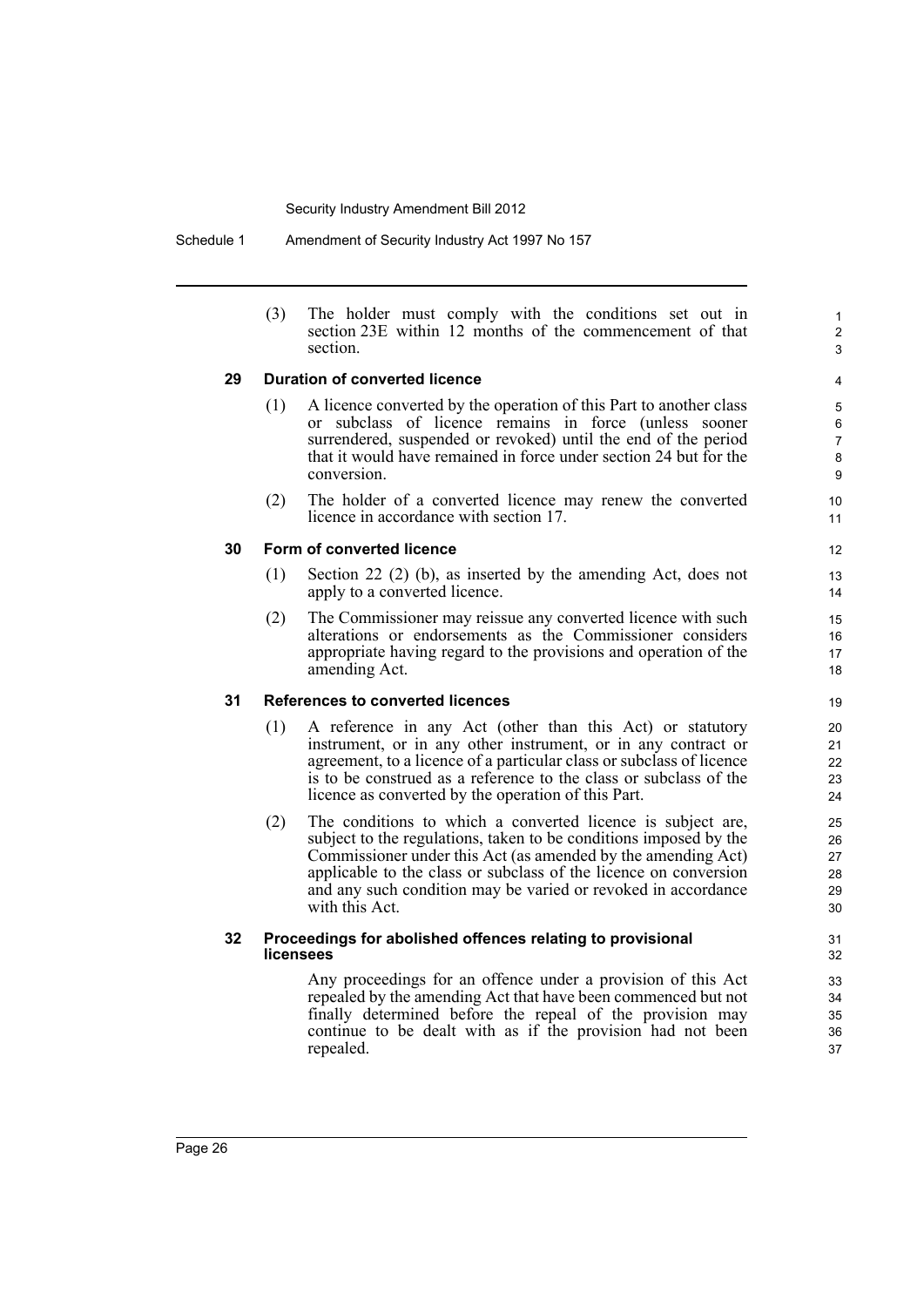| 33 | Restriction on granting licence to applicant providing false or<br>misleading information                                                                                                                                                                                                           | $\mathcal{P}$           |
|----|-----------------------------------------------------------------------------------------------------------------------------------------------------------------------------------------------------------------------------------------------------------------------------------------------------|-------------------------|
|    | Section 15 $(2C)$ , as inserted by the amending Act, applies to<br>applications that have been made but not yet determined by the<br>Commissioner before the insertion of that subsection.                                                                                                          | 3<br>4<br>5             |
| 34 | Investigation of licence applications—taking of palm prints                                                                                                                                                                                                                                         | 6                       |
|    | Anything done or omitted to be done by the Commissioner that<br>would have been validly done or omitted had the amendments<br>made to section 18 of this Act by the amending Act been in force<br>at the time that the thing was done or omitted, is taken to have<br>been validly done or omitted. | 7<br>8<br>9<br>10<br>11 |
| 35 | Licence renewals                                                                                                                                                                                                                                                                                    | 12 <sup>2</sup>         |
|    | Section 17, as inserted by the amending Act, extends to licences<br>granted before the insertion of that section.                                                                                                                                                                                   | 13<br>14                |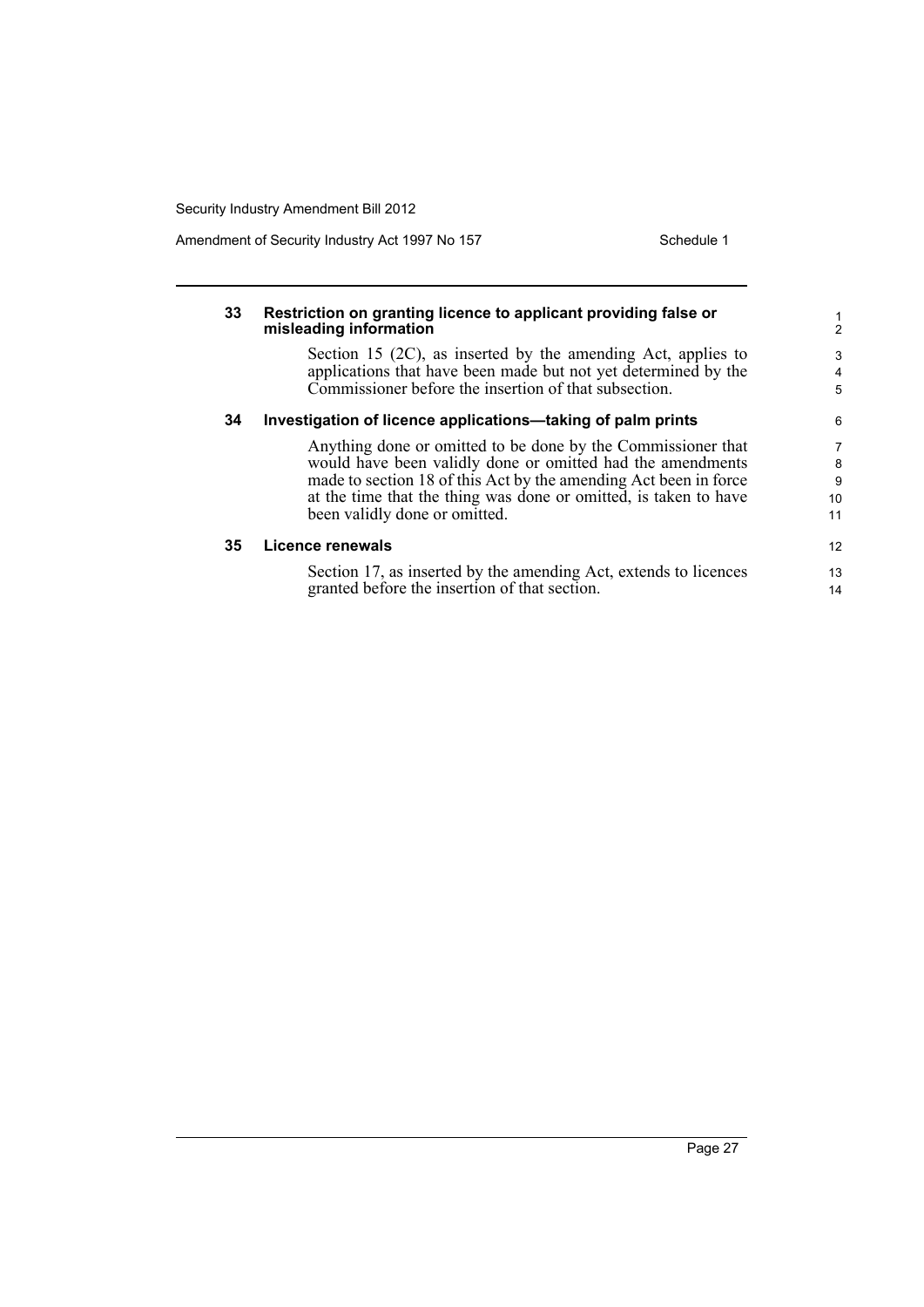Schedule 2 Amendment of other legislation

<span id="page-37-0"></span>

| <b>Schedule 2</b> |                         | <b>Amendment of other legislation</b>                                                                                                                                                                                                                                                                                                                                                               |  |  |  |  |
|-------------------|-------------------------|-----------------------------------------------------------------------------------------------------------------------------------------------------------------------------------------------------------------------------------------------------------------------------------------------------------------------------------------------------------------------------------------------------|--|--|--|--|
| 2.1               |                         | Firearms Act 1996 No 46                                                                                                                                                                                                                                                                                                                                                                             |  |  |  |  |
| [1]               |                         | <b>Section 4 Definitions</b>                                                                                                                                                                                                                                                                                                                                                                        |  |  |  |  |
|                   |                         | Insert in alphabetical order in section $4(1)$ :                                                                                                                                                                                                                                                                                                                                                    |  |  |  |  |
|                   |                         | <i>approved</i> means approved by the Commissioner from time to<br>time.                                                                                                                                                                                                                                                                                                                            |  |  |  |  |
|                   |                         | <i>approved master licensee</i> means a holder of a master licence<br>under the Security Industry Act 1997 who provides uniformed<br>armed security services and is approved by the Commissioner for<br>the purposes of this definition.                                                                                                                                                            |  |  |  |  |
|                   |                         | category H (business/employment) licence means a category H<br>licence that is issued for the purposes of business or employment.                                                                                                                                                                                                                                                                   |  |  |  |  |
|                   |                         | provisional pistol (business/employment) licence means a<br>category H (business/employment) licence of the kind referred to<br>in section 16C.                                                                                                                                                                                                                                                     |  |  |  |  |
| [2]               | <b>Section 6AA</b>      |                                                                                                                                                                                                                                                                                                                                                                                                     |  |  |  |  |
|                   | Insert after section 6: |                                                                                                                                                                                                                                                                                                                                                                                                     |  |  |  |  |
| 6AA               |                         | Application of Commonwealth National Vocational Education and<br><b>Training Regulator Act 2011</b>                                                                                                                                                                                                                                                                                                 |  |  |  |  |
|                   | (1)                     | In this section:                                                                                                                                                                                                                                                                                                                                                                                    |  |  |  |  |
|                   |                         | <b>Commonwealth Act means the National Vocational Education</b><br>and Training Regulator Act 2011 of the Commonwealth.                                                                                                                                                                                                                                                                             |  |  |  |  |
|                   |                         | <b>State firearms regulation provisions</b> means the provisions of this<br>Act and the regulations:                                                                                                                                                                                                                                                                                                |  |  |  |  |
|                   |                         | regulating organisations providing training, assessment or<br>(a)<br>instruction in relation to possession or use of firearms, and                                                                                                                                                                                                                                                                  |  |  |  |  |
|                   |                         | providing for the approval by or under this Act of training,<br>(b)<br>assessment or instruction provided by organisations, and                                                                                                                                                                                                                                                                     |  |  |  |  |
|                   |                         | providing for the exercise of investigative powers,<br>(c)<br>sanctions and enforcement by or under this Act in relation<br>to such matters.                                                                                                                                                                                                                                                        |  |  |  |  |
|                   | (2)                     | The State firearms regulation provisions are declared to be an<br>excluded matter for the purposes of section 10 of the<br>Commonwealth Act in relation to section 9 (Immunity from State<br>and Territory laws) of the Commonwealth Act to the extent only<br>that that section prevents the application of the State firearms<br>regulation provisions to an NVR registered training organisation |  |  |  |  |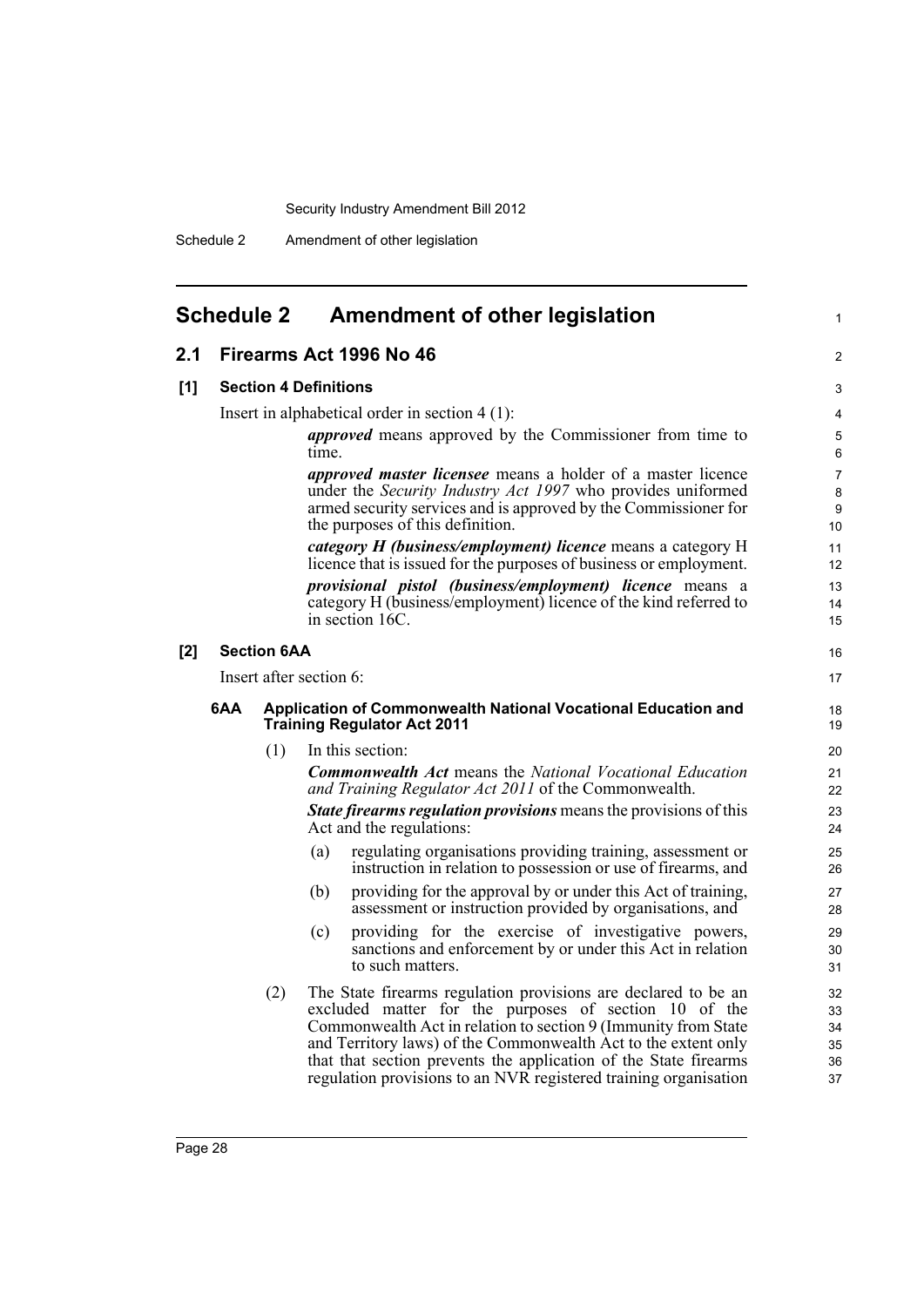Amendment of other legislation Schedule 2

| (within the meaning of the Commonwealth Act) providing<br>training, assessment or instruction in relation to the use and<br>possession of firearms regulated by this Act.                                  | $\mathbf{1}$<br>$\overline{2}$<br>3                                                                                                                                                                                                       |
|------------------------------------------------------------------------------------------------------------------------------------------------------------------------------------------------------------|-------------------------------------------------------------------------------------------------------------------------------------------------------------------------------------------------------------------------------------------|
| This section is taken to have had effect from 1 July 2011.                                                                                                                                                 | 4                                                                                                                                                                                                                                         |
| Section 16 Category H licences-restrictions on issue                                                                                                                                                       | 5                                                                                                                                                                                                                                         |
|                                                                                                                                                                                                            | 6                                                                                                                                                                                                                                         |
| For the purposes of subsection $(1)$ , business or employment<br>includes work undertaken voluntarily but only with respect to the<br>static guarding of approved premises.                                | 7<br>8<br>9                                                                                                                                                                                                                               |
| 10                                                                                                                                                                                                         |                                                                                                                                                                                                                                           |
| 11                                                                                                                                                                                                         |                                                                                                                                                                                                                                           |
| not<br>issue<br>category<br>H<br>12 <sup>2</sup><br>a<br>(business/employment) licence (other than a provisional pistol<br>13<br>(business/employment) licence) to a person who has never held<br>14<br>15 |                                                                                                                                                                                                                                           |
| the person has previously been issued with a provisional<br>16<br>pistol (business/employment) licence, and<br>17                                                                                          |                                                                                                                                                                                                                                           |
| the provisional pistol (business/employment) licence has<br>18<br>19                                                                                                                                       |                                                                                                                                                                                                                                           |
| The Commissioner must not issue a provisional pistol<br>20<br>(business/employment) licence to a person unless:<br>21                                                                                      |                                                                                                                                                                                                                                           |
| the person indicates that he or she intends to be employed<br>22<br>by an approved master licensee specified in the application<br>23<br>for the licence for the term of the licence, and<br>24            |                                                                                                                                                                                                                                           |
| the approved master licensee has verified to the<br>25<br>satisfaction of the Commissioner that the master licensee<br>26<br>intends the employment to continue for the term of the<br>27<br>28            |                                                                                                                                                                                                                                           |
| 29                                                                                                                                                                                                         |                                                                                                                                                                                                                                           |
| 30                                                                                                                                                                                                         |                                                                                                                                                                                                                                           |
| 31                                                                                                                                                                                                         |                                                                                                                                                                                                                                           |
| 32<br>33<br>34                                                                                                                                                                                             |                                                                                                                                                                                                                                           |
|                                                                                                                                                                                                            | Provisional pistol (business/employment) licences<br>A category H (business/employment) licence that is issued to a<br>person who has never held such a licence is to be issued as a<br>provisional pistol (business/employment) licence. |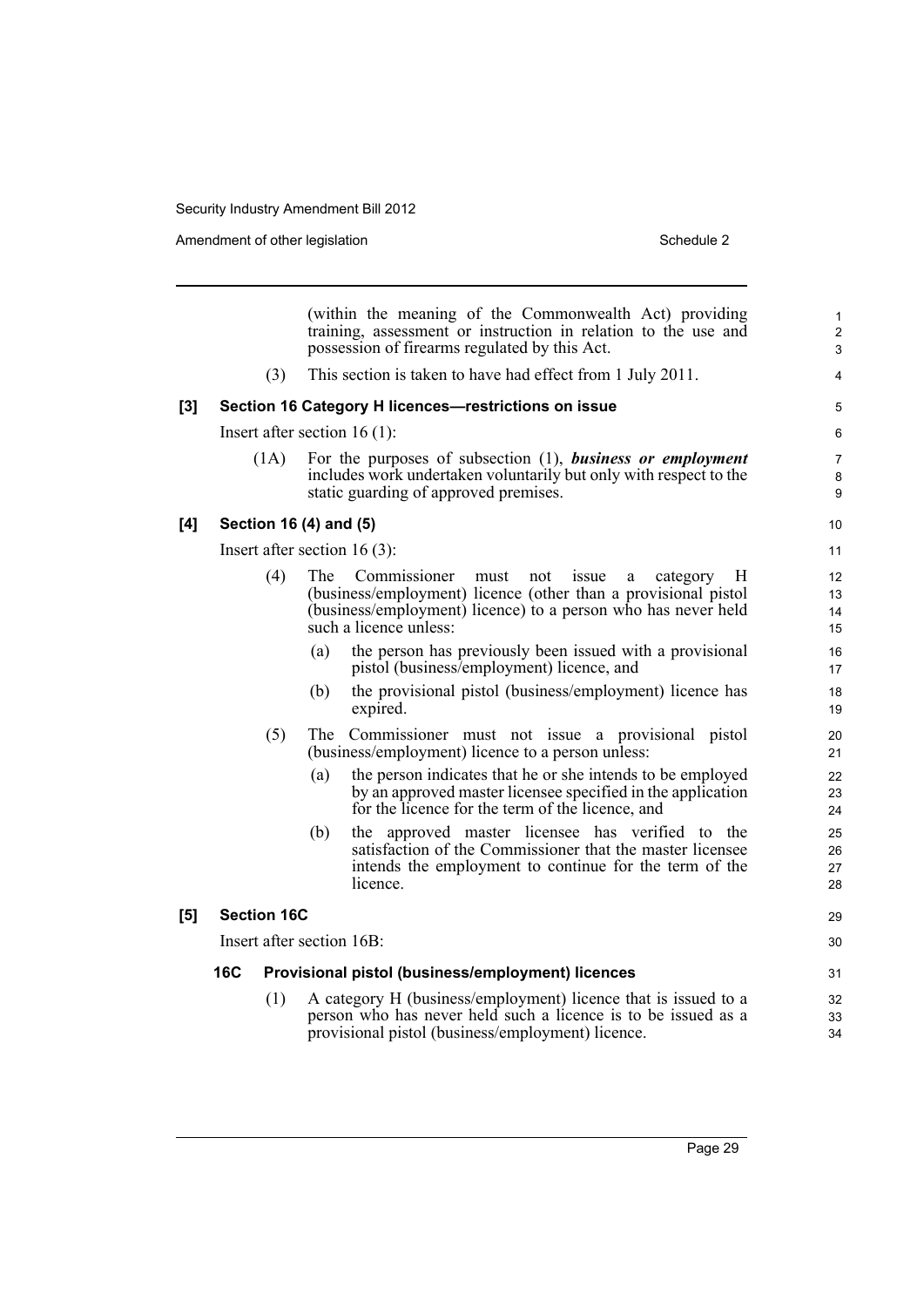- (2) Without limiting section 19, a provisional pistol (business/employment) licence is subject to the following conditions:
	- (a) the licensee must, before possessing or using a pistol, complete to the satisfaction of the Commissioner an approved firearms training course conducted by the employer,
	- (b) the licensee must, in addition to the training referred to in paragraph (a), complete:
		- (i) such further training within 3 months of being granted the licence as is determined by the Commissioner, and

- (ii) such other training as may be required by the Commissioner during the term of the licence,
- (c) the licensee must hold a class 1F licence issued under section 11 of the *Security Industry Act 1997*,
- (d) for the first 6 months of the term of the licence, the licensee must not possess or use a pistol unless the licensee is under the direct supervision of a natural person who has continuously held, for a period of more than 12 months:
	- (i) a category H (business/employment) licence that is not a provisional pistol (business/employment) licence, and
	- (ii) a class 1F licence under the *Security Industry Act 1997*.

**Note.** The licence may also be subject to other conditions—see section 19.

- (3) The Commissioner must revoke a provisional pistol (business/employment) licence if the Commissioner is satisfied that the licensee has failed to comply with a condition under this section.
- (4) If the holder of a provisional pistol (business/employment) licence contravenes the condition referred to in subsection  $(2)$  (d), the person who is (at the time of the contravention) the master licensee who is the employer of the licensee is guilty of an offence. Maximum penalty:
	- (a) in the case of a corporation—200 penalty units, or
	- (b) in the case of an individual—100 penalty units.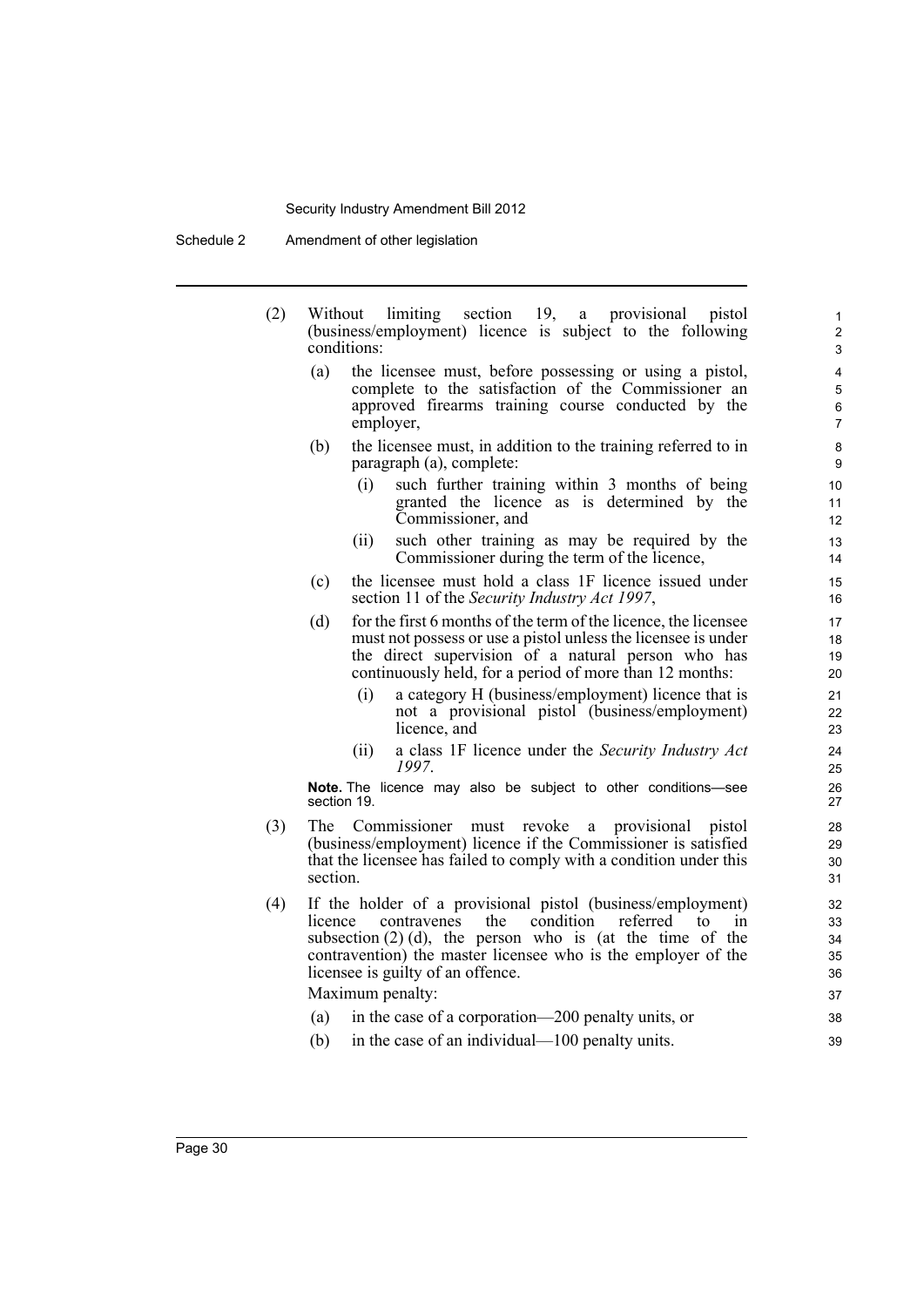Amendment of other legislation Schedule 2

|       | (5)             | If:                                                                                                                                                                                                                                                                            | 1                                      |
|-------|-----------------|--------------------------------------------------------------------------------------------------------------------------------------------------------------------------------------------------------------------------------------------------------------------------------|----------------------------------------|
|       |                 | the holder of a provisional pistol (business/employment)<br>(a)<br>licence applies for a category H (business/employment)<br>licence before the term of the provisional pistol<br>(business/employment) licence expires, and                                                   | $\overline{\mathbf{c}}$<br>3<br>4<br>5 |
|       |                 | the application has not been dealt with by the time the<br>(b)<br>provisional pistol (business/employment) licence expires,                                                                                                                                                    | 6<br>$\overline{7}$                    |
|       |                 | conferred<br>by the<br>authority<br>provisional<br>the<br>pistol<br>(business/employment) licence continues until such time as the<br>person is notified of the issue of, or refusal of, the category H<br>(business/employment) licence.                                      | 8<br>9<br>10<br>11                     |
|       | (6)             | provisional pistol (business/employment) licence is<br>A<br>automatically revoked if the licensee ceases to be employed<br>during the term of the licence by the approved master licensee<br>specified in the application for the licence as required by<br>section 16 $(5)$ . | 12<br>13<br>14<br>15<br>16             |
| [6]   |                 | <b>Section 21 Term of licence</b>                                                                                                                                                                                                                                              | 17                                     |
|       |                 | Omit section 21 (3). Insert instead:                                                                                                                                                                                                                                           | 18                                     |
|       | (3)             | The following types of licence continue in force for a period of<br>12 months from the time the licence is issued unless the licence<br>is sooner surrendered or revoked or otherwise ceases to be in<br>force:                                                                | 19<br>20<br>21<br>22                   |
|       |                 | provisional pistol (business/employment) licence,<br>(a)                                                                                                                                                                                                                       | 23                                     |
|       |                 | (b)<br>probationary pistol licence.                                                                                                                                                                                                                                            | 24                                     |
| $[7]$ |                 | <b>Section 24 Revocation of licence</b>                                                                                                                                                                                                                                        | 25                                     |
|       |                 | Omit "P1F licence" wherever occurring in section 24 (1A).                                                                                                                                                                                                                      | 26                                     |
|       |                 | Insert instead "1F licence".                                                                                                                                                                                                                                                   | 27                                     |
| 2.2   |                 | <b>Firearms Regulation 2006</b>                                                                                                                                                                                                                                                | 28                                     |
| [1]   |                 | Clause 3, definition of "security guard"                                                                                                                                                                                                                                       | 29                                     |
|       | Omit "or P1F".  |                                                                                                                                                                                                                                                                                | 30                                     |
| [2]   |                 | <b>Clause 8 Term of licence</b>                                                                                                                                                                                                                                                | 31                                     |
|       | clause $8(1)$ . | Insert ", a provisional pistol (business/employment) licence" after "Act" in                                                                                                                                                                                                   | 32<br>33                               |
| $[3]$ |                 | Clause 83 Additional requirements relating to security guards                                                                                                                                                                                                                  | 34                                     |
|       |                 | Omit "or P1F" from clause 83 (1) (b).                                                                                                                                                                                                                                          | 35                                     |
|       |                 |                                                                                                                                                                                                                                                                                |                                        |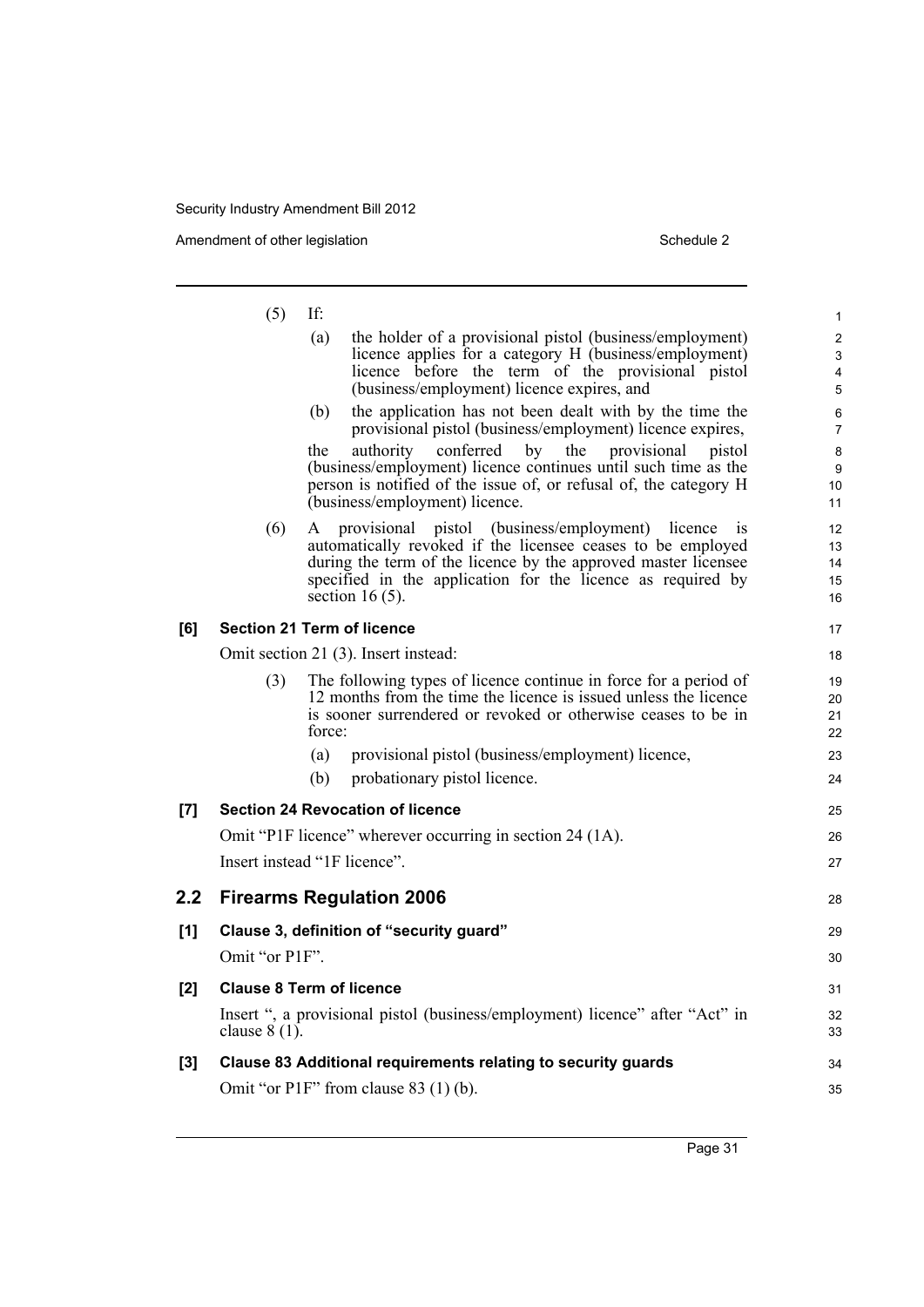# **2.3 Law Enforcement (Powers and Responsibilities) Act 2002 No 103**

|     | <b>Schedule 2 Search warrants under other Acts</b>                                    | 3 |
|-----|---------------------------------------------------------------------------------------|---|
|     | Omit "section 42" from the matter relating to the <i>Security Industry Act 1997</i> . | 4 |
|     | Insert instead "Part 3B".                                                             | 5 |
| 2.4 | <b>Weapons Prohibition Regulation 2009</b>                                            |   |
|     | Schedule 1 Persons exempt from requirement for permit                                 |   |

1 2

8 9

# **Schedule 1 Persons exempt from requirement for permit** Omit ", 1F or P1F" from clause 3 (1) (i).

Insert instead "or 1F".